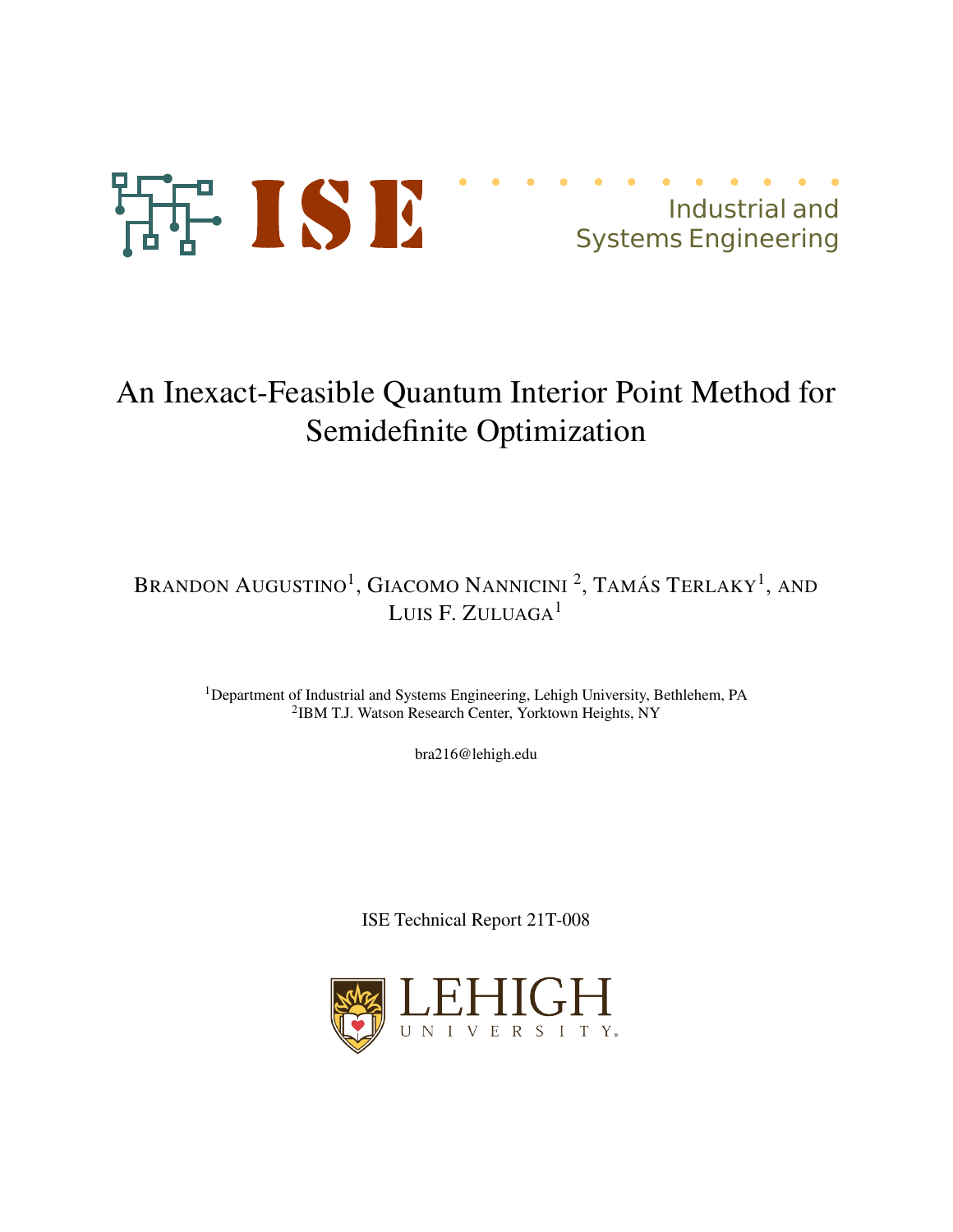# A Feasible-Inexact Quantum Interior Point Method for Semidefinite Optimization

Brandon Augustino, Giacomo Nannicini, Tam´as Terlaky, Luis F. Zuluaga

April 29, 2021

#### Abstract

We present a provably convergent quantum interior point method for semidefinite optimization problems, building on recent advances in quantum linear system solvers. The quantization of classical interior point methods is the subject of several recent papers in the literature. We compare the theoretical performance of classical and quantum interior point methods with respect to various input parameters, concluding that based on the current state of the art, our algorithm is the first convergent QIPM that provides a speedup in terms of the size of the problem.

## 1 Introduction

We develop a quantum interior point method (QIPM) for the solution of semidefinite optimization problems (SDOPs). Letting  $b \in \mathbb{R}^m$ , matrices  $A^{(1)}, \ldots, A^{(m)}, C \in \mathcal{S}^n$ , where  $\mathcal{S}^n$  is the subspace of  $n \times n$  symmetric matrices, we consider the primal SDOP given as

$$
z_P = \inf_X \{ \text{tr}(CX) : \text{tr}(A^i X) = b_i, \ \forall i \in [m], X \succeq 0 \}
$$
 (1)

where where tr (·) denotes the trace of a symmetric matrix,  $[m] = \{1, \ldots, m\}$ , and  $U \succeq V$  indicates that  $U - V$  is a symmetric positive semidefinite matrix. We further assume that the matrices  $A^{(1)}, \ldots, A^{(m)}$  are linearly independent. Letting  $S \in \mathcal{S}$  denote the slack matrix of the dual problem, i.e.,

$$
S = C - \sum_{i \in [m]} y_i A^{(i)} \succeq 0,
$$
\n(2)

the associated dual problem is given as

$$
z_D = \sup_{y,S} \left\{ b^\top y : \sum_{i=1}^m y_i A^i + S = C, \ S \succeq 0, y \in \mathbb{R}^m \right\}.
$$
 (3)

Although duality results are generally weaker for SDO when compared to linear optimization, if strong duality holds optimal solutions exist for both the primal and dual SDOP, and their optimal objective values are equal, i.e.,  $z_P = z_D$ .

In classical computing, interior point methods (IPMs) are algorithms that are able to solve convex optimization problems, and in particular semidefinite optimization (SDO) problems in polynomial time. This dates back to the ellipsoid algorithm [26] for LOPs. Karmarkar improved on the complexity of the ellipsoid method when he presented his interior point method (IPM) for LOPs in [20]. The first polynomial time IPM for SDOPs is attributed to Nesterov and Nemirovskii [34, 35]. Their framework employs efficientlycomputable self-concordant barrier functions.

In turn, SDO provides a framework that allows to formulate keystone problems in control [6], statistics, information theory [39], machine learning [28, 49], finance [12, 50], an most notably in Quantum Information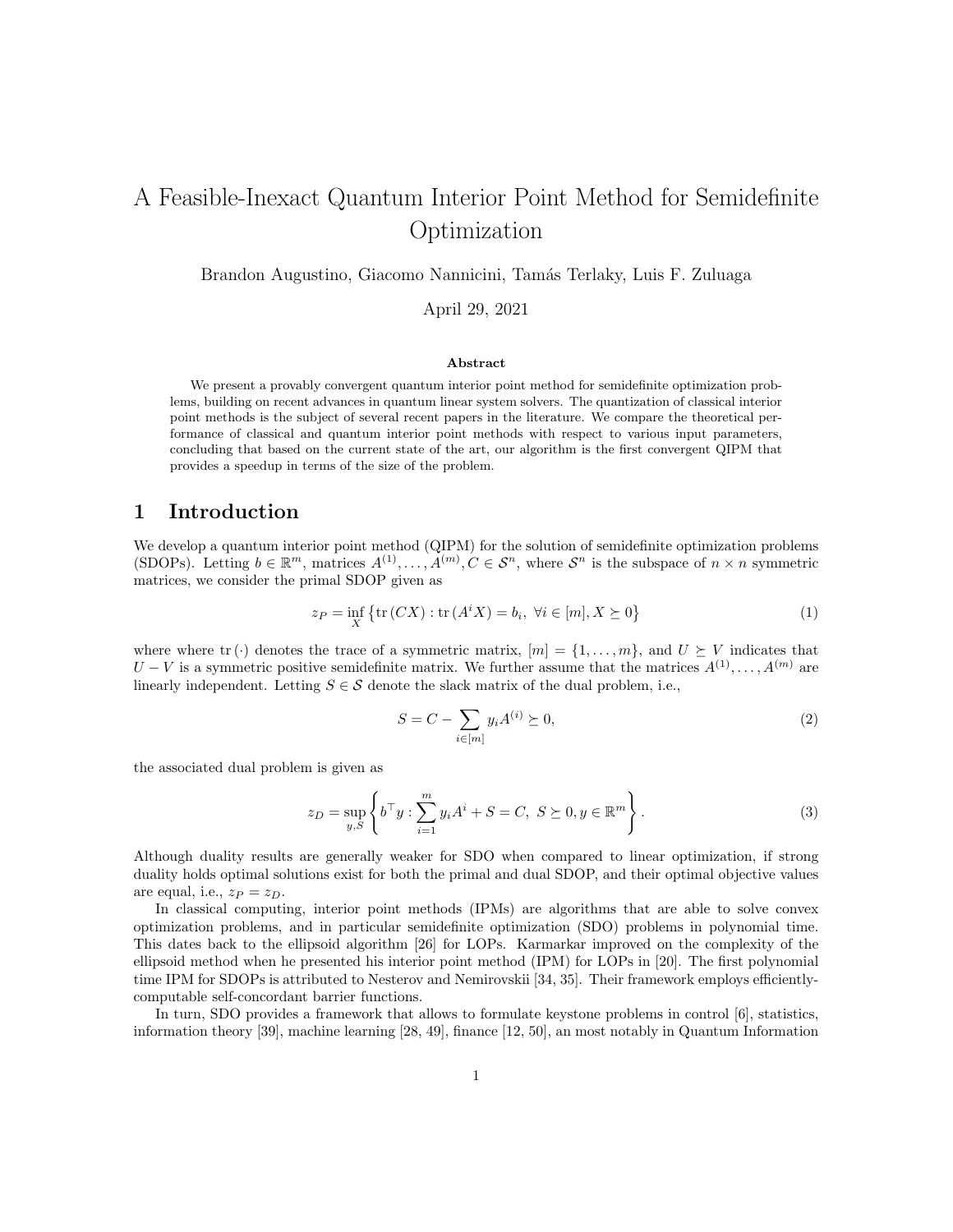Science [14, 48], to name a few. Additionally, SDO can provide tight approximations for various combinatorial optimization problems [16]. SDOPs are attractive since they exhibit practical efficiency [2, 42, 44], tractability [1, 34]. Further, for more theoretical considerations, SDO can be used to study the properties of convex optimization problems [6]. Linear optimization problems (LOPs) are a special case of SDOPs in which each of the constraint matrices is a diagonal matrix. Considering the vast number of applications of SDOPs, it is natural to ask if quantum computers can accelerate their solution. Several works have investigated this avenue of research, which we discuss next.

#### 1.1 Literature Review

As an alternative to using interior point methods to solve SDOPs, quantized variants of the the classical matrix multiplicative weights update (MWU) algorithm of Arora and Kale [3] have been developed with notable gains. The running time of the classical MWU method is given by

$$
\mathcal{O}\left(nms \cdot \text{poly}\left(\frac{Rr}{\epsilon}\right)\right),\
$$

where s denotes the maximum number of non-zero entries per row,  $R$  is an upper bounds on the trace of an optimal primal solution, r is an upper bound on the  $\ell_1$ -norm of the dual solution, and  $\epsilon$  is an additive error to which the optimal objective value is approximated. The general schema of MWU algorithms is to alternate between candidate solutions to the primal and dual SDO problems, but without the solving of linear systems.

Brandão and Svore [8], and van Apeldoorn et al. [47] provided the first quantum SDO solvers based on the Arora-Kale framework. These efforts were subsequently improved by [17, 46], who were able to utilize Gibbs sampling in order to reduce the running time of QMWU algorithms to:

$$
\tilde{\mathcal{O}}\left(\left(\sqrt{m}+\sqrt{n}\frac{Rr}{\epsilon}\right)s\left(\frac{Rr}{\epsilon}\right)^{4}\right).
$$

One can observe that these methods achieve running times with a more favorable dependence on m and n in comparison to classical IPM solvers, their polynomial dependence on the parameters R, r and  $1/\epsilon$  is exponentially slower than classical IPMs, which depend logarithmically on these quantities. Additionally, this running time depends on  $1/\epsilon$ , meaning if  $\epsilon$  is part of the input, the running time is not polynomial in the typical sense.

Not surprisingly, there have been well-known efforts to develop Quantum IPMs (QIPMs) for SDO. The QIPM presented by Kerenidis and Prakash [23] initiated the research direction of quantizing interior point methods to solve SDOPs. The key bottleneck of classical interior point methods for SDO comes from solving the Newton linear system in each iteration. To improve the efficiency of this step, the authors construct block encodings of the Newton linear system matrix. With the use of quantum random access memory  $(QRAM)$ , the system can be efficiently constructed, and subsequently solved in time polylogarithmic in n. As the solution of the Newton linear system is the most expensive step in classical IPMs, the hope is to obtain a quantum advantage. The algorithm presented in [23] exhibits a worst cast running time of

$$
\tilde{O}\left(\frac{n^{2.5}}{\xi^2}\mu\kappa^3\log\left(\frac{1}{\epsilon}\right)\right)
$$

for SDOs, where  $\epsilon$  is the optimality gap tolerance to which we solve the SDOP,  $\xi$  is a feasibility tolerance,  $\kappa$ is an upper bound for the condition number of the Newton systems, and  $\mu$  is upper bounded by the largest Frobenius norm of the Newton systems. The term  $\tilde{O}\left(\frac{n^2\kappa^2}{\epsilon^2}\right)$  $\left(\frac{2\kappa^2}{\xi^2}\right)$  comes from a tomography subroutine that is used to map the quantum-mechanical encoding of the solution of the linear system, to a classical description used to construct the subsequent iterate. This reconstruction is performed in each step to  $\ell_2$ -norm error  $\xi/\kappa$ . When this algorithm is applied to solve LOPs, the running time is

$$
\tilde{O}\left(\frac{n^{1.5}}{\xi^2}\mu\kappa^3\log\left(\frac{1}{\epsilon}\right)\right).
$$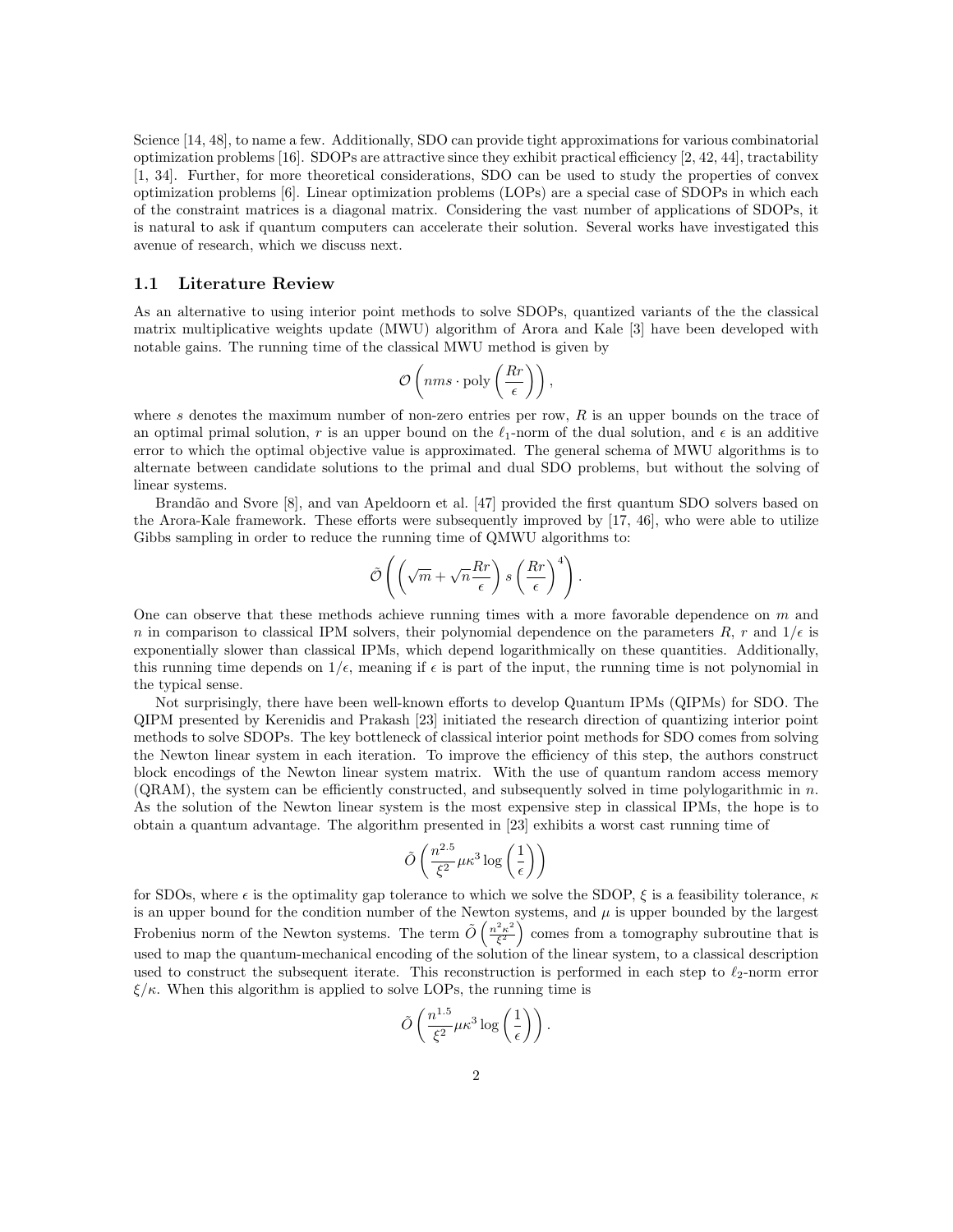Similar ideas have been used in other recent papers [24, 10], all of which follow the same structure: a classical interior point method is applied, but the Netwon linear system (or equivalent) is solved using a quantum linear system algorithm in an effort at improving the running time. The solution of the linear system is extracted from the quantum computer via tomography. The analysis of the algorithms requires nontrivial machinery and has led to interesting developments. However, the analysis of [23] is heavily based on classical exact IPMs, and does not account for some challenges that arise when translating those algorithms to the quantum setting. Similar challenges are found in [24, 10]. These challenges are discussed below, and addressed in this paper for the specific case of semidefinite optimization.

The QIPM of [23] directly quantizes the classical IPM described in [5]. This leads to two major issues. The first is that this algorithm does not guarantee that the solutions to the Newton linear system remain symmetric [29]. As a consequence, the algorithm described in [23] is not guaranteed to converge when applied to SDOPs. In the case of LOPs, symmetry is not an issue as all of the matrices are diagonal, yet with SDOPs, additional safeguards must be employed to guarantee that the resulting solution will be symmetric; numerous techniques have been proposed for this purpose. The use of scaling matrices in order to provide primal-dual symmetric search directions has been well studied in the classical literature, and these search directions are typically classified among the families of search directions introduced by Kojima, Shindoh, and Hara [27], Monteiro and Zhang [30, 31, 32, 51], Monteiro and Tsuchiya [33], and Tseng [45]. We refer the reader to an overview of these search directions by Todd [29].

The second major issue is that the analysis of the IPM in [5] assumes that the Newton linear systems are solved exactly. This cannot be done in the quantum setting, because nonnegligible errors are introduced in the tomography step, even if the quantum linear systems algorithm can solve the problem with high precision. Notably, if a classical exact-feasible IPM is use as the foundation in a straightforward manner, the primal and dual directions resulting from tomography are not orthogonal, therefore the convergence proof of [5] no longer applies<sup>1</sup>. To ensure convergence when the search directions are not exact, we must rely on infeasible inexact IPMs.

Augustino et al. [4] subsequently devised the first provably convergent QIPM for SDO by quantizing the classical Inexact-Infeasible Interior Point Method for SDO of Zhou and Toh [52]. By using residual terms to account for the inexactness introduced by quantum linear system solvers, they are able to address many issues arising from the challenge of quantizing interior point methods that were overlooked by previous efforts in the literature. Further, they provide results on formulating, loading and solving the Newton linear systems that arise when using the AHO [1], HKM (independently discovered by Monteiro [31], Helmberg et al. [19] and Kojima et al. [27]), and NT [34] directions. Their algorithm has an overall running time, when using the HKM direction, of

$$
\tilde{O}\left(\frac{n^{8.5}}{\epsilon}\kappa^3\rho^3\right),
$$

where  $\rho > 0$  is the size of the initial solution and is generally considered a constant in many papers (i.e., it is often ignored in the running time analysis). The analysis identifies three major challenges hindering the development of efficient QIPMs. Though convergent, using inexact-infeasible IPMs as a foundation leads to an iteration bound with a dependence on n of  $O(n^2)$  compared to the  $O(\sqrt{n})$  dependence exhibited by feasible IPMs. This is further compounded by the fact that inexactness of the search direction compels one to introduce a dependence between the maximum tomography error at each iteration and the problem parameters, contributing a factor  $O(\frac{1}{\epsilon}n^4\varrho^2)$ , where  $\varrho$  is the size of the intermediate solutions of the Newton linear systems. They show in the paper that  $\varrho = O(\kappa \rho n^{1.5})$ , thus making the greatest contribution to the overall running time. Second, the quadratic dependence on the reciprocal of the precision of the tomography subroutine plays an important role: if the dependence could be reduced to linear, the factor  $\rho^2$  would become  $\rho$ , immediately yielding a noticeable speedup. Finally, due to use of a QLSA for the solution of the Newton linear system, we pick up a running time dependence on the condition number  $\kappa$ , and it is known that  $\kappa$ can grow very large (in fact, as discussed in this paper,  $\kappa \to \infty$  as we approach optimality) when solving SDOPs. The II-QIPM has better dependence on  $1/\epsilon$  than the quantum MWU, but this comes at a cost

<sup>&</sup>lt;sup>1</sup>Without the assumption  $tr(dSdY) = 0$ , Lemma 6.3 in [23] fails, and it is not clear how to amend the subsequent analysis using the same framework (classically or in the quantum setting).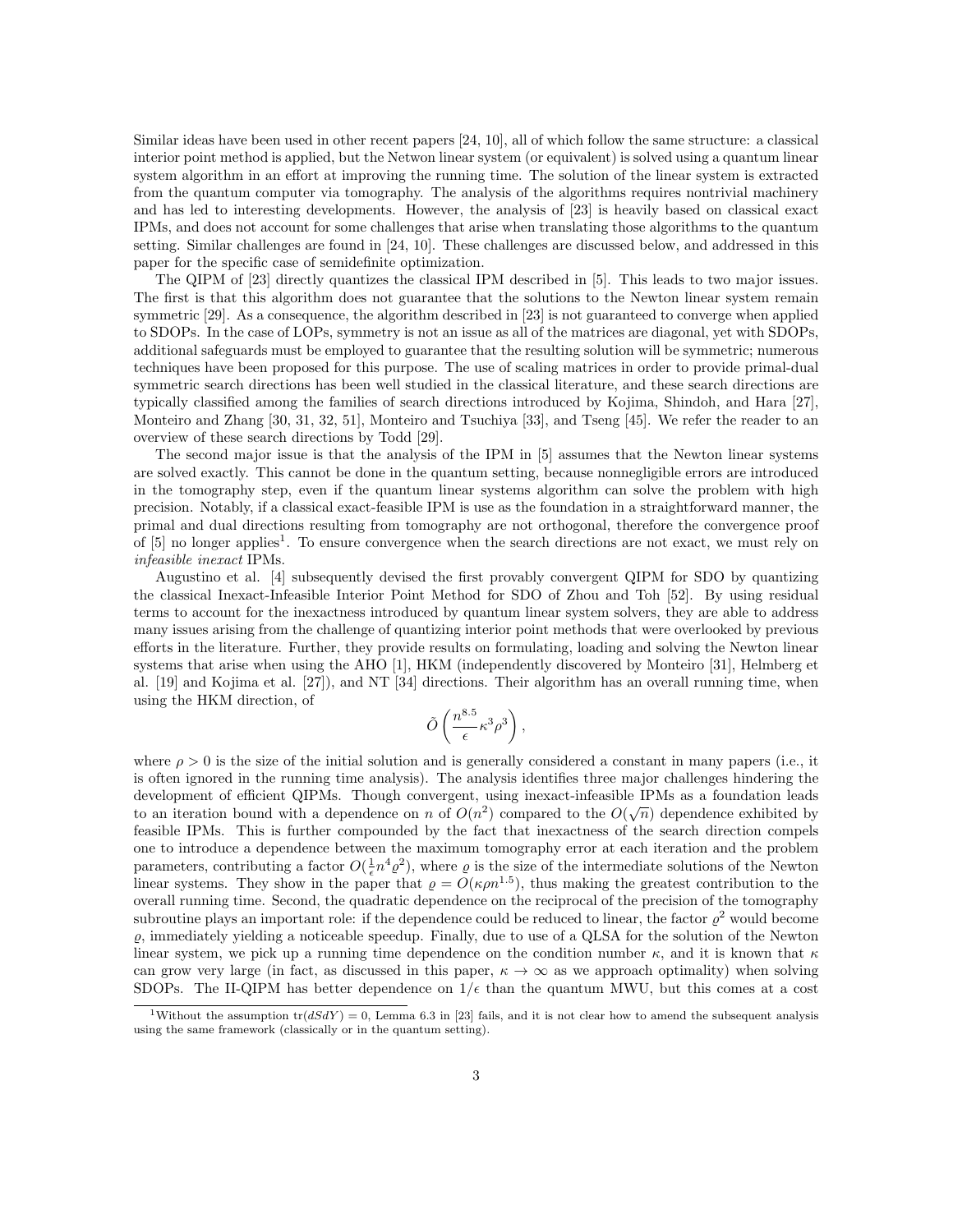of much worse dependence on other parameters, most notably n and  $\kappa$ . Compared to classical IPM, there does not seem to be an advantage in any parameter: classical IPMs (with running time  $O(n^{6.5} \log 1/\epsilon)$  on dense problems) are still superior to quantum algorithms for virtually every classical application. This was also observed in [7] for a specific application in combinatorial optimization. Hence, the inability to directly quantize exact-feasible IPMs, and the overall running time of inexact-infeasible QIPMs motivates the study of quantizing inexact, but feasible, interior point methods.

#### 1.2 Contributions of this paper

This paper develops the first convergent QIPM for SDO to provide a speedup in terms of the size of the problem n. By using the nullspace representation of the Newton linear system, we are able to quantize an Inexact-Feasible algorithm which converges to an  $\epsilon$ -approximate solution to an SDOP in  $O(\sqrt{n}\log(\frac{1}{\epsilon}))$ iterations. That is, we define the primal and dual search directions  $\Delta X$  and  $\Delta S$  as linear combinations of the elements of two bases that are orthogonal to one another. In this way, we can eschew the need to use the inexact-infeasible IPM framework as a foundation, as we display that substituting in these basic representations of our search directions allows us to solve a Newton system which always has a strictly complementary solution regardless of the errors introduced from our use of QSLA.

In this preliminary technical report, we present the first correct QIPM for SDO, as well as for linear optimization (LO). This of course opens the door for the use of Quantum Computing on the large number of applications in the areas mentioned above. Also, it provides an alternative way for Quantum Computers to address the approximate solution of combinatorial optimization problems. The running time of the algorithm presented in this work is

$$
\tilde{O}\left(\frac{n^{2.5}}{\epsilon}\varrho^2\kappa\right).
$$

We find that we achieve significant speedups in terms of  $n$ , at the cost of linear dependence on the condition number  $\kappa$ . Thus an open question is whether or not QIPMs can be implemented without utilizing an algorithmic framework that applies tomography in every iteration.

The rest of this paper is organized as follows. In Section 2, we introduce our notation, some necessary concepts in linear algebra, and basic quantum procedures. In Section 3 we discuss the classical interior point method. Section 4 provides technical results that are crucial to the convergence analysis. In Section 5 we discuss its quantization, providing a theoretical analysis of the running time for the Quantum Interior Point Method. Section 6 concludes the paper.

## 2 Preliminaries

We denote by  $A \otimes B$  the tensor product of two matrices. Given two vectors  $x, y$ , we denote by  $x \circ y$  the concatenation of the two vectors. For  $a \in \mathbb{R}^n$ , we denote its amplitude encoding by  $|a\rangle$ , defined as

$$
|a\rangle = \frac{1}{\|a\|} \sum_{j \in [n]} a_j |j\rangle.
$$

Notice that  $|a\rangle$  is a (log n)-qubit state; we assume that the sizes of all spaces are powers of 2 for simplicity. All logarithms are base 2. The smallest and largest singular values of a matrix A are denoted  $\sigma_{\min}(A), \sigma_{\max}(A)$ , and the smallest and largest eigenvalues are denoted  $\lambda_{\min}(A), \lambda_{\max}(A)$ . The condition number of A is  $\kappa(A) = \frac{\lambda_{\max}(A)}{\lambda_{\min}(A)}.$ 

#### 2.1 Basic concepts on block-encoded matrices

The II-QIPM described in this paper makes extensive use of linear algebra subroutines; notably, matrix multiplication, matrix powers, and matrix-vector products. We perform all these operations in the framework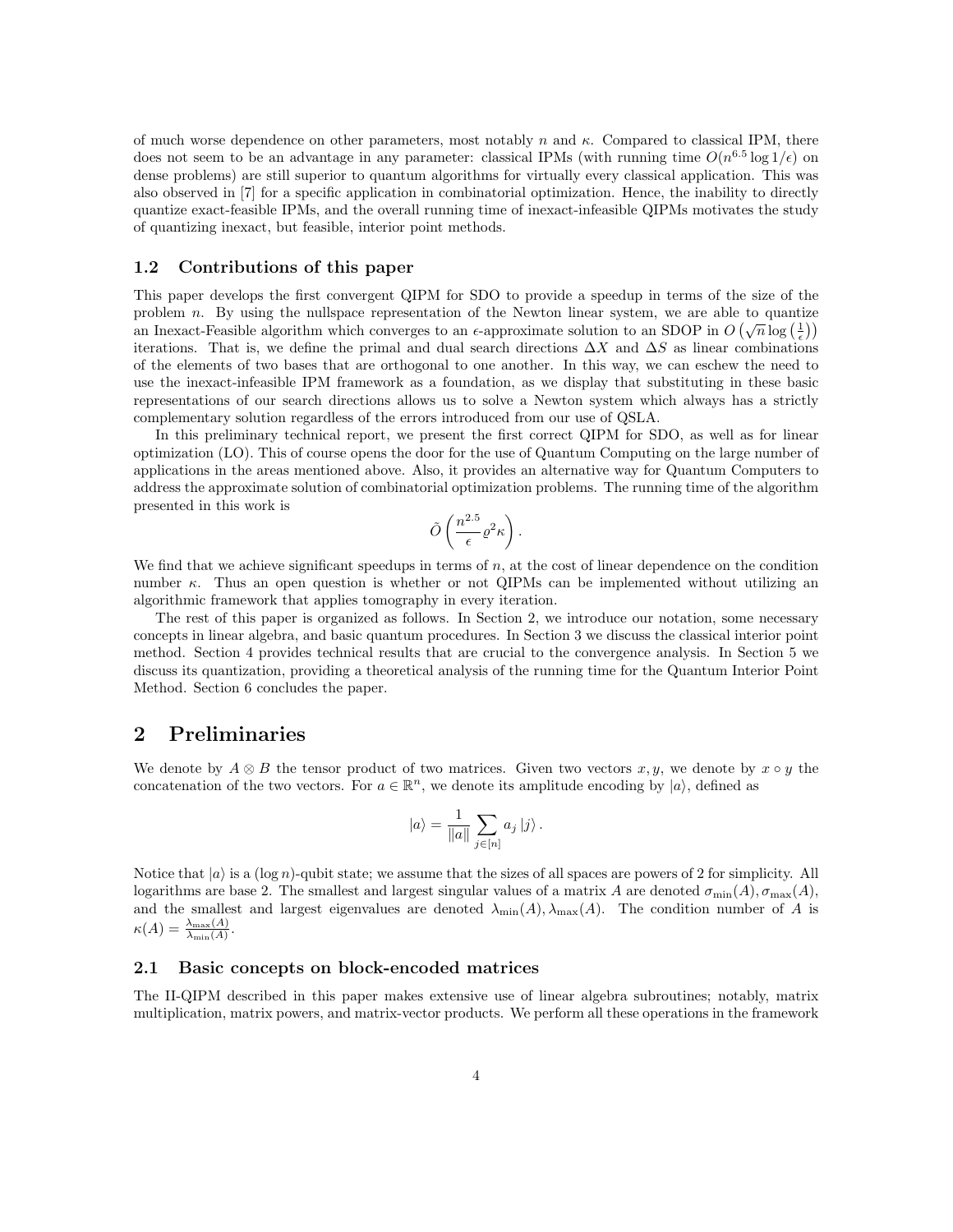of block encodings. Before giving formal definitions and an overview of key results from the literature, we give an informal introduction to convey intuition.

To get a basic understanding of how to perform matrix-vector and matrix-matrix multiplication using this framework, suppose we want to multiply A by some vector b. We assume that b is encoded in the quantum state  $|b\rangle$ , which we want to update as follows:

$$
|b\rangle \rightarrow \frac{A\,|b\rangle}{\|A\,|b\rangle\,\|}.
$$

A block encoding  $U$  of  $A$  is a unitary such that:

$$
U = \begin{pmatrix} \frac{A}{\alpha} & \cdot \\ \cdot & \cdot \end{pmatrix},
$$

where  $\alpha$  is a normalization factor. In particular, if A is an s-qubit operator, an  $(\alpha, a, \delta)$ -block encoding of A uses a extra qubits and implements A up to total error  $\delta$ . Hence, we have

$$
U |b\rangle |0\rangle^{\otimes a} \approx \begin{pmatrix} \frac{A}{\alpha} & \cdot \\ \cdot & \cdot \end{pmatrix} \begin{pmatrix} |b\rangle \\ 0 \end{pmatrix}
$$

$$
= \frac{1}{\alpha} A |b\rangle |0\rangle^{\otimes a} + |\cdot\rangle ,
$$

and performing  $\approx \frac{\alpha}{\|A\|b\|}$  rounds of amplitude amplification yields  $\frac{A|b}{\|A\|b\|}$  with high probability, see e.g., [11].

For matrix multiplication, let U be an  $(\alpha, a, \delta)$ -block-encoding of an s-qubit operator A, and V be a  $(\beta, b, \xi)$ -block-encoding of an s-qubit operator B. Then we have

$$
UV = \begin{pmatrix} \frac{B}{\beta} & \cdot \\ \cdot & \cdot \end{pmatrix} \begin{pmatrix} \frac{A}{\alpha} & \cdot \\ \cdot & \cdot \end{pmatrix} = \begin{pmatrix} \frac{AB}{\alpha\beta} & \cdot \\ \cdot & \cdot \end{pmatrix}
$$

,

which yields an  $(\alpha\beta, a+b, \alpha\xi+\beta\delta)$ -block-encoding of AB.

For matrix inversion, let U be a  $(\alpha, a, \delta)$ -block encoding of A which can be implemented with complexity  $T_U$ . Then, Chakraborty et al. [11] prove that we can implement a block encoding V of the inverse of A:

$$
V = \begin{pmatrix} \frac{A^{-1}}{2\kappa} & \cdot \\ \cdot & \cdot \end{pmatrix}
$$

Hence, given A as a block encoding and  $|b\rangle$ , we can solve the linear system

$$
Ax = b
$$

by outputting the state

$$
\frac{A^{-1} |b\rangle}{\|A^{-1} |b\rangle\|},
$$

computed as :

$$
V |b\rangle |0\rangle^{\otimes a} = \frac{1}{2\kappa} A^{-1} |b\rangle |0\rangle^{\otimes a} + |\cdot\rangle.
$$

To construct a block encoding of the matrices used by the II-QIPM, e.g., the matrices  $A^{(1)}, \ldots, A^{(k)}$ , we use the following construction, see [11] for details. Suppose we want to construct a matrix A and we have a way of constructing the quantum states  $|\psi_i\rangle = \sum_j \frac{A_{ij}}{\|A_i\|} |i,j\rangle$ , where  $A_i$  is the *i*-th row of A, and  $|\phi_i\rangle = \sum_i \frac{||A_i||}{||A||_F} |i, j\rangle$ . Then we construct:

$$
U_R^{\dagger}U_L = \begin{pmatrix} - & \langle \psi_1 | & - & \cdot \\ \vdots & & \cdot \\ - & \langle \psi_n | & - & \cdot \end{pmatrix} \begin{pmatrix} | & & | \\ |\phi_1 \rangle & \cdots & |\phi_n \rangle & \cdot \\ \cdot & & \cdot & \cdot \end{pmatrix} = \begin{pmatrix} [\langle \psi_i | \phi_j \rangle]_{i,j \in [n]} & \cdot \\ \cdot & \cdot & \cdot \end{pmatrix} = \begin{pmatrix} \frac{A}{||A||_F} & \cdot \\ \cdot & \cdot & \cdot \end{pmatrix},
$$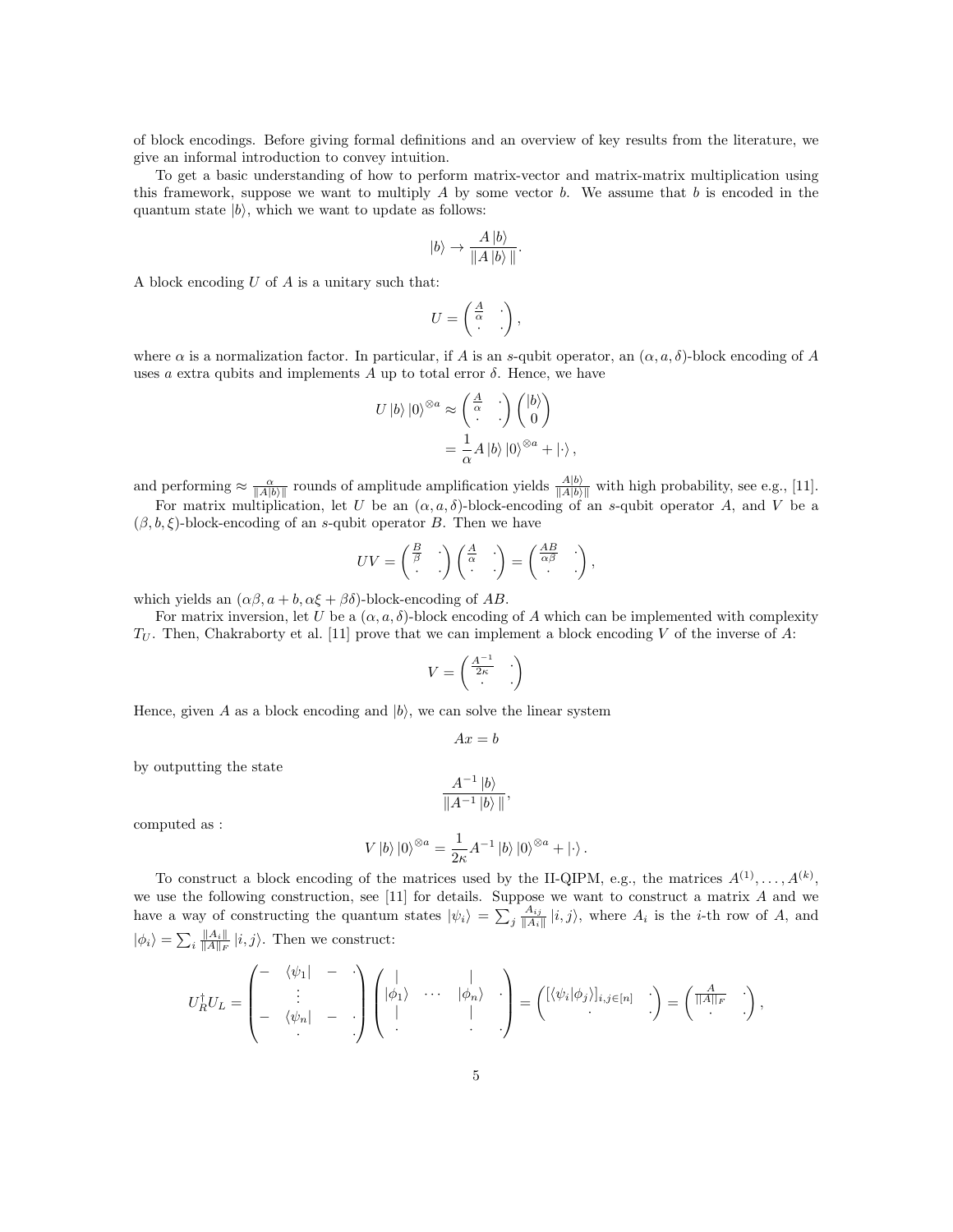where we used the fact that

$$
\langle \psi_i | \phi_j \rangle = \frac{A_{ij}}{\|A\|_F}.
$$

Thus,  $U_R^{\dagger}U_L$  is a block encoding of A with normalization factor  $||A||_F$ . For the above construction to work, we must have a procedure to prepare  $U_R, U_L$ . Note that these unitaries are easy to obtain starting from controlled operations to prepare the states  $|\psi_i\rangle, |\phi_i\rangle$ , i.e., operations of the form  $|i\rangle|0\rangle \rightarrow |i\rangle|\psi_i\rangle$ ,  $|j\rangle|0\rangle \rightarrow |j\rangle|\phi_i\rangle$ , and these controlled operations can in turn be constructed with a procedure similar to the state preparation algorithm of Grover and Rudolph [18] for efficiently integrable distributions. This can be made more efficient if we allow pre-processing to create certain data structures that can be stored in quantum-accessible storage, i.e., QRAM. A quantum RAM (QRAM) is a form of storage that allows for querying a superposition of addresses. Given a QRAM that stores the classical vector  $v_j \in \mathbb{R}^{2^q}$ , and a quantum state  $\sum_{j=0}^{2^q-1} \alpha_j |j\rangle$ , the QRAM asumption is that the following mapping can be performed in time  $O(q)$ , i.e., polylogarithmic in the size of the vector:

$$
\sum_{j=0}^{2^q-1} \alpha_j |j\rangle \otimes |0\rangle \rightarrow \sum_{j=0}^{2^q-1} (\alpha_j |j\rangle \otimes |v_j\rangle).
$$

Throughout this paper, we assume that we have access to a QRAM that is large enough to store all input matrices, i.e.,  $O(mn^2)$ . For more details about the QRAM data structure to prepare the amplitude encoding of a vector, or the matrices  $U_R, U_L$  discussed above, we refer the reader to [23, 11].

#### 2.2 Useful results on block-encoded matrices

We now provide formal definitions for the concepts informally discussed in the previous section, as well as other results that are used in the remainder of this paper. The material in this section is mostly taken from [11, 15], which provide improvements over the framework discussed in [21, 23].

**Definition 1** (Block encoding). Let  $A \in \mathbb{C}^{2^w \times 2^w}$  be a w-qubit operator. Then, an  $(w + a)$ -qubit unitary U is an  $(\alpha, a, \xi)$ -block encoding of A if  $U =$  $\begin{pmatrix} \widetilde A & \cdot \\ \cdot & \cdot \end{pmatrix}$ , such that  $\|\alpha \widetilde{A} - A\| \leq \xi$ 

An  $(\alpha, a, \xi)$ -block encoding of A is said to be efficient if it can be implemented in time  $T_U = O(\text{poly}(w))$ . Note that this only possible for matrices with  $||A||_2 \leq 1$ , so we allow A to be scaled by some constant:

$$
U \approx \begin{pmatrix} \frac{A}{\alpha} & \cdot \\ \cdot & \cdot \end{pmatrix},
$$

yielding

$$
||A - \alpha(\langle 0|^{\otimes a} \otimes I_{2^w})U(|0\rangle^{\otimes a} \otimes I_{2^w})|| \leq \xi.
$$

The next proposition formalizes an idea discussed in the previous section. We do not provide details on the necessary data structure, referring the reader to [11] for an extensive discussion on this topic.

**Proposition 1** (Lemma 50 in [15]). Let  $A \in \mathbb{C}^{m \times m}$  with  $m = 2^w$  and  $\xi > 0$ .

- (i) Fix  $q \in [0,2]$ . If  $A^{(q)}$  and  $(A^{(2-q)})^{\dagger}$  are both stored in QRAM data structures, then there exist unitaries  $U_R$  and  $U_L$  that can be implemented in time  $O(\text{poly}(w \log \frac{1}{\xi}))$  and such that  $U_R^{\dagger} U_L$  is a  $(\mu_q(A), w+2, \xi)$ block-encoding of A.
- (ii) If A is stored in a QRAM data structure, then there exist unitaries  $U_R$  and  $U_L$  that can be implemented in time  $O(\text{poly}(w \log \frac{1}{\xi}))$  and such that  $U_R^{\dagger} U_L$  is an  $(\|A\|_F, w + 2, \xi)$ -block-encoding of A.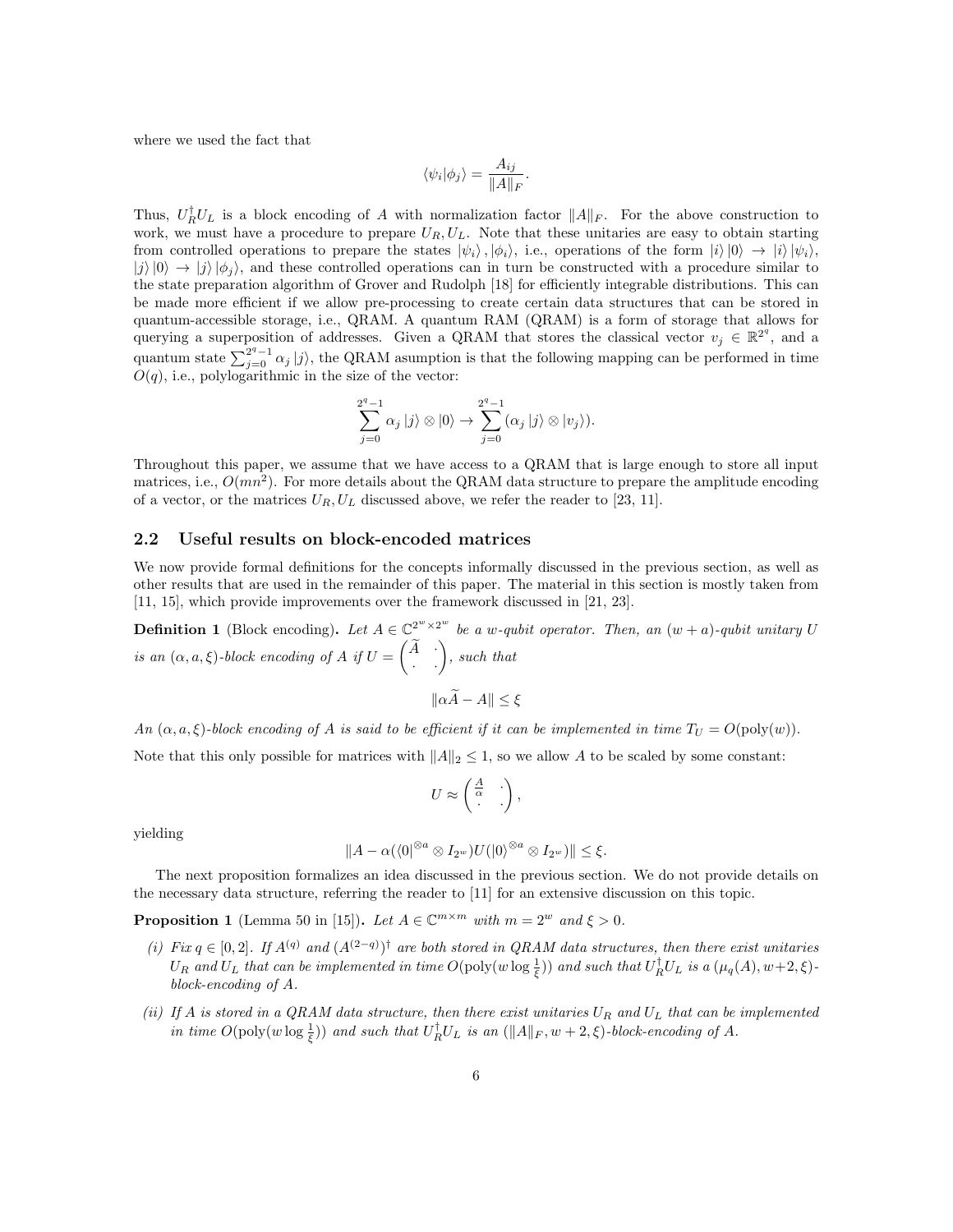Proposition 2 (Lemma 52 in [15]). (Linear combination of block-encoded matrices, with weights given by the coefficients of a basis state) Let  $A = \sum_{j=1}^{m} y_j A^j$  be an s-qubit operator, where  $A^j$  are matrices. Suppose  $P_L, P_R$  is a  $(\beta, b, \xi_1)$ -state-preparation pair for y,  $W = \sum_{j=0}^{m-1} |j\rangle \langle j| \otimes U_j + ((I - \sum_{j=0}^{m-1} |j\rangle \langle j|) \otimes I_a \otimes I_s)$ is an  $(s + a + b)$ -qubit unitary with the property that  $U_j$  is an  $(\alpha, a, \xi_2)$ -block-encoding of  $A^j$ . Then we can implement a  $(\alpha\beta, a+b, \alpha\xi_1+\alpha\beta\xi_2)$ -block-encoding of A with a single use of W,  $P_R$  and  $P_L^{\dagger}$ .

The following two propositions are critical to the efficiency of the II-QIPM. They state that one can construct a block encoding as a product of two block encoded matrices, with overhead that is merely polylogarithmic in the size of the matrices. The difference between the two propositions is that in the second one, the normalization factor of the block encoding of the product is fixed, rather than depending on the input.

**Proposition 3** (Lemma 4 [11]). (Product of block-encoded matrices) If U is an  $(\alpha, a, \delta)$ -block-encoding of an s-qubit operator A, and V is a  $(\beta, b, \xi)$ -block-encoding of an s-qubit operator B, then  $(I_b \otimes U)(I_a \otimes V)$  is an  $(\alpha\beta, a+b, \alpha\xi+\beta\delta)$ -block-encoding of AB.

**Proposition 4** (Lemma 5 in [11]). (Product of preamplified block-encoded matrices) Given an  $(\alpha, a, \delta)$ block-encoding U of an s-qubit operator A, and a  $(\beta, b, \xi)$ -block-encoding V of an s-qubit operator B, with  $\alpha \geq 1, \beta \geq 1$ , then we can implement a  $(2, a+b+2, \sqrt{2}(\delta+\xi+\gamma))$ -block-encoding of AB in time  $O((\alpha(T_U +$  $(a) + \beta(T_V + b)) \log \frac{1}{\gamma}$ , where  $T_U$  and  $T_V$  are the implementation times for U and V, respectively.

Additionally, the following two propositions indicate that if one has a block encoded matrix, one can implement a block encoding of powers of that matrix – most notably, we can implement the inverse matrix.

**Proposition 5** (Lemma 9 in [11]). (Implementing negative powers of Hermitian matrices) Let  $p \in (0, \infty)$ ,  $\kappa \geq 2$  and H a Hermitian matrix such that  $I/\kappa \preceq H \preceq I$ . Suppose that

$$
\delta = o\left(\frac{\xi}{\kappa^{1+p}(1+p)\log^3 \frac{\kappa^{1+p}}{\xi}}\right)
$$

and U is an  $(\alpha, a, \delta)$ -block-encoding of H, that can be implemented using  $T_U$  elementary gates. Then, for any  $\xi$ , we can implement a unitary  $\tilde{U}$  which is a  $(2\kappa^p, a + O(\log(\kappa^{1+p} \log 1/\xi), \xi)$ -block-encoding of  $H^{-p}$  in  $cost$ 

$$
O\left(\alpha\kappa(a+T_U)(1+p)\log^2\left(\frac{\kappa^{1+p}}{\xi}\right)\right).
$$

**Proposition 6** (Lemma 10 in [11]). (Implementing positive powers of Hermitian matrices) Let  $p \in (0,1]$ ,  $\kappa \geq 2$  and H a Hermitian matrix such that  $I/\kappa \preceq H \preceq I$ . Suppose that

$$
\delta = o\left(\frac{\xi}{\kappa \log^3 \frac{\kappa}{\xi}}\right)
$$

and U is an  $(\alpha, a, \delta)$ -block-encoding of H, that can be implemented using  $T_U$  elementary gates. Then, for any  $\xi$ , we can implement a unitary  $\tilde{U}$  which is a  $(2, a + O(\log \log(1/\xi)), \tilde{\xi})$ -block-encoding of  $H^p$  in cost

$$
O\left(\alpha\kappa(a+T_U)\log^2\left(\frac{\kappa}{\xi}\right)\right).
$$

**Theorem 1** (Theorem 30 in [11]). (Solution of linear system) Let  $p \in (0, \infty)$ ,  $\kappa > 2$  and H a Hermitian matrix such that its nonzero eigenvalues lie in  $[-1,-1/\kappa] \cup [1/\kappa,1]$ . Suppose that

$$
\delta = o\left(\frac{\xi}{\kappa^2 \log^3 \frac{\kappa^2}{\xi}}\right)
$$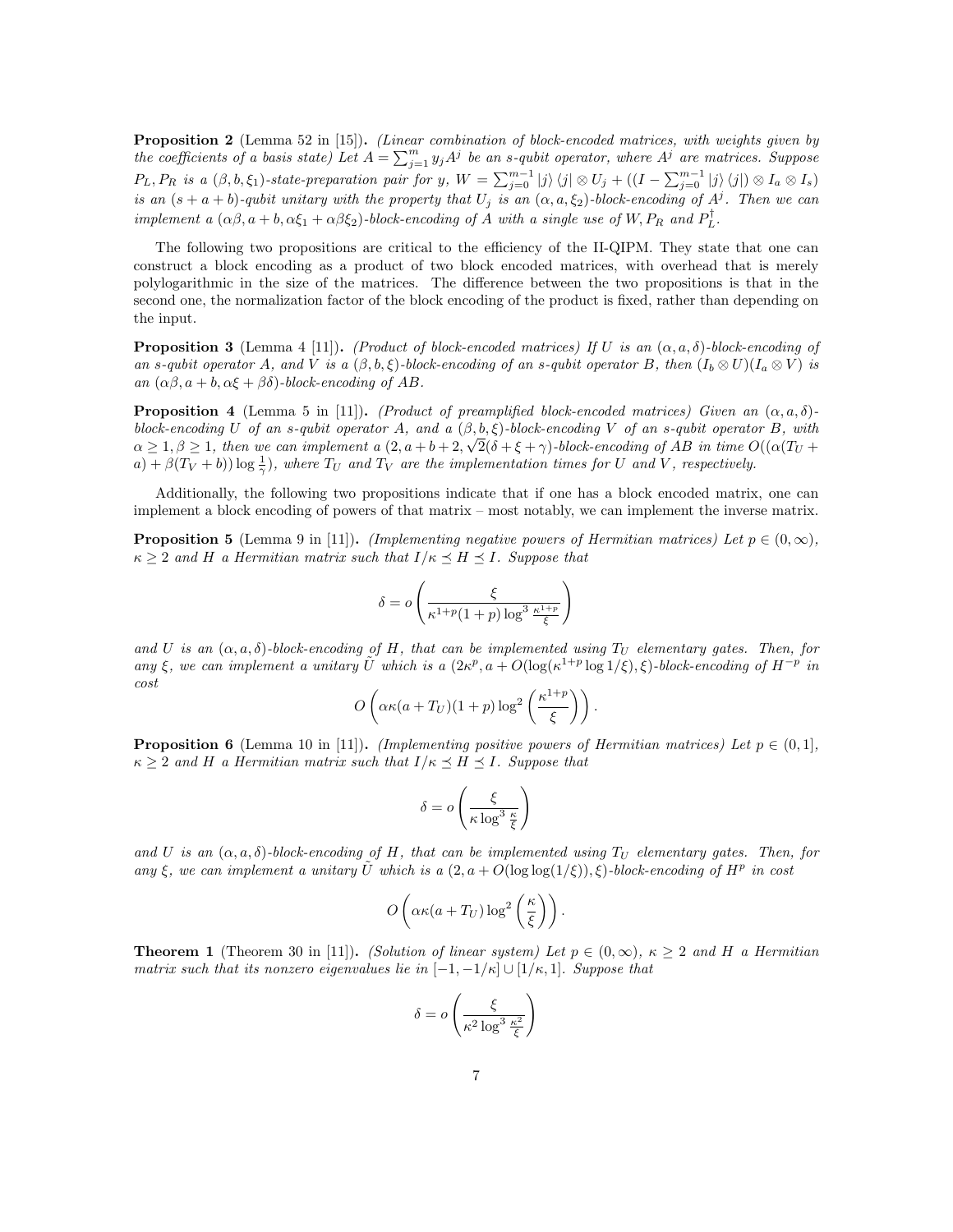and U is an  $(\alpha, a, \delta)$ -block-encoding of H, that can be implemented using  $T_U$  elementary gates. Suppose further that we can prepare a state  $|b\rangle$  that is spanned by H using  $T_b$  elementary gates. Then, for any  $\xi$ , we can output a state that is  $\xi$ -close to  $H^{-1}$  |b)  $/||H^{-1}b||$  at cost

$$
O\left(\kappa\left(\alpha(a+T_U)\log^2\left(\frac{\kappa}{\xi}\right)+T_b\right)\log\kappa\right).
$$

**Proposition 7** (Corollary 32 in [11]). (Norm estimation) Let  $p \in (0, \infty)$ ,  $\kappa \geq 2$  and H a Hermitian matrix such that its nonzero eigenvalues lie in  $[-1, -1/\kappa] \cup [1/\kappa, 1]$ . Suppose that

$$
\delta = o\left(\frac{\xi}{\kappa^2 \log^3 \frac{\kappa^2}{\xi}}\right)
$$

and U is an  $(\alpha, a, \delta)$ -block-encoding of H, that can be implemented using  $T_U$  elementary gates. Suppose further that we can prepare a state |b| that is spanned by H using  $T_b$  elementary gates. Then we can output  $\tilde{e}$  such that

$$
(1 - \xi) \|H^{-1} |b\rangle \| \le \tilde{e} \le (1 + \xi) \|H^{-1} |b\rangle\|
$$

at cost

$$
O\left(\frac{\kappa}{\xi}\left(\alpha(a+T_U)\log^2\left(\frac{\kappa}{\xi}\right)+T_b\right)\log^3\kappa\log\frac{\log\kappa}{\delta}\right)
$$

.

Proposition 8. Let

$$
A = \begin{pmatrix} M_{11} & \dots & M_{1c} \\ \vdots & \ddots & \vdots \\ M_{r1} & \dots & M_{rc} \end{pmatrix} \in \mathbb{R}^{n \times n},
$$

where each  $M_{ij}$  is a matrix, of appropriate dimension, that is stored in a QRAM data structure, or is a tensor product of two matrices stored in a QRAM data structure. Suppose further the norms of each row/column are classically known. Then we can construct a  $(||A||_F, O(log n), \xi)$ -block-encoding of A in time  $O(\text{poly}(\log n, \log \frac{1}{\xi})).$ 

*Proof.* Let  $M_{ij}^0 \in \mathbb{R}^{n \times n}$  denote the matrix in which  $M_{ij}$  appears in the same entry as in A, but that all other entries of  $M_{ij}^0$  are 0. Then, A can be written as a linear combination of the  $n^2$   $M_{ij}^0$  matrices as follows:

$$
A = \sum_{i=1}^{n} \sum_{j=1}^{n} M_{ij}^{0}.
$$

Then, similarly, suppose  $U_A$  is a block encoding of A. Letting  $U_{ij}^0$  denote a block encoding of  $M_{ij}^0 \in \mathbb{R}^{n \times n}$ , applying Proposition 2, in time  $O(\text{poly}(\log n, \log \frac{1}{\xi}))$  we can construct  $U_A$  as a linear combination of each  $U_{ij}^0$ :

$$
U_A = \sum_{i=1}^{n} \sum_{j=1}^{n} U_{ij}^0.
$$

 $\Box$ 

#### 2.3 Extracting the solution of a linear system: tomography algorithm

In each iteration of our IF-QIPM, we solve a linear system of equations (known as the Newton linear system) to obtain search directions to progress to the next iterate. Due to the structure of the Newton linear system presented in this work, the solutions,  $\Delta y$  and  $\Delta \zeta$ , are encoded as quantum states, classical description is necessary to construct the Newton linear system for the subsequent iteration. Hence, in order to update the current solutions to the primal and dual SDOPs, X and  $(y, S)$ , we require a procedure to map  $|\Delta y\rangle$  and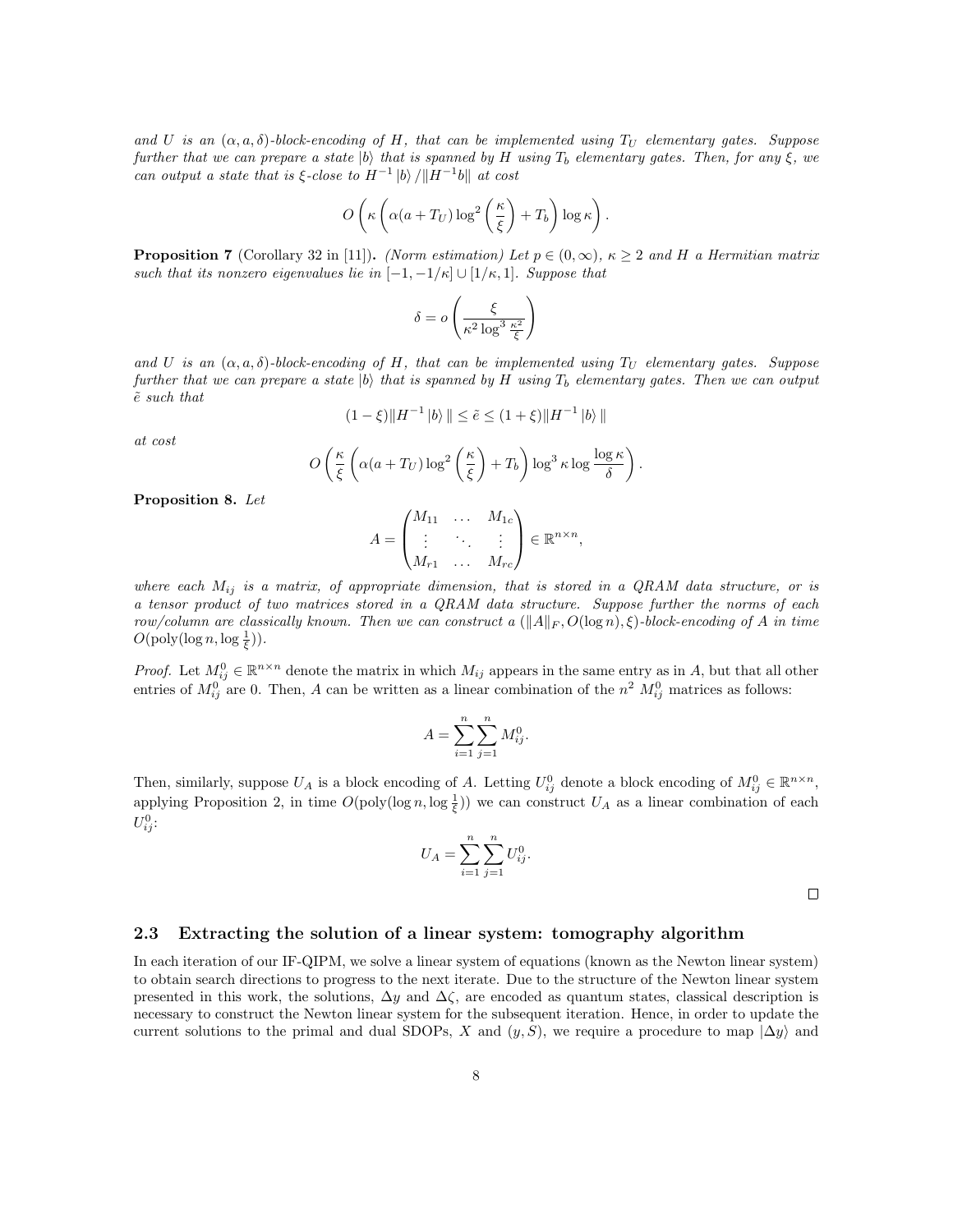$|\Delta\zeta\rangle$  to a classical solution pair  $(\Delta y, \Delta \zeta)$ . For this task, we use the state tomography algorithm of [23]. In our setting, this is faster than other tomography (e.g., [25, 38]), thanks to the assumption that we can apply a unitary that prepares the state, and its controlled version. We report the full algorithm for completeness.

#### Algorithm 1 Vector state tomography algorithm [23]

**Input:** Access to a unitary U such that  $U|0\rangle = |x\rangle = \sum_{i \in [m]} x_i |i\rangle$  and to its controlled version

- 1. Amplitude estimation
	- (a) Measure  $N = \frac{36m \ln m}{\delta^2}$  copies of  $|x\rangle$  in the standard basis
	- (b) Obtain estimates  $p_i = \frac{n_i}{N}$  where  $n_i$  is the number of times outcome *i* is observed.
	- (c) Store  $\sqrt{p_i},\,i\in[m]$  in QRAM data structure
	- (d) Efficiently prepare  $|p\rangle = \sum_{i \in [m]} \sqrt{p_i} |i\rangle$ .

#### 2. Sign estimation

(a) Create  $N = \frac{36m \ln m}{\delta^2}$  copies of the state

$$
\frac{1}{\sqrt{2}}|0\rangle\sum_{i\in[m]}x_i|i\rangle + \frac{1}{\sqrt{2}}|1\rangle\sum_{i\in[m]}\sqrt{p_i}|i\rangle
$$

using a control qubit.

- (b) Apply a Hadamard gate on the first qubit of each copy of the state
- (c) Obtain

$$
\frac{1}{2} \sum_{i \in [m]} [(x_i + \sqrt{p_i}|0, i) + (x_i - \sqrt{p_i})|1, i)].
$$

- (d) Measure each copy in the standard basis and maintain counts  $n(b, i)$  of the number of times outcome  $|b, i\rangle$  is observed for  $b \in \{0, 1\}.$
- (e) Set  $\sigma_i = 1$  if  $n(0, i) > 0.4p_iN$  and -1 otherwise.
- 3. Output the unit vector  $\tilde{x}$  with  $\tilde{x}_i = \sigma_i \sqrt{p_i}$ .

The following result from [23] certifies the correctness of Algorithm 1.

**Theorem 2** (Thrm. 4.3 in [23]). Algorithm 1 produces an estimate  $\tilde{x} \in \mathbb{R}^m$  with  $||\tilde{x}||_2 = 1$  such that  $||\tilde{x} - x||_2 \leq \sqrt{7}\xi$  with probability at least  $(1 - \frac{1}{m^{0.83}})$ . The running time of the algorithm is  $\tilde{O}(mT_U/\delta^2)$ , where  $T_U$  is the time required by unitary  $U$ .

We can summarize the role the tomography algorithm plays in QIPMs as follows. Solving the Newton linear system outputs a quantum state  $|\Delta y \circ \Delta \zeta\rangle$ , and we wish to recover a classical estimate  $\overline{\Delta y}$ ,  $\overline{\Delta \zeta}$ , such that

$$
\|(\Delta y - \overline{\Delta y}) + (\Delta \zeta - \overline{\Delta \zeta})\| \le \xi.
$$

To accomplish this, we observe a large number of samples from  $|\Delta y \circ \Delta \zeta\rangle$  to estimate the absolute value of its entries. Subsequently, using the controlled state preparation subcircuit and interference with Hadamard gates, we create a state that allows to estimate the sign of each entry. Notice that the error bound is relative to the normalized state  $|x\rangle$ ; several parts of the QIPM require an error bound with respect to the unnormalized real vector x, therefore we have to adjust the tolerance  $\xi$  accordingly.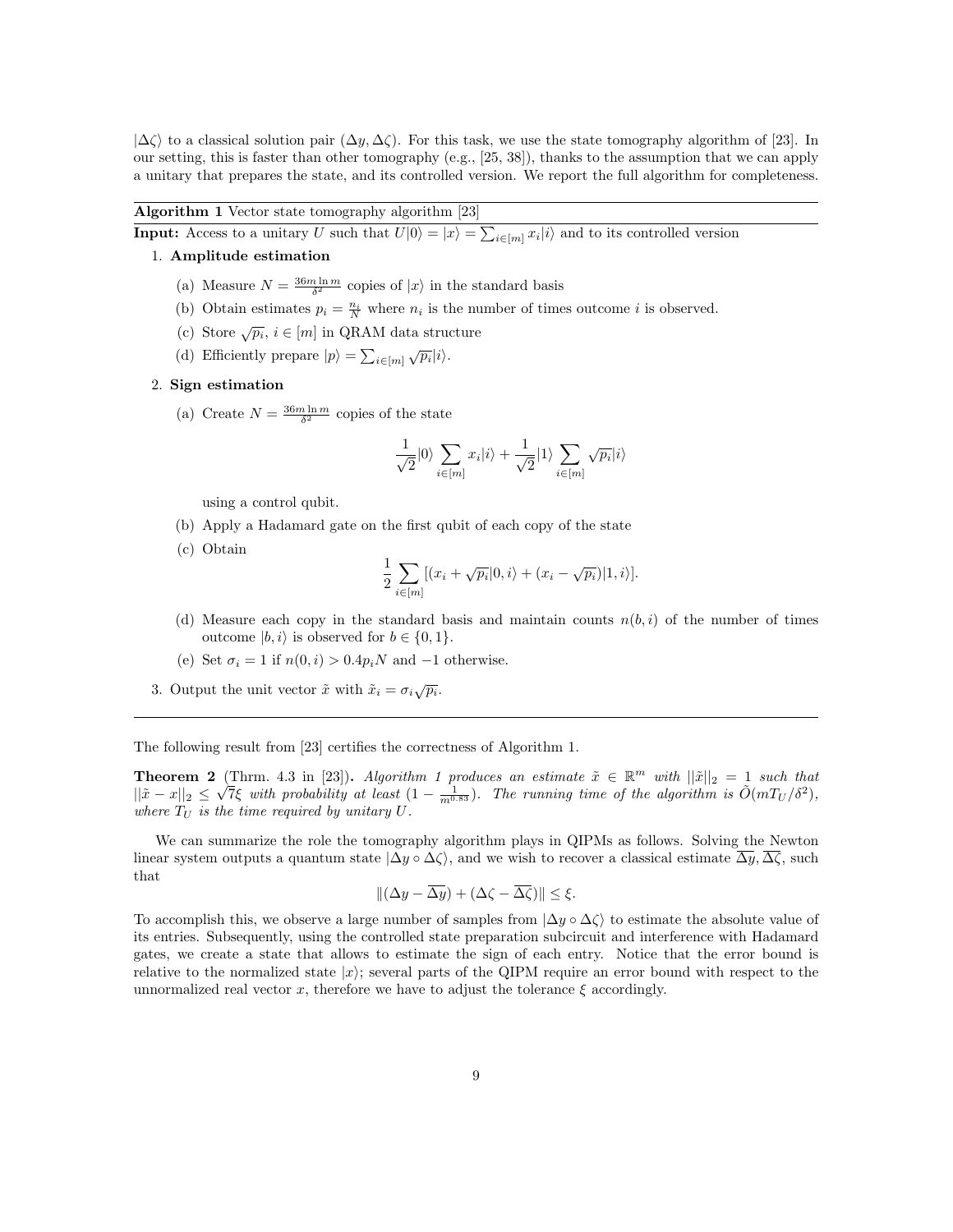# 3 Primal and Dual SDOs and the Central Path

Recall that the matrices  $A^{(1)}, \ldots, A^{(m)}$  are linearly independent by assumption, and  $S \in \mathcal{S}$  is the slack matrix of the dual problem, see (2). We denote the feasible sets of (1) and (3) by

$$
\mathcal{P} = \left\{ X \Big| \text{tr} \left( A^{(k)} X \right) = b_k \ \forall k \in [m], X \succeq 0 \right\}
$$

$$
\mathcal{D} = \left\{ (y, S) \Big| \sum_{k \in [m]} y_k A^{(k)} - S = C, S \succeq 0, y \in \mathbb{R}^m \right\}.
$$

For a feasible IPM we must assume that a strictly feasible pair X and  $(y, S)$  with  $X \succ 0$  and  $S \succ 0$  exists, i.e., the interior point condition is satisfied [13]. It is known that with the self-dual embedding model this condition may be assumed without loss of generality [13]. With the interior point condition satisfied, it is guaranteed that the primal and dual optimal sets:

$$
\mathcal{P}^* = \{ X \in \mathcal{P} | \text{tr}(CX) = z_{P^*} \}
$$

$$
\mathcal{D}^* = \{ (y, S) \in \mathcal{D} \mid b^\top y = z_{D^*} \}
$$

are nonempty and bounded. Hence, there exists an optimal primal-dual pair with zero duality gap. In particular, we have optimal solutions  $(X^*)$  and  $(y^*, S^*)$  satisfying

$$
\text{tr}(CX^*) - b^\top y^* = \text{tr}(X^*S^*) = 0,\tag{4}
$$

which implies  $X^*S^* = S^*X^* = 0$  as  $X^*$  and  $S^*$  are symmetric positive semidefinite matrices. However, for primal-dual IPMs, the complementarity condition  $XS = 0$  is perturbed to:

$$
XS = \nu I,\tag{5}
$$

where I is the  $n \times n$  identity matrix, and  $\nu > 0$  is the so-called central path parameter, which is progressively reduced to zero in the course of the algorithm.

For all  $\nu > 0$ , assuming the interior point condition and linear independence of the matrices  $A^{(i)}$ , the central path equation system

$$
\operatorname{tr}(A^{(i)}X) = b_i \,\forall i \in [m], \ X \succ 0
$$

$$
\sum_{i \in [m]} y_i A^{(i)} + S = C, \ S \succ 0
$$

$$
XS = \nu I,
$$
 (6)

has a unique solution [34]. The set of solutions for all  $\nu > 0$  gives the central path for the primal and dual SDOPs. In IPMs we aim to follow the central path as  $\nu \to 0$ , i.e., as we approach optimality. However, in reality we simply seek to stay close to the path.

#### 3.1 Symmetrizing the Newton System

As has been extensively studied in the literature of IPMs (see, e.g., [1, 36, 37]), the Newton steps  $\Delta S$  and  $\Delta X$  have to be symmetric matrices. More specifically, even though  $\Delta S$  is guaranteed to be symmetric by the definition of a dual feasible solution, there is no symmetric  $\Delta X$  that solves system. Thus, we need a different approach to guarantee symmetry.

In an effort to generalize the scaling methods required for primal-dual symmetry to the quantum setting, following Zhang [51], we define the linear transformation  $H_P(M)$  that symmetrizes a matrix M for a given invertible matrix P:

$$
H_P(M) = \frac{1}{2} \left[ P M P^{-1} + P^{-\top} M^{\top} P^{\top} \right].
$$
 (7)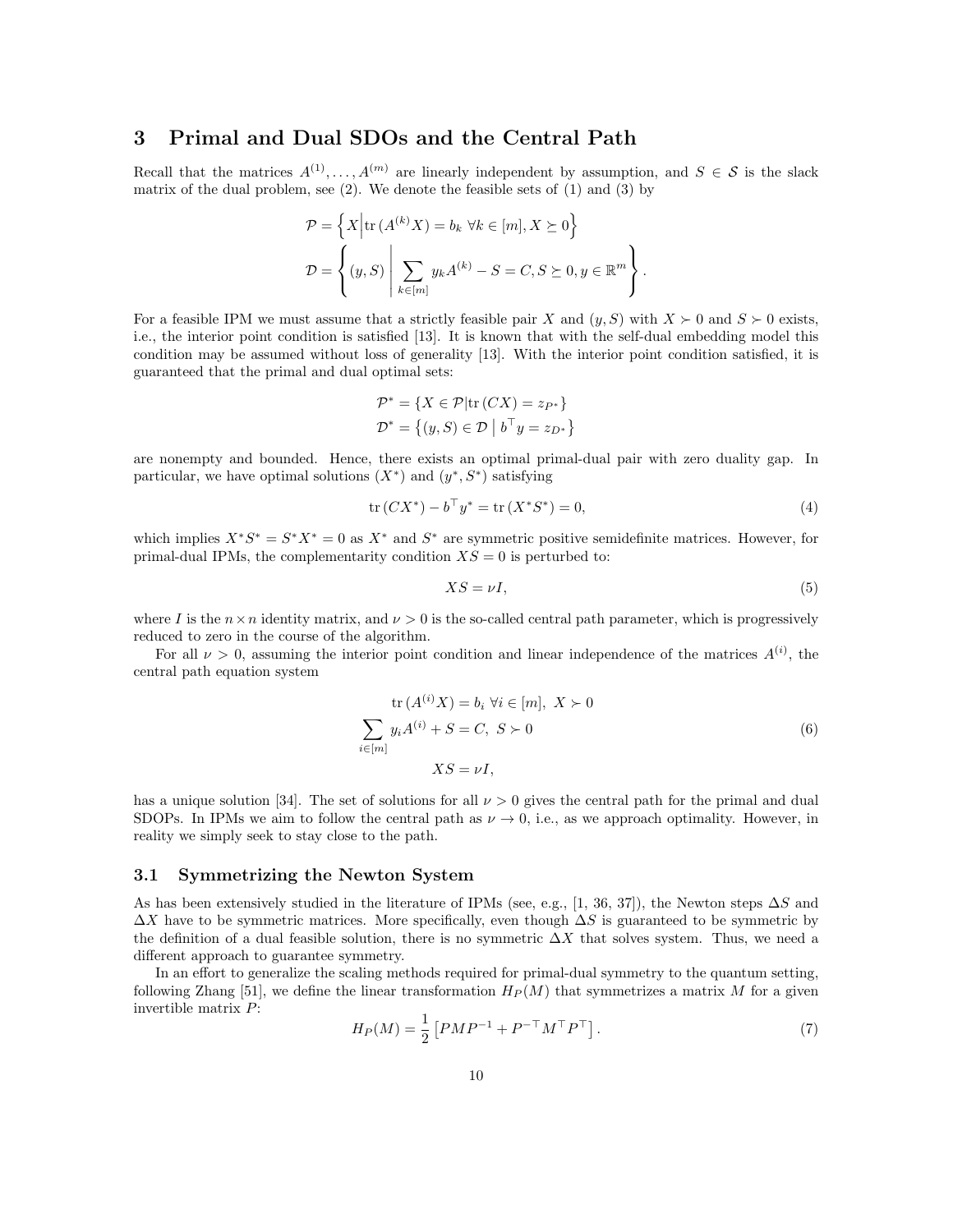Observe that  $H_P(M) = \nu I \iff M = \nu I$ ; we can then write the central path equations in symmetric form as:  $H_P(XS) = \nu I$ . In this light, we can also symmetrize the Newton system  $X\Delta S + S\Delta X = \nu I - SX$  as

$$
H_P(X \Delta S + S \Delta X) = \sigma \nu I - H_P(XS). \tag{8}
$$

Finally, equation (8) can be expressed as:

$$
P(X \Delta S + \Delta X S)P^{-1} + P^{-\top}(\Delta SX + S \Delta X)P^{\top}
$$
  
= 2\nu I - P X S P^{-1} - P^{-\top} S X P^{\top}. (9)

We then need to choose  $P$  to obtain specific instances of this system. We present results involving three possible choice of P:  $P = I$ , the AHO direction [1];  $P = S^{1/2}$ , the HKM direction [19]; and  $P = W^{-1/2}$ , where  $W$  is the Nesterov-Todd [37] scaling matrix, defined as:

$$
W = S^{-1/2} (S^{1/2} X S^{1/2})^{1/2} S^{-1/2}
$$
  
=  $X^{1/2} (X^{1/2} S X^{1/2})^{-1/2} X^{1/2}$ . (10)

.

#### 3.2 The Nullspace Representation of the Newton Linear System

In what follows, we make extensive use of the matrix functions svec and smat, which are defined as follows.

**Definition 2.** For  $U \in \mathbb{R}^{n \times n}$ ,  $\mathbf{svec}(U) \in \mathbb{R}^{\frac{1}{2}n(n+1)}$  is given by

$$
\mathbf{svec}(U) = (u_{11}, \sqrt{2}u_{21}, \dots, \sqrt{2}u_{n1}, u_{22}, \sqrt{2}u_{32}, \dots, \sqrt{2}u_{n2}, \dots, u_{nn})^{\top}
$$

Further, the operator smat is the inverse operator of svec. That is,

$$
\mathbf{smat}\left[\mathbf{svec}(U)\right] = U.
$$

The definition of the svec operator gives rise to the definition of the *symmetric* Kronecker product.

Definition 3. The symmetric Kronecker product can be defined for any two (not necissarily symmetric) matrices  $G, H \in \mathbb{R}^{n \times n}$  as a mapping on a vector **svec**(V) where  $V \in \mathcal{S}^{n \times n}$ :

$$
(G \otimes_s H) \text{ } \textbf{succ}(V) = \frac{1}{2} \textbf{ } \textbf{succ}(HVG^{\top} + GVH^{\top}).
$$

From Schake [40], the symmetric Kronecker product satisfies the following properties which we will use in our analysis:

**Proposition 9.** 1.  $(\alpha A) \otimes_{s} B = A \otimes_{s} (\alpha B) = \alpha (A \otimes_{s} B)$  for all  $\alpha \in \mathbb{R}$ ,  $A, B \in \mathbb{R}^{n \times n}$ 

- 2.  $(A + B) \otimes_s C = A \otimes_s C + B \otimes_s C$  for all  $A, B, C \in \mathbb{R}^{n \times n}$
- 3.  $A \otimes (B + C) = A \otimes_s B + A \otimes_s C$  for all  $A, B, C \in \mathbb{R}^{n \times n}$
- 4.  $(A \otimes_s B)(C \otimes_s D) = \frac{1}{2}(AC \otimes_s BD + AD \otimes_s BC)$  for all  $A, B, C, D \in \mathbb{R}^{n \times n}$

Let

$$
\mathcal{A}^T = [\textbf{vec}(A^{(1)}) \textbf{vec}(A^{(2)}) \cdots \textbf{vec}(A^{(m)})], \text{ and}
$$

$$
\mathcal{A}_s^T = [\textbf{succ}(A^{(1)}) \textbf{succ}(A^{(2)}) \cdots \textbf{succ}(A^{(m)})].
$$

Following Todd et al. [43], we can rewrite the Newton linear system using the svec notation as follows:

$$
\begin{pmatrix}\n0 & A_s & 0 \\
A_s^{\top} & 0 & \mathcal{I} \\
0 & \mathcal{E} & \mathcal{F}\n\end{pmatrix}\n\begin{pmatrix}\n\Delta y \\
\text{spec}(\Delta X) \\
\text{spec}(\Delta S)\n\end{pmatrix} = \begin{pmatrix}\n0 \\
0 \\
\text{spec}(R_c)\n\end{pmatrix}
$$
\n(11)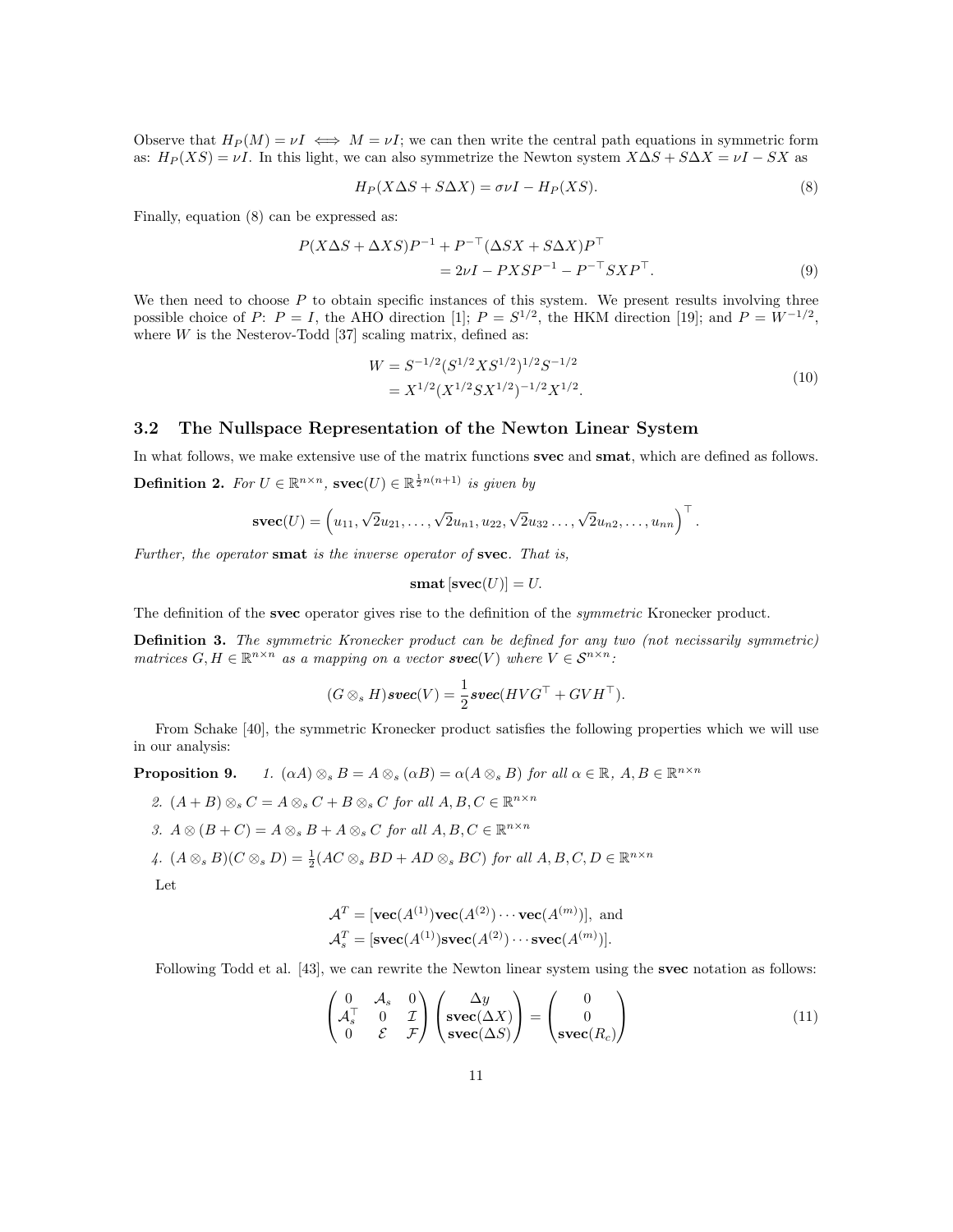where  $\mathcal I$  is the identity matrix of order  $\frac{n(n+1)}{2}$  and

$$
\mathcal{E} = P \otimes_s P^{-\top} S,
$$
  
\n
$$
\mathcal{F} = PX \otimes_s P^{-\top},
$$
  
\n
$$
R_c = \sigma \nu I - H_p(XS).
$$

One can note that the matrices  $\mathcal E$  and  $\mathcal F$  are nonsingular whenever X and S are positive definite matrices [43]. We have:

$$
\mathcal{E} = P \otimes_s P^{-\top} S = (I \otimes_s P^{-\top} S P^{-1})(P \otimes_s P) \tag{12a}
$$

$$
\mathcal{F} = PX \otimes_s P^{-\top} = (PXP^{\top} \otimes_s I)(P^{-\top} \otimes_s P^{-\top}), \tag{12b}
$$

where the equalities follow from the properties of the symmetric Kronecker product detailed earlier.

For our work, we slightly modify the system (11) by introducing a residual term  $r_c \in \mathcal{S}^{n \times n}$  which captures the errors introduced by QLSA.

$$
\begin{pmatrix}\n0 & A_s & 0 \\
A_s^{\top} & 0 & \mathcal{I} \\
0 & \mathcal{E} & \mathcal{F}\n\end{pmatrix}\n\begin{pmatrix}\n\Delta y \\
\text{spec}(\Delta X) \\
\text{spec}(\Delta S)\n\end{pmatrix} = \begin{pmatrix}\n0 \\
0 \\
\text{spec}(R_c + r_c)\n\end{pmatrix}
$$
\n(13)

The ensuing result from [43] establishes the uniqueness of the solution to the system (13).

**Theorem 3** (Thrm. 3.1 in [43]). Suppose X and S are positive definite. Then the system of equations  $(13)$ has a unique solution  $(\Delta X, \Delta y, \Delta S) \in \mathcal{S}_+^n \times \mathbb{R}^m \times \mathcal{S}_+^n$  if  $\mathcal{E}^{-1}F$  is positive definite (not necissarily summetric). In particular, this holds when X, S and  $H_P(XS)$  are positive semidefinite.

Proof. In what follows, positive definiteness does not imply symmetry. We seek to show that the system

$$
\begin{pmatrix}\n0 & A_s & 0 \\
A_s^{\top} & 0 & \mathcal{I} \\
0 & \mathcal{E} & \mathcal{F}\n\end{pmatrix}\n\begin{pmatrix}\n\Delta y \\
\text{svec}(\Delta X) \\
\text{svec}(\Delta S)\n\end{pmatrix} = 0
$$
\n(14)

is satisfied only by the trivial solution. From (12a) it follows that  $\mathcal E$  is invertible. Hence, applying block Gaussian elimination to (13) yields the Schur complement equation:

$$
(\mathcal{A}_s \mathcal{E}^{-1} \mathcal{F} \mathcal{A}_s^\top) \Delta y = 0. \tag{15}
$$

By assumption,  $\mathcal{E}^{-1}\mathcal{F}\succ 0$  and A has full row rank, implying that the matrix  $\mathcal{A}_s\mathcal{E}^{-1}\mathcal{F}\mathcal{A}_s^{\top}$  is positive definite, therefore  $\Delta y = 0$ . Thus the second equation in (14) gives  $\Delta S = -\textbf{smat}(\mathcal{A}_s^{\perp} \Delta y) = 0$  and the from the third equation it follows  $\Delta X = -\mathcal{E}^{-1} \mathcal{F} \Delta S = 0$ . This completes the proof.  $\Box$ 

However, the Newton linear system as given by (13) cannot be solved directly using a quantum computer. Indeed, by using QLSA, there is no way to guarantee the first two block equations in this system can be satisfied exactly. Given the result of Lemma ??, we can re-write the optimality conditions as

$$
\Delta X \in \mathcal{N}(\mathcal{A}_s)
$$
  
\n
$$
\Delta S \in \mathcal{R}(\mathcal{A}_s)
$$
  
\n
$$
\Delta S \in \mathcal{R}(\mathcal{A}_s)
$$
  
\n
$$
(16)
$$
  
\n
$$
(P \otimes_s P^{-\top}S) \mathbf{s} \mathbf{v} \mathbf{e} \mathbf{c} (\Delta X) + (PX \otimes P^{-\top}) \mathbf{s} \mathbf{v} \mathbf{e} \mathbf{c} (\Delta S) = \mathbf{s} \mathbf{v} \mathbf{e} \mathbf{c} (2\nu'I - PSXP^{-1} - P^{-\top}XSP^{\top}),
$$
\n(16)

where  $\mathcal{N}(\mathcal{A}_s)$  denotes the nullspace of  $\mathcal{A}_s$  and  $\mathcal{R}(\mathcal{A}_s)$  denotes the rowspace of  $\mathcal{A}_s$ .

For  $\mathcal{R}(\mathcal{A}_s)$ , we can choose

$$
\left\{ \mathbf{svec}(A^{(1)}) \mathbf{svec}(A^{(2)}) \cdots \mathbf{svec}(A^{(m)}) \right\}
$$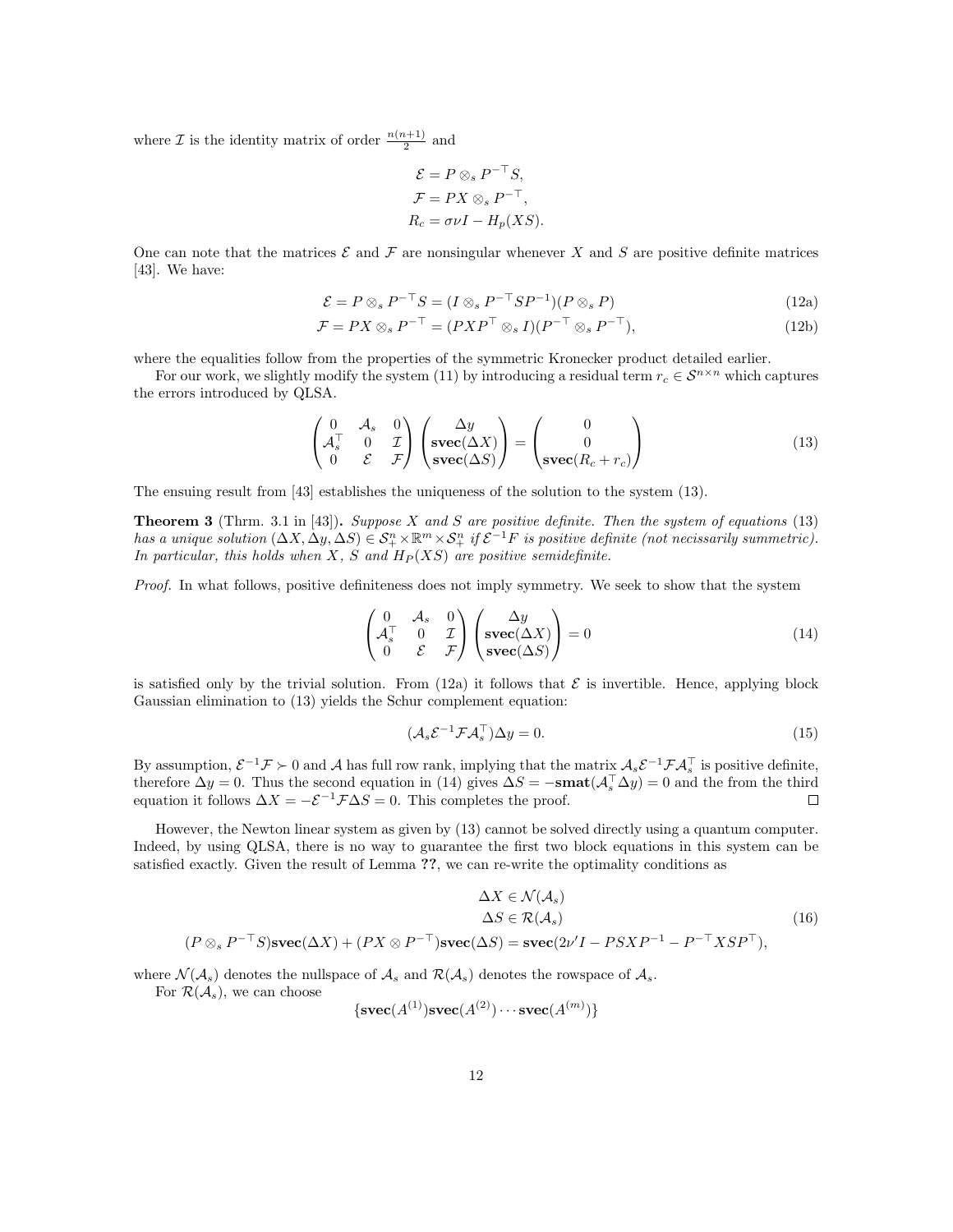as our basis. Then, we can calculate a basis of  $\mathcal{N}(\mathcal{A}_s)$  using either Gauss elimination or the QR-Factorization of  $\mathcal{A}_s$ . Given the fact that  $\mathcal{A}_s \in \mathbb{R}^{m \times \frac{n(n+1)}{2}}$ , one can observe  $\mathcal{A}_s^{\top} \in \mathbb{R}^{\frac{n(n+1)}{2} \times m}$ . The QR factorization of  $\mathcal{A}_s^{\top}$ is defined as

$$
\mathcal{A}_s^\top = \begin{bmatrix} Q_1 & Q_2 \end{bmatrix} \begin{bmatrix} R \\ 0 \end{bmatrix},
$$

where  $Q_1 \in \mathbb{R}^{m \times \frac{n(n+1)}{2}}$  and  $Q_2 \in \mathbb{R}^{\frac{n(n+1)}{2} \times (\frac{n(n+1)}{2} - m)}$ . Then, it follows that the columns of  $Q_2$  form a basis for the null space of  $A_s$ . Hence,  $\Delta X$  and  $\Delta S$  can be written as

$$
\text{spec}(\Delta X) = \sum_{i=1}^{\frac{n(n+1)}{2}-m} \Delta \zeta_i Q_2^i = Q_2 \Delta \zeta,\tag{17a}
$$

$$
\mathbf{svec}(\Delta S) = -\sum_{i=1}^{m} \Delta y_i \mathbf{svec}(A^{(i)}) = -\mathcal{A}_s^{\top} \Delta y \tag{17b}
$$

where  $Q_2^i$  denotes the *i*<sup>th</sup> column of  $Q_2$ .

The following result establishes the Newton linear system to be solved at each iteration of the IF-QIPM:

**Theorem 4.** Let P be an appropriate scaling matrix to guarantee primal-dual symmetry and define

$$
\mathcal{E} = (P \otimes_s P^{-\top} S),
$$
  
\n
$$
\mathcal{F} = (PX \otimes_s P^{-\top}),
$$
  
\n
$$
R_c = 2\sigma \nu' I - P X S P^{-1} - P^{-\top} S X P^{\top}.
$$

Then, letting  $r_c \in S^{n \times n}$  be a residual term which captures the errors introduced by QLSA, the Newton linear system for the IF-QIPM is given by

$$
\begin{bmatrix} \mathcal{E}Q_2 & \mathcal{F}(-\mathcal{A}_s^{\top}) \end{bmatrix} \begin{bmatrix} \Delta \zeta \\ \Delta y \end{bmatrix} = \mathbf{s} \mathbf{vec}(R_c + r_c). \tag{18}
$$

Proof. Substituting equations (17a) and (17b) into the left hand side of the third equation in system (13) yields yields

$$
(P \otimes_s P^{-\top} S) \mathbf{s} \mathbf{v} \mathbf{e} \mathbf{c} (\Delta X) + (PX \otimes_s P^{-\top}) \mathbf{s} \mathbf{v} \mathbf{e} \mathbf{c} (\Delta S) = (P \otimes_s P^{-\top} S)(Q_2 \Delta \zeta) + (PX \otimes_s P^{-\top})(-\mathcal{A}_s^{\top} \Delta y)
$$
  
= 
$$
[(P \otimes_s P^{-\top} S)Q_2] \Delta \zeta + [-(PX \otimes_s P^{-\top})\mathcal{A}_s^{\top}] \Delta y.
$$

Upon using QLSA to solve the system (18) for  $(\Delta \zeta, \Delta y)$ , we will need to map classical estimates  $(\overline{\Delta \zeta}, \overline{\Delta y})$ of this quantum solution to a classical estimate  $(\overline{\Delta X}, \overline{\Delta y}, \overline{\Delta S})$  in order to proceed to the next iteration. Defining  $f(\Delta \zeta)$  and  $f(\Delta y)$  by (17a) and (17b), respectively, there is a mapping

$$
\mathcal{M} : (\overline{\Delta \zeta}, \overline{\Delta y}) \to (f(\overline{\Delta \zeta}), \overline{\Delta y}, f(\overline{\Delta y}))
$$

from this classical estimate, to a point  $(\overline{\Delta X}, \overline{\Delta y}, \overline{\Delta S})$ . One can observe that the mapping we employ one-toone. Indeed, by assumption  $A_s$ , and consequently  $Q_2$ , are row-wise and column-wise full rank, respectively. Therefore, in equations (17a) and (17b), the quantities  $\mathbf{svec}(\Delta X)$  and  $\mathbf{svec}(\Delta S)$  are uniquely determined by  $\Delta \zeta$  and  $\Delta y$ .

In solving the system (18) using QLSA, indeed  $\Delta y$  and  $\Delta \zeta$  will each be calculated with some error. Yet, by using the bases of the nullspace and the rowspace to calculate  $\Delta X$  and  $\Delta S$ , we ensure that these search directions are always coming from orthogonal subspaces, regardless of the errors introduced by QLSA or the length of the stepsize. We formalize this result in the following proposition.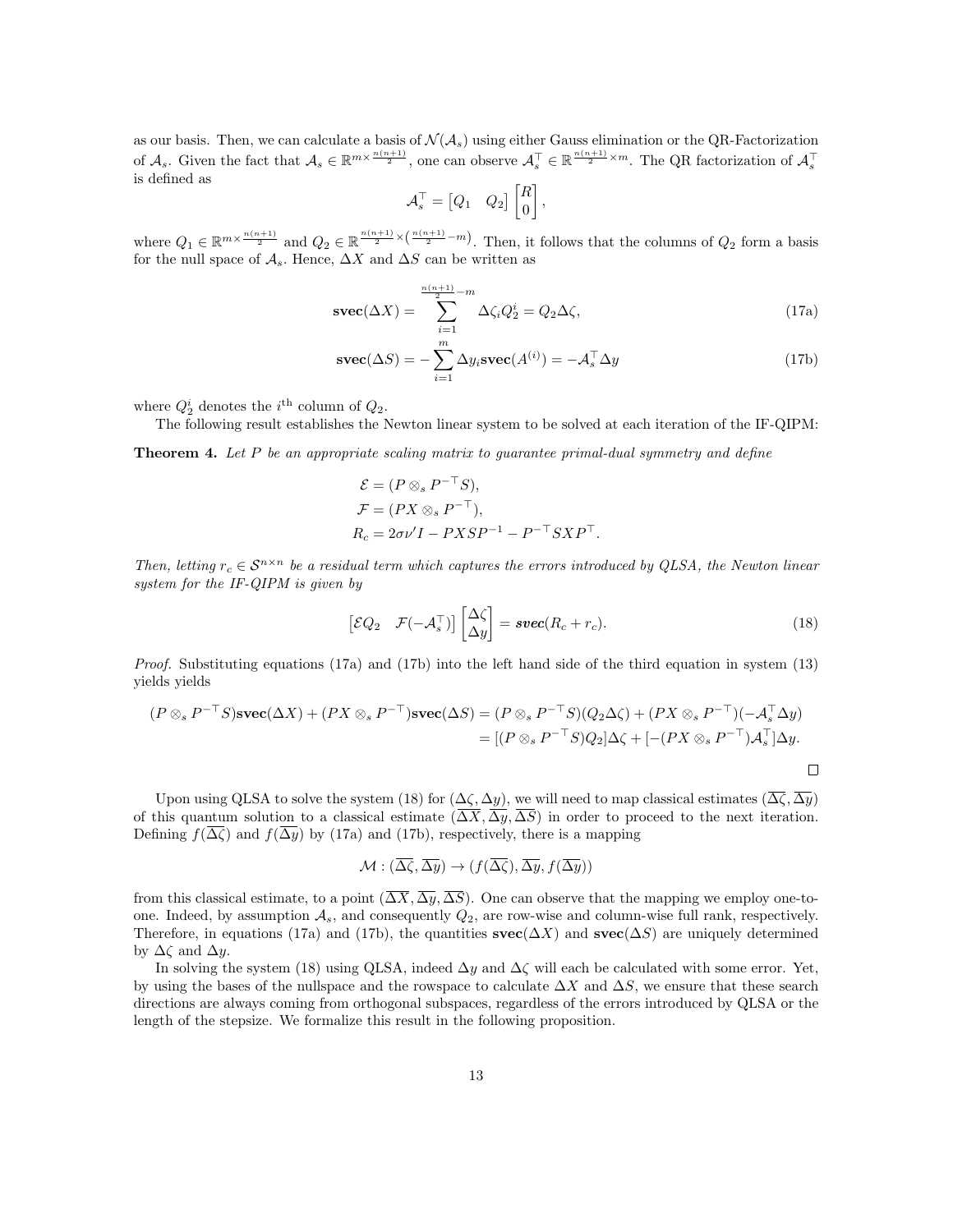**Proposition 10.** Let  $(\overline{\Delta \zeta}, \overline{\Delta y})$  be our classical estimate of the solution to (18). Then,

$$
\overline{\Delta\zeta} = \Delta\zeta + \xi_{\zeta} \text{ and } \overline{\Delta y} = \Delta y + \xi_{y},
$$

where  $\xi_{\zeta}$  and  $\xi_{y}$  denote the errors introduced to our solution of the system (18) via the use of QSLA. Letting  $(\Delta X, \Delta y, \Delta S)$  be the solution to (13) induced by  $(\Delta \zeta, \Delta y)$ , for any step size  $\alpha$ , we have

$$
\mathcal{A}_s(\boldsymbol{\mathit{spec}}(X) + \alpha \boldsymbol{\mathit{spec}}(\overline{\Delta X})) = b, \ \ \textit{and} \ \ \mathcal{A}_s^\top(y + \alpha \overline{\Delta y}) + (\boldsymbol{\mathit{spec}}(S) + \alpha \boldsymbol{\mathit{spec}}(\overline{\Delta S})) = \boldsymbol{\mathit{spec}}(C).
$$

Proof. First, note

$$
A_s(\mathbf{svec}(X) + \alpha \mathbf{svec}(\Delta X)) = A_s X + \alpha A_s \mathbf{svec}(\Delta X)
$$
  
=  $A_s \mathbf{svec}(X) + \alpha A_s \mathbf{svec}(\Delta X)$   
=  $b + \alpha A_s [Q_2(\overline{\Delta \zeta})]$   
=  $b + \alpha A_s [Q_2(\Delta \zeta + \xi_{\zeta})]$   
=  $b + \alpha [A_s Q_2(\Delta \zeta + \xi_{\zeta})]$   
=  $b + \alpha [0 \cdot (\Delta \zeta + \xi_{\zeta})]$   
=  $b$ .

Similarly,

$$
\mathcal{A}_s^{\top}(y + \alpha \overline{\Delta y}) + (\mathbf{svec}(S) + \alpha \mathbf{svec}(\overline{\Delta S})) = [\mathcal{A}_s^{\top} y + \mathbf{svec}(S)] + [\mathcal{A}_s^{\top} \alpha \overline{\Delta y} + \alpha \mathbf{svec}(\overline{\Delta S})]
$$
  
\n
$$
= \mathbf{svec}(C) + \alpha [\mathcal{A}_s^{\top} \overline{\Delta y} + \mathbf{svec}(\overline{\Delta S})]
$$
  
\n
$$
= \mathbf{svec}(C) + \alpha [\mathcal{A}_s^{\top} (\overline{\Delta y} - \overline{\Delta y})]
$$
  
\n
$$
= \mathbf{svec}(C).
$$

 $\Box$ 

Having established the fact that our search directions computed from classical estimates of the quantum solution to (18) preserve primal and dual feasibility, we next certify the validity of using the system (18) to obtain a solution to the system (13). Further, we demonstrate that if the system (13) has a unique solution, than the system (18) does as well.

**Proposition 11.** Suppose X and S are positive definite. Then, any solution  $(\Delta \zeta, \Delta y)$  of the system (18), provides a solution  $(\Delta X, \Delta y, \Delta S)$  to the system (13).

*Proof.* Let  $(\overline{\Delta\zeta}, \overline{\Delta y})$  be a solution to (18). Further, applying equations (17a) and (17b), let

$$
\operatorname{spec}(\overline{\Delta X}) = \sum_{i=1}^{\frac{n(n+1)}{2}-m} \overline{\Delta \zeta_i} Q_2^i = Q_2 \overline{\Delta \zeta},
$$

$$
\operatorname{spec}(\overline{\Delta S}) = -\sum_{i=1}^m \overline{\Delta y_i} \operatorname{spec}(A^{(i)}) = -\mathcal{A}_s^\top \overline{\Delta y}.
$$

We seek to show that  $(\overline{\Delta X}, \overline{\Delta y}, \overline{\Delta S})$  satisfies the system (13). For the third block equation in (13) we have

$$
\begin{split} \mathbf{svec}(R_c + r_c) &= [(P \otimes_s P^{-\top} S)Q_2] \overline{\Delta \zeta} + [(PX \otimes_s P^{-\top})(-\mathcal{A}_s^{\top})] \overline{\Delta y} \\ &= (P \otimes_s P^{-\top} S)(Q_2 \overline{\Delta \zeta}) + (PX \otimes_s P^{-\top})(-\mathcal{A}_s^{\top} \overline{\Delta y}) \\ &= (P \otimes_s P^{-\top} S) \mathbf{svec}(\overline{\Delta X}) + (PX \otimes_s P^{-\top}) \mathbf{svec}(\overline{\Delta S}), \end{split}
$$

Similarly, we have

$$
\mathcal{A}_s \mathbf{vec}(\overline{\Delta X}) = \mathcal{A}_s Q_2 \overline{\Delta \zeta} = (\mathcal{A}_s Q_2) \overline{\Delta \zeta} = 0,
$$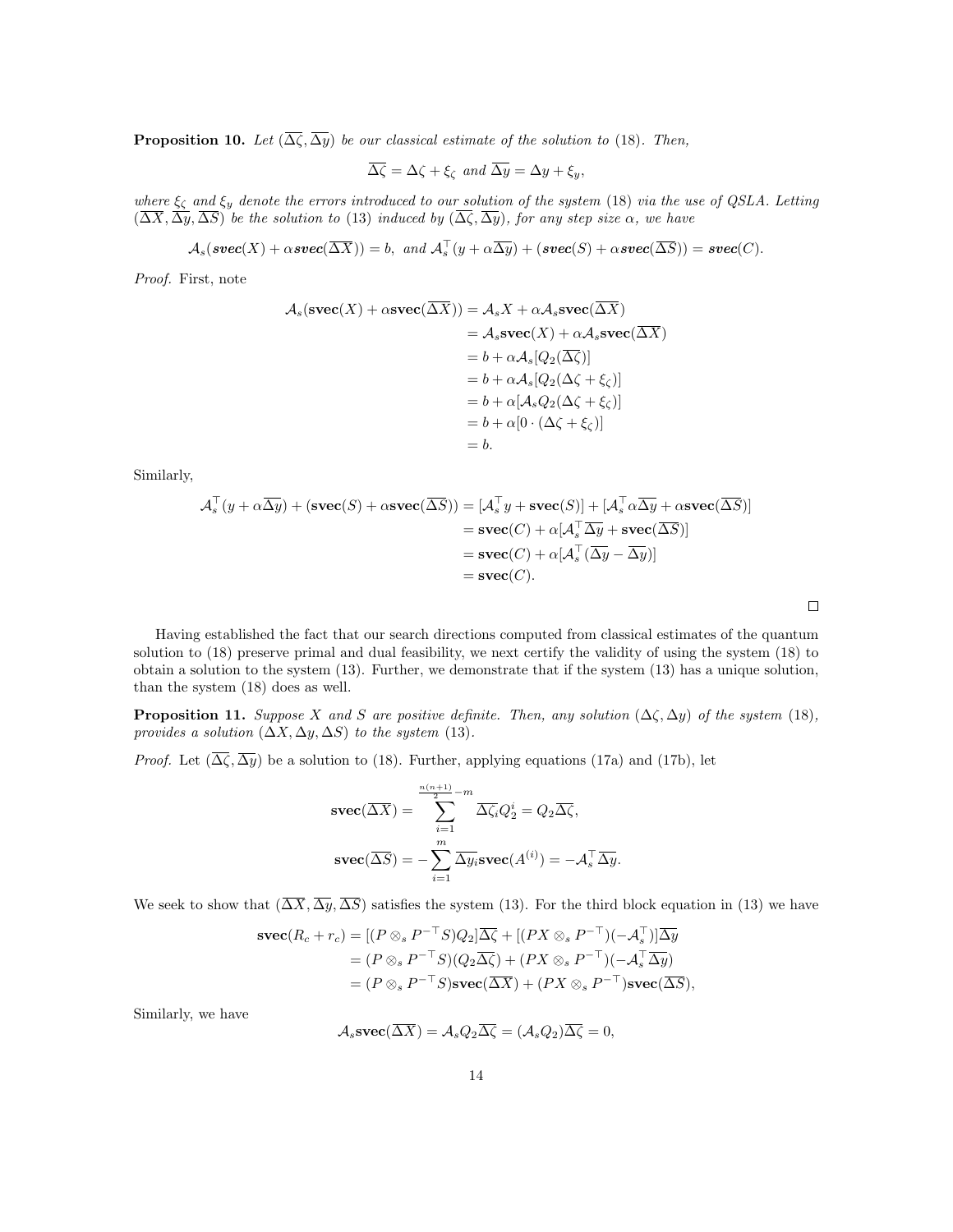and

$$
\mathcal{A}_s^{\top} \overline{\Delta y} + \mathcal{I} \mathbf{s} \mathbf{vec}(\overline{\Delta S}) = \mathcal{A}_s^{\top} \overline{\Delta y} + (-\mathcal{A}_s^{\top} \overline{\Delta y}) = \mathcal{A}_s^{\top} (\overline{\Delta y} - \overline{\Delta y}) = 0,
$$

for the first and second block equations in (13), respectively. This completes the proof.

 $\Box$ 

**Proposition 12.** Suppose X and S are positive definite. If  $(\Delta \zeta, \Delta y)$  is a solution to the system (18), then this solution is unique.

*Proof.* Suppose (in order to arrive at a contradiction) that the system (18) has solutions  $(\overline{\Delta\zeta}, \overline{\Delta}y)$  and  $(\Delta \zeta, \Delta y)$  with

$$
(\overline{\Delta \zeta}, \overline{\Delta y}) \neq (\widetilde{\Delta \zeta}, \widetilde{\Delta y}).
$$

Further, let  $(\overline{\Delta X}, \overline{\Delta y}, \overline{\Delta S})$  and  $(\overline{\Delta X}, \overline{\Delta y}, \overline{\Delta S})$  be the solutions to (13) resulting from  $(\overline{\Delta \zeta}, \overline{\Delta y})$  and  $(\overline{\Delta \zeta}, \overline{\Delta y})$ , respectively. Recall that we have assumed the matrices  $A^{(1)}, \ldots, A^m$  are linearly independent. Hence,  $\mathcal{A}_s$  has full row rank and likewise,  $Q_2$  has full column rank. As such, the mapping  $\mathcal{M}$  :  $(\Delta \zeta, \Delta y) \to (\Delta X, \Delta y, \Delta S)$ is defined using the continuous linear equations (17a) and (17b) in which  $\mathbf{svec}(\Delta X)$  is uniquely determined by  $\Delta\zeta$  and svec( $\Delta S$ ) is uniquely determined by  $\Delta y$ , respectively. Thus, the mapping  $\mathcal{M}$  : ( $\Delta\zeta$ ,  $\Delta y$ )  $\rightarrow$  $(\Delta X, \Delta y, \Delta S)$  is one-to-one, so for  $(\overline{\Delta \zeta}, \overline{\Delta y}) \neq (\Delta \zeta, \Delta y)$ , we must have

$$
(\overline{\Delta X}, \overline{\Delta y}, \overline{\Delta S}) \neq (\overline{\Delta X}, \overline{\Delta y}, \overline{\Delta S}).
$$

Applying Prop. 11, both  $(\overline{\Delta X}, \overline{\Delta y}, \overline{\Delta S})$  and  $(\widetilde{\Delta X}, \widetilde{\Delta y}, \widetilde{\Delta S})$  solve the system the system (13), meaning this system has multiple solutions. Yet, from Theorem 3, we get a contradiction as the system (13) can only have one solution so we must have

$$
(\overline{\Delta\zeta}, \overline{\Delta y}) = (\widetilde{\Delta\zeta}, \widetilde{\Delta y}).
$$

**Theorem 5.** The pair  $(X, S)$  is a maximally complementary solution pair.

Proof.

Let us define the sets of interior feasible solutions by

$$
F^{0}(\mathcal{P}) = \{ X \in \mathcal{S}^{n} : A_{i} \bullet X = b_{i}, i = 1, ..., m, X \succ 0 \}
$$
  

$$
F^{0}(\mathcal{D}) = \{ (y, S) \in \mathbb{R}^{m} \times \mathcal{S}^{n} : \sum_{i=1}^{m} y_{i} A_{i} + S = C, S \succ 0 \}.
$$

Following the general theory of the inexact Newton method, we assume that the residual term  $r_c$  satisfies

$$
||r_c||_F \le \beta ||R_c||_F \tag{19}
$$

for some  $\beta \in (0,1)$ . In this work we consider the narrow (or, Frobenius) neighborhood

$$
\mathcal{N}_F(\gamma)=\left\{(X,y,S)\in F^0(\mathcal{P})\times F^0(\mathcal{D})\Bigg| \|X^{1/2}SX^{1/2}-\nu I\|_F=\left[\sum_{i=1}^n(\lambda_i(XS)-\nu)^2\right]^{1/2}\leq \gamma\nu\right\}.
$$

Another popular alternative is the so called *negative infinity neighborhood* that is a *large neighborhood*, defined as

$$
\mathcal{N}_{\infty}^{-}(1-\gamma) = \{ (X, y, S) \in F^{0}(\mathcal{P}) \times F^{0}(\mathcal{D}) | \lambda_{\min}(XS) \geq \gamma \nu \},\
$$

where  $\gamma \in (0,1)$ . It is well known that classical feasible primal-dual path following IPMs that use the former neighborhood exhibit an iteration complexity of the order  $O(\sqrt{n}L)$  whereas long-step IPMs, using the latter neighborhood, have iteration complexity  $O(nL)$ . However, in practice the long step algorithms tend to converge faster than the short step counterpart, which raises the question of whether or not the

 $\Box$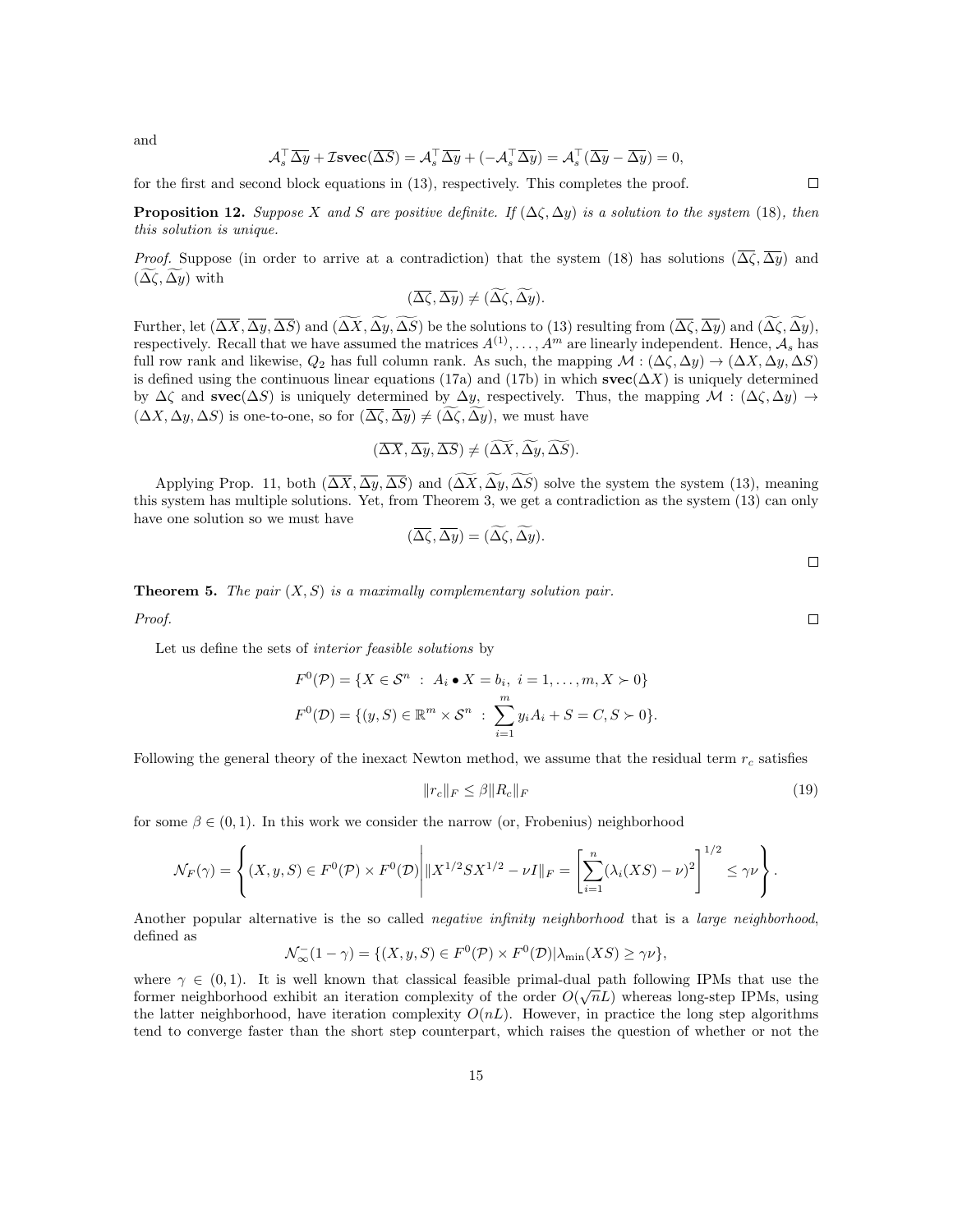same will hold true for QIPMs. In this work, we only conduct our analysis for the narrow (or Frobenius) neighborhood, so moving forward we define our centrality measure at a point  $(X, S) \in \mathcal{S}_{+}^n \times \mathcal{S}_{+}^n$  to be

$$
d(X, S) = \|X^{1/2}SX^{1/2} - \nu I\|_F = \left[\sum_{i=1}^n (\lambda_i(XS) - \nu)^2\right]^{1/2}.
$$
 (20)

The following result from [32] plays a crucial role in the analysis required to establish polynomial convergence of our IF-QIPM.

**Lemma 1** (Lemma 2.1 in [32]). Suppose that  $(X, S) \in S_{++}^n \times S_{++}^n$ ,  $Q \in \mathbb{R}^{n \times n}$  is a nonsingular matrix and  $\nu = \frac{X \bullet S}{n}$ . Then:

- (a)  $d(\tilde{X}, \tilde{S}) = d(X, S)$  where  $\tilde{X} = QXQ^{\top}$  and  $\tilde{S} = Q^{-\top}SQ^{-1}$ .
- (b)  $d(X, S) \leq ||H_Q(XS \nu I)||_F$  with equality holding if  $QXSQ^{-1} \in S^n$ .

*Proof.* Our proof follows from that of [32]. (a): First, due to the fact  $\widetilde{XS} = QXSQ^{-1}$ , we have that XS and  $\widetilde{X}\widetilde{S}$  are similar matrix which have the same spectrum. Hence,

$$
d(\widetilde{X}, \widetilde{S}) = d(X, S)
$$

since we can only express  $d(X, S)$  in terms of the eigenvalues of XS.

From Lemma 3.3 of [31], for any  $E \in \mathcal{S}^n$  and any nonsingular matrix  $T \in \mathbb{R}^{n \times n}$  we have  $||E||_F \le ||H_T(E)||_F$ . Then, let  $E = X^{\frac{1}{2}}SX^{\frac{1}{2}} - \nu I$  and  $T = QX^{\frac{1}{2}}$ , the inequality follows from observing

$$
H_T(E) = H_Q(XS - \nu I).
$$

If however,  $QXSQ^{-1} \in \mathcal{S}^n$ , then

$$
H_Q(XS - \nu I) = QXSQ^{-1} - \nu I
$$

and thus

$$
||H_Q(XS - \nu I)||_F = ||QXSQ^{-1} - \nu I||_F = \left[\sum_{i=1}^n (\lambda_i[QXSQ^{-1}] - \nu)^2\right]^{1/2}
$$

$$
= \left[\sum_{i=1}^n (\lambda_i[XS] - \nu)^2\right]^{1/2} = d(X, S).
$$

# 4 Technical Results

In this section, we adapt the analysis of [32] to account for the inexactness of the complementarity condition, such that we can prove the polynomial convergence of the IF-QIPM presented in Section 5. Though in this work we chose the Nesterov-Todd direction  $P = W^{-1/2}$ , the convergence analysis we perform is left in general terms of  $P$ , and holds for any member of the Monteiro and Zhang family of directions, which includes the AHO and HKM directions.

Following [32], in this section we assume that  $(X, y, S) \in S_{++}^n \times \mathbb{R}^m \times S_{++}^n$  and that  $P \in \mathbb{R}^{n \times n}$  is a nonsingular matrix. Additionally, we assume  $(\Delta X, \Delta y, \Delta S)$  is a solution of the system

$$
H_P(\Delta X S + X \Delta S) = \sigma \nu I - H_P(XS) + r_c \tag{21a}
$$

$$
\sum_{i=1}^{m} \Delta y A^{(i)} + \Delta S = C - S - \sum_{i=1}^{m} y_i A^{(i)}
$$
\n(21b)

$$
A^{(i)} \bullet \Delta X = b_i - A^{(i)} \bullet X, \quad \forall i \in [m]. \tag{21c}
$$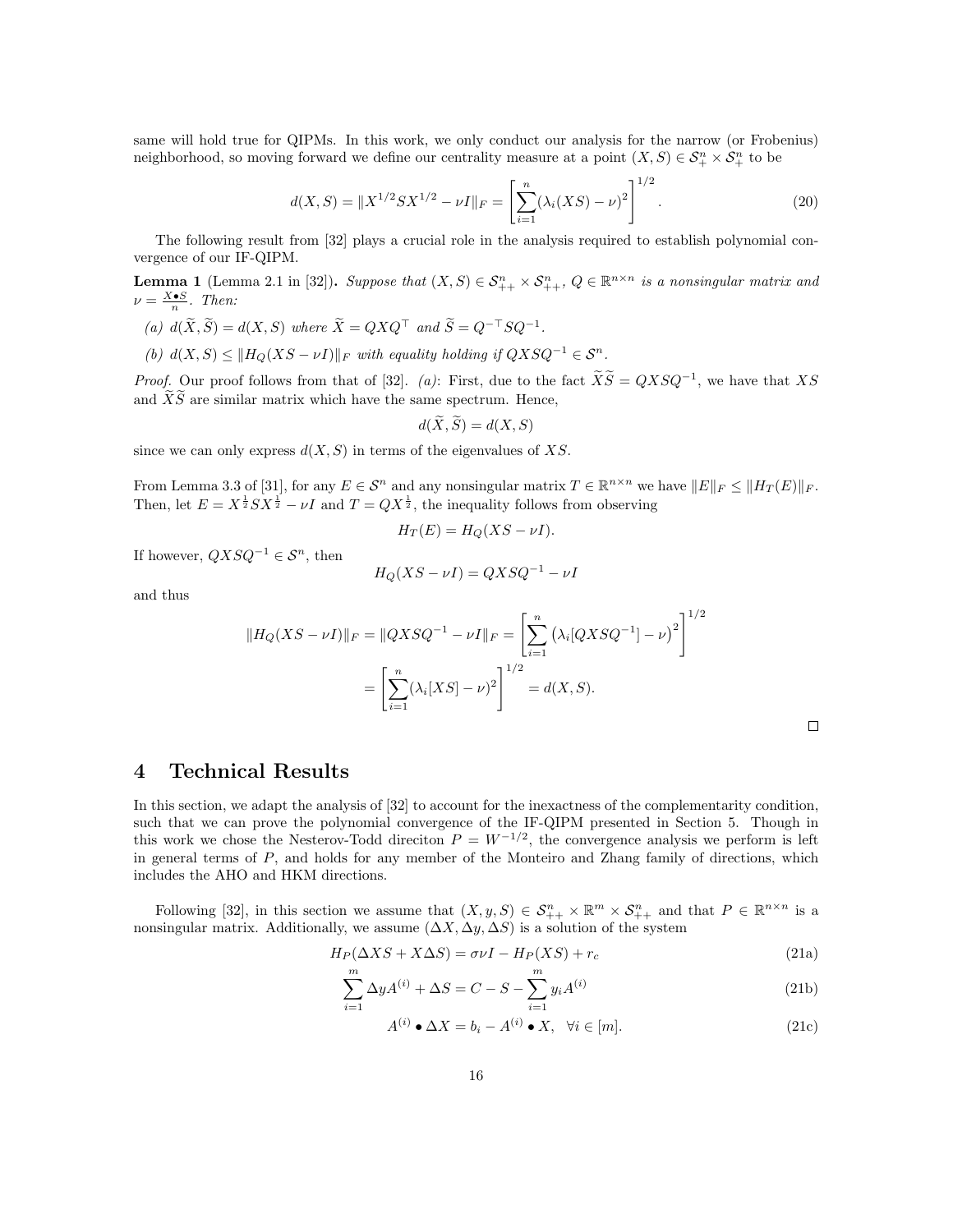for some  $\sigma \in [0,1]$ . Recall that  $(\Delta X, \Delta y, \Delta S)$  is our classical estimate of the solution to the system (13) obtained from our classical estimate  $(\Delta \zeta, \Delta y)$  of the solution to the quantum Newton linear system (18). That is,

$$
(\Delta X, \Delta y, \Delta S) = (\mathbf{smat}(Q_2\zeta), \Delta y, -\mathbf{smat}(\mathcal{A}_s^\top \Delta y)).
$$

Further, for  $\alpha \in \mathbb{R}$  we define the quantities:

$$
\widetilde{X} = PXP^{\top}, \qquad \widetilde{S} = P^{-\top}SP^{-1}, \qquad (22)
$$

$$
\Delta \overline{X} = P \Delta X P^{\top}, \qquad \Delta \overline{S} = P^{-\top} \Delta S P^{-1}, \qquad (23)
$$
\n
$$
Y(\alpha) = Y + \alpha \Delta Y, \qquad S(\alpha) = S + \alpha \Delta S, \qquad v(\alpha) = v + \alpha \Delta v, \qquad (24)
$$

$$
X(\alpha) = X + \alpha \Delta X, \qquad S(\alpha) = S + \alpha \Delta S, \qquad y(\alpha) = y + \alpha \Delta y, \quad (24)
$$

$$
\widetilde{X}(\alpha) = PX(\alpha)P^{\top} = \widetilde{X} + \alpha \widetilde{\Delta X},\tag{25}
$$
\n
$$
\widetilde{X}(\alpha) = P^{\top}S(\alpha)P^{\top} = \widetilde{X} + \alpha \widetilde{\Delta X},\tag{26}
$$

$$
\widetilde{S}(\alpha) = P^{-\top} S(\alpha) P^{-1} = \widetilde{S} + \alpha \widetilde{\Delta S},\tag{26}
$$

$$
\mathcal{W}_X = \widetilde{X}^{-1/2} \left[ \widetilde{\Delta X} \widetilde{S} + \widetilde{X} \widetilde{\Delta S} + \widetilde{X} \widetilde{S} - \sigma \nu I - r_c \right] \widetilde{X}^{1/2},\tag{27}
$$

and

$$
\nu = \frac{X \bullet S}{n} = \frac{\widetilde{X} \bullet \widetilde{S}}{n}, \quad \nu(\alpha) = \frac{X(\alpha) \bullet S(\alpha)}{n} = \frac{\widetilde{X}(\alpha) \bullet \widetilde{S}(\alpha)}{n}.
$$
 (28)

**Lemma 2** (Lemma 3.1 in [32]).  $(\Delta X, \Delta S, \Delta y)$  is a solution of the system (21) if and only if  $(\Delta X, \Delta S, \Delta y)$ is a solution of the system

$$
H_I(\widetilde{\Delta X}\widetilde{S} + \widetilde{X}\widetilde{\Delta S}) = \sigma\nu I - H_I(\widetilde{X}\widetilde{S}) + r_c
$$
\n(29a)

$$
\sum_{i=1}^{m} \Delta y \widetilde{A}^{(i)} + \widetilde{\Delta S} = \widetilde{C} - \widetilde{S} - \sum_{i=1}^{m} y_i \widetilde{A}^{(i)}
$$
\n(29b)

$$
A^{(i)} \bullet \Delta X = b_i - A^{(i)} \bullet X, \quad \forall i \in [m]. \tag{29c}
$$

where  $\widetilde{C} = P^{-\top}CP^{-1}$  and  $\widetilde{A}^{(i)} = P^{-\top}\widetilde{A}^{(i)}P^{-1}$  for  $i \in [m]$ .

Proof. The proof follows as a consequence of equations (21), (22) and (23).  $\Box$ 

For the rest of this section, we work under the assumption

 $(X, y, S) \in F^{0}(\mathcal{P}) \times F^{0}(\mathcal{D}).$ 

Further, for the residual term, in addition to the condition given in (19) we assume that  $r_c$  is chosen in each iteration to satisfy

$$
\|\tilde{X}^{-1/2}r_c\tilde{X}^{1/2}\|_F \le \beta \|\tilde{X}^{-1/2}R_c\tilde{X}^{1/2}\|_F
$$
\n(30)

for some  $\beta \in (0,1)$ . Note that in light of the fact that  $r_c$  already satisfies (19) this assumption is not too strong, as we will show that  $\beta$  is typically small.

Lemma 3. The following relations hold:

$$
H_{\widetilde{X}^{1/2}}(\mathcal{W}_X) = 0,\tag{31}
$$

$$
\widetilde{\Delta X} \bullet \widetilde{\Delta S} = \Delta X \bullet \Delta S = 0. \tag{32}
$$

Proof. Equation (31) is a direct consequence of (29a). Further from our assumption

$$
(X, y, S) \in F^0(\mathcal{P}) \times F^0(\mathcal{D}),
$$

and applying equations (21a), (21b) and (23) yields the two identities in (32).  $\Box$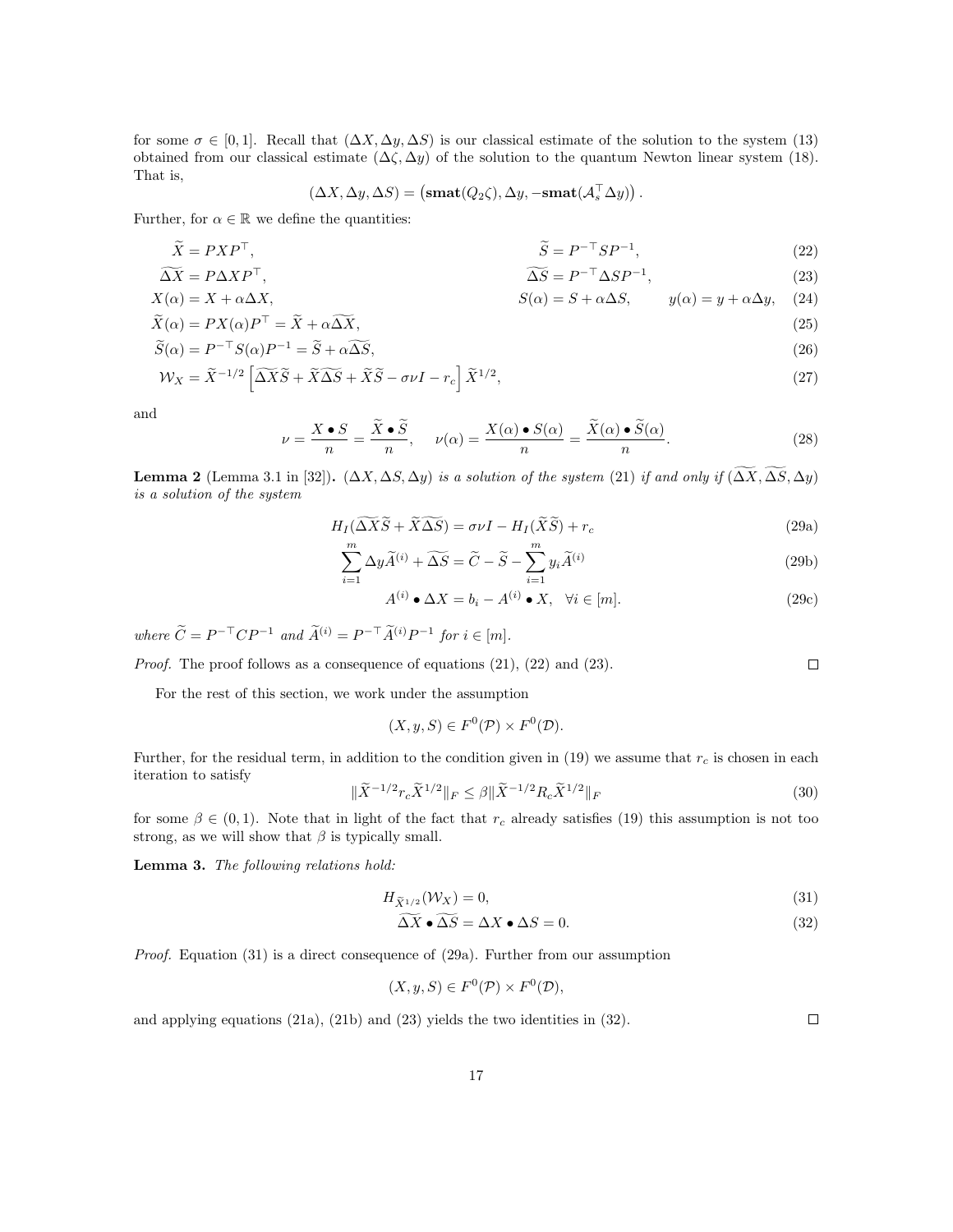**Lemma 4.** For all  $\alpha \in \mathbb{R}$  we have

$$
\nu(\alpha) = (1 - \alpha + \sigma \alpha)\nu + \alpha \frac{\text{tr}(r_c)}{n},
$$
\n
$$
\tilde{X}^{-1/2} \left[ \tilde{X}(\alpha)\tilde{S}(\alpha) - \nu(\alpha)I \right] \tilde{X}^{1/2} = (1 - \alpha)(\tilde{X}^{1/2}\tilde{S}\tilde{X}^{1/2} - \nu I) + \alpha \mathcal{W}_X + \alpha^2 \tilde{X}^{-1/2} \widetilde{\Delta X} \widetilde{\Delta S} \tilde{X}^{1/2} + \alpha \tilde{X}^{-1/2} \left[ r_c - \frac{\text{tr}(r_c)}{n} I \right] \tilde{X}^{1/2}
$$
\n(34)

Proof. From (24) we have

$$
X(\alpha)S(\alpha) = (X + \alpha \Delta X)(S + \alpha \Delta S) = XS + \alpha(X \Delta S + \Delta XS) + \alpha^2 \Delta X \Delta S
$$

Hence, by the linearity of  $H_P(\cdot)$  and equation (21a), it follows

$$
X(\alpha)S(\alpha) = (X + \alpha \Delta X)(S + \alpha \Delta S) = H_P(XS) + \alpha H_P(X\Delta S + \Delta XS) + \alpha^2 H_P(\Delta X \Delta S)
$$
  
=  $H_P(XS) + \alpha H_P(X\Delta S + \Delta XS) + \alpha^2 H_P(\Delta X \Delta S)$   
=  $H_P(XS) + \alpha [H_P(\sigma \nu I - XS) + r_c] + \alpha^2 H_P(\Delta X \Delta S)$   
=  $(1 - \alpha)H_P(XS) + \alpha \sigma \nu I + \alpha r_c + \alpha^2 H_P(\Delta X \Delta S).$ 

Now, for  $M \in \mathbb{R}^{n \times n}$  we have  $\text{tr}(H_P(M)) = \text{tr}(M)$ , and thus

$$
X(\alpha) \bullet S(\alpha) = \text{tr}[X(\alpha)S(\alpha)] = \text{tr}[H_P(X(\alpha)S(\alpha)]
$$
  
= tr [(1 - \alpha)H\_P(XS) + \alpha\sigma\nu I + \alpha r\_c + \alpha^2 H\_P(\Delta X\Delta S)]  
= (1 - \alpha) \text{tr}[H\_P(XS)] + \alpha\sigma\nu I + \alpha \text{tr}(r\_c) + \alpha^2 \text{tr}[H\_P(\Delta X\Delta S)]  
= (1 - \alpha)X \bullet S + \alpha\sigma\nu n + \alpha \text{tr}(r\_c) + \alpha^2 \Delta X \bullet \Delta S  
= (1 - \alpha)X \bullet S + \alpha\sigma\nu n + \alpha \text{tr}(r\_c),

where the final equality follows from  $(32)$ . Dividing the above expression by n and applying  $(28)$  yields  $(33)$ .

From here, we apply equations  $(25)$ ,  $(26)$ ,  $(33)$  and  $(27)$ , and it follows:

$$
\tilde{X}(\alpha)\tilde{S}(\alpha) - \nu(\alpha)I = (\tilde{X} + \alpha\widetilde{\Delta X})(\tilde{S} + \alpha\widetilde{\Delta S}) - \nu(\alpha)I
$$
\n
$$
= \tilde{X}\tilde{S} + \alpha(\widetilde{\Delta X}\tilde{S} + \tilde{X}\widetilde{\Delta S}) + \alpha^2\widetilde{\Delta X}\widetilde{\Delta S} - \nu(\alpha)I
$$
\n
$$
= (1 - \alpha)\tilde{X}\tilde{S} + \alpha\widetilde{X}\tilde{S} + \alpha(\widetilde{\Delta X}\tilde{S} + \tilde{X}\widetilde{\Delta S}) + \alpha^2\widetilde{\Delta X}\widetilde{\Delta S} - \nu(\alpha)I
$$
\n
$$
= (1 - \alpha)\tilde{X}\tilde{S} + \alpha(\widetilde{\Delta X}\tilde{S} + \tilde{X}\widetilde{\Delta S} + \tilde{X}\widetilde{S}) + \alpha^2\widetilde{\Delta X}\widetilde{\Delta S} - \nu(\alpha)I
$$
\n
$$
= (1 - \alpha)\tilde{X}\tilde{S} + \alpha(\widetilde{\Delta X}\tilde{S} + \tilde{X}\widetilde{\Delta S} + \tilde{X}\widetilde{S}) + \alpha^2\widetilde{\Delta X}\widetilde{\Delta S} - \nu(\alpha)I + \underbrace{(\alpha r_c - \alpha r_c)}_{=0}
$$
\n
$$
= (1 - \alpha)\tilde{X}\tilde{S} + \alpha(\widetilde{\Delta X}\tilde{S} + \tilde{X}\widetilde{\Delta S} + \tilde{X}\widetilde{S}) + \alpha^2\widetilde{\Delta X}\widetilde{\Delta S} - \left[ (1 - \alpha + \sigma\alpha)\nu + \frac{\alpha \text{tr}(r_c)}{n} \right]I + (\alpha r_c - \alpha r_c)
$$
\n
$$
= (1 - \alpha)\tilde{X}\tilde{S} + \alpha(\widetilde{\Delta X}\tilde{S} + \tilde{X}\widetilde{\Delta S} + \tilde{X}\widetilde{S}) + \alpha^2\widetilde{\Delta X}\widetilde{\Delta S} - \left[ (1 - \alpha + \sigma\alpha)\nu + \frac{\alpha \text{tr}(r_c)}{n} \right]I + \alpha r_c - \alpha r_c
$$
\n
$$
= (1 - \alpha)(\tilde{X}\tilde{S} - \nu I
$$

which holds for any  $\alpha \in \mathbb{R}$ . Multiplying on the left by  $\widetilde{X}^{-1/2}$  and on the right by  $\widetilde{X}^{1/2}$  gives (34).  $\Box$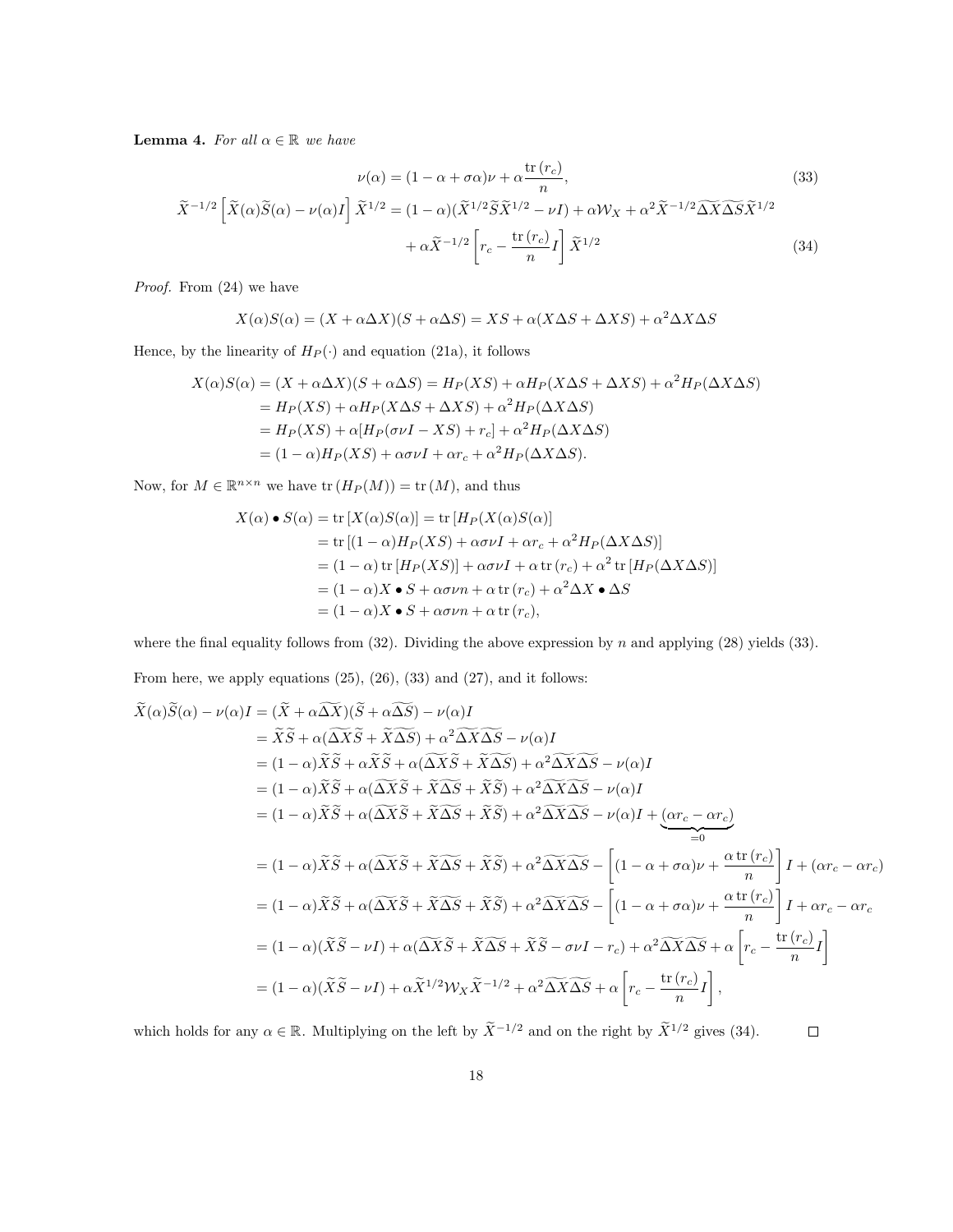The following result from [32] plays a crucial role in the analysis.

**Lemma 5** (Lemma 3.5 in [32]). Let  $M \in \mathbb{R}^{n \times n}$  be such that  $H_Q(M) = 0$  for some nonsingular  $Q \in \mathbb{R}^{n \times n}$ . Then,

$$
||H_I(M)||_F \le \frac{1}{2}||M - M^{\top}||_F,
$$
\n(35)

$$
||M||_F \le \frac{\sqrt{2}}{2} ||M - M^{\top}||_F.
$$
\n(36)

In particular, if  $M = U_1 + U_2$  for some  $U_1 \in S^n$  and  $U_2 \in \mathbb{R}^{n \times n}$ , then

$$
||M||_F \le \sqrt{2}||U_2||_F.
$$

Proof. Our proof follows that of [32]. Let

$$
U=\frac{M+M^\top}{2}\in\mathcal{S}^n, \text{ and } \widehat{U}=\frac{M-M^\top}{2}\in\mathcal{S}_-^n.
$$

Now, one can observe  $M = U + \hat{U}$  and  $U \bullet \hat{U} = 0$ . Noting these facts, along with our assumption  $H_Q(M) = 0$ , applying the identity

$$
\|B+B^\top\|_F^2 = 2\left(\|B\|_F^2 + \text{tr}\left(B^2\right)\right)
$$

for  $B \in \mathbb{R}^{n \times n}$  we have

$$
0 = 2||H_Q(M)||_F^2 = \frac{1}{2}||QMQ^{-1} + (QMQ^{-1})^\top||_F^2
$$
  
\n
$$
= ||QWQ^{-1}||_F^2 + \text{tr} [(QWQ^{-1})^2] = ||QWQ^{-1}||_F^2 + \text{tr} [M^2]
$$
  
\n
$$
\geq \text{tr} [(U + \hat{U})^2]
$$
  
\n
$$
= \text{tr} [U^2 + U\hat{U} + \hat{U}U + \hat{U}^2]
$$
  
\n
$$
= ||U||_F^2 + 2U \cdot \hat{U} + \text{tr} (\hat{U}^2)
$$
  
\n
$$
= ||U||_F^2 - ||\hat{U}||_F^2.
$$

Thus, (35) follows as the above implies  $||U||_F \le ||\hat{U}||_F$ . Then, combining (35) with the fact that  $U \bullet \hat{U} = 0$ yields

$$
||M||_F^2 = ||U + \widehat{U}||_F^2 = ||U||_F^2 + ||\widehat{U}||_F^2 \le 2||\widehat{U}||_F^2,
$$

from which we obtain (36). To complete the proof of the lemma, one can note

$$
||M - M^{\top}||_F = ||U_2 - U_2^{\top}||_F \le 2||U_2||_F,
$$

and therefore by (36) we obtain the result  $||M||_F \leq \sqrt{2}||U_2||_F$ .

We can now use the above result in order to prove the following lemma, which is adapted from Lemma 3.5 in [32].

**Lemma 6.** For every  $\theta \in \mathbb{R}$ , we have

$$
\|\mathcal{W}_X\|_F \le \sqrt{2}\delta_x \left\|\widetilde{S}^{1/2}\widetilde{X}^{1/2} - \theta\nu\widetilde{S}^{-1/2}\widetilde{X}^{-1/2}\right\| + \sqrt{2}\left\|\widetilde{X}^{-1/2}r_c\widetilde{X}^{1/2}\right\|,\tag{37}
$$

and

$$
\left\| \widetilde{X}^{-1/2} \left[ \widetilde{X}(\alpha) \widetilde{S}(\alpha) - \nu(\alpha) I \right] \widetilde{X}^{1/2} \right\|_F \le (1 - \alpha) d(\widetilde{X}, \widetilde{S}) + \alpha^2 \delta_x \delta_s + \alpha \left\| \widetilde{X}^{-1/2} \left[ r_c - \frac{\text{tr}(r_c)}{n} I \right] \widetilde{X}^{1/2} \right\|
$$

$$
+ \alpha \sqrt{2} \left\| \widetilde{S}^{1/2} \widetilde{X}^{1/2} - \theta \nu \widetilde{S}^{-1/2} \widetilde{X}^{-1/2} \right\| + \sqrt{2} \| \widetilde{X}^{-1/2} r_c \widetilde{X}^{1/2} \|, \quad (38)
$$

 $\Box$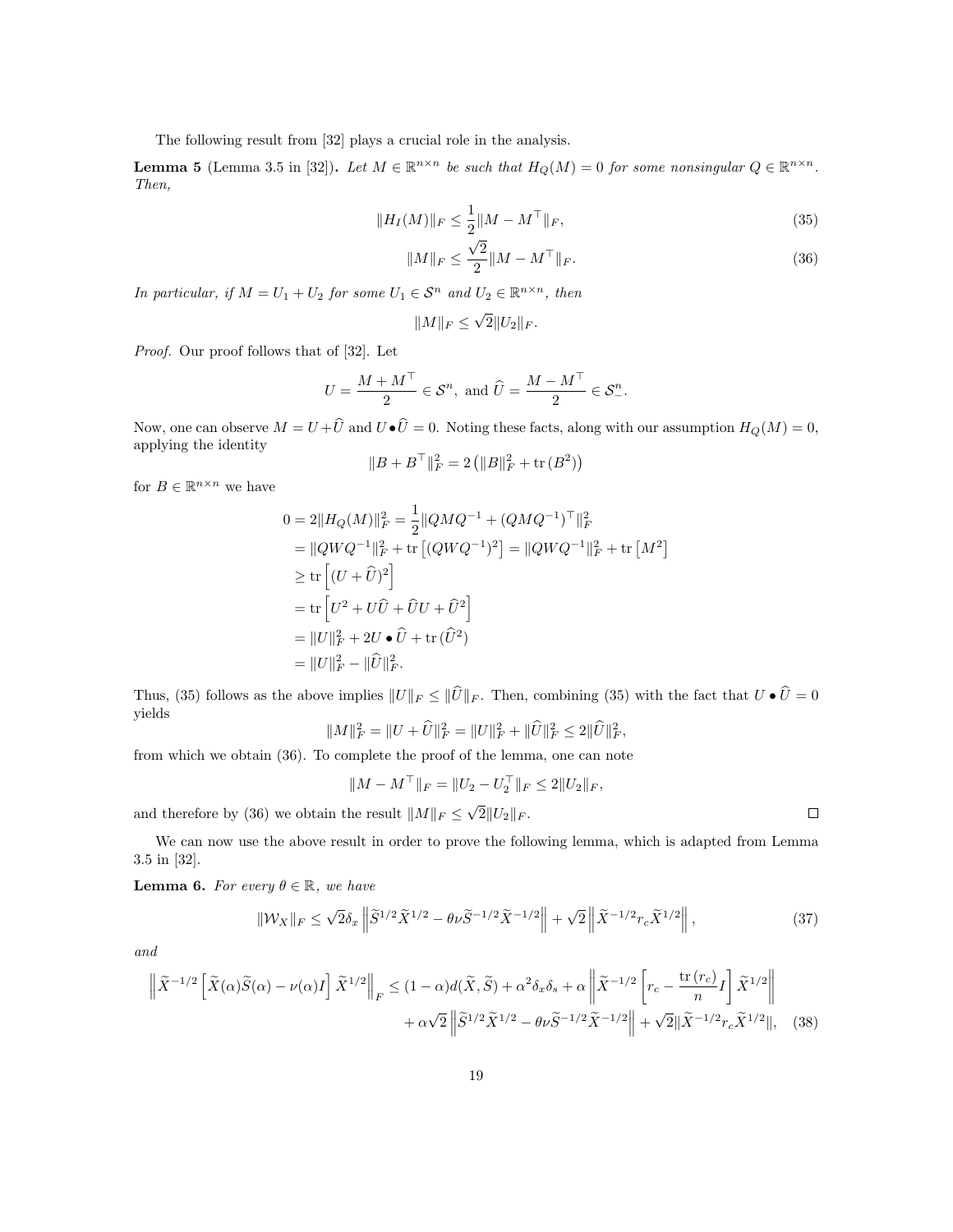for all  $\alpha \in [0,1]$ , where

$$
\delta_x = \left\| \widetilde{X}^{-1/2} \widetilde{\Delta X} \widetilde{S}^{1/2} \right\|_F, \quad \delta_s = \left\| \widetilde{S}^{-1/2} \widetilde{\Delta S} \widetilde{X}^{1/2} \right\|_F. \tag{39}
$$

*Proof.* Let  $\theta \in \mathbb{R}$  be given. By (27), we have  $\mathcal{W}_X = U_1 + U_2$ , where

$$
U_1 = \tilde{X}^{1/2} \widetilde{\Delta S} \tilde{X}^{1/2} + \theta \nu \tilde{X}^{-1/2} \widetilde{\Delta X} \tilde{X}^{-1/2} + \tilde{X}^{1/2} \tilde{S} \tilde{X}^{1/2} - \sigma \nu I \in \mathcal{S}^n
$$
  

$$
U_2 = \tilde{X}^{-1/2} \widetilde{\Delta X} \tilde{S}^{1/2} \left( \tilde{S}^{1/2} \tilde{X}^{1/2} - \theta \nu \tilde{S}^{-1/2} \tilde{X}^{-1/2} \right) - \tilde{X}^{-1/2} r_c \tilde{X}^{1/2}
$$

Then, applying (31), it follows  $H_Q(\mathcal{W}_X) = 0$  for  $Q = \tilde{X}^{1/2}$ . This fact, combined with Lemma 5 and the fact that  $||AB||_F \le ||A||_F ||B||$  for every  $A, B \in \mathbb{R}^{n \times n}$ , from the definition of  $U_2$  and  $\delta_x$  it follows

$$
\|\mathcal{W}_X\|_F \leq \sqrt{2} \|U_2\|_F \leq \sqrt{2}\delta_x \left\|\widetilde{S}^{1/2}\widetilde{X}^{1/2} - \theta \nu \widetilde{S}^{-1/2}\widetilde{X}^{-1/2} - \delta_x^{-1}\widetilde{X}^{-1/2}r_c\widetilde{X}^{1/2}\right\|,
$$

i.e., (37) holds. From here, we apply (20) and (34), and note that for  $\alpha \in [0,1]$ , by the definition of  $\delta_x$  and  $\delta_s$  we have:

$$
\left\| \widetilde{X}^{-1/2} \left[ \widetilde{X}(\alpha) \widetilde{S}(\alpha) - \nu(\alpha) I \right] \widetilde{X}^{1/2} \right\|_F \le (1 - \alpha) \left\| \widetilde{X}^{1/2} \widetilde{S} \widetilde{X}^{1/2} - \nu I \right\|_F + \alpha \| \mathcal{W}_X \|_F + \alpha \delta_x \delta_s
$$
  
=  $(1 - \alpha) d(\widetilde{X}, \widetilde{S}) + \alpha \| \mathcal{W}_X \|_F + \alpha^2 \delta_x \delta_s.$ 

Combining the above result with (37) implies (38) and the proof is complete.

For ease of notation, for the coming results we follow [32] in defining the quantity

$$
\Phi_{\theta}(A,B) = \left\| A^{1/2} B^{1/2} - \theta \frac{A \bullet B}{n} A^{-1/2} B^{-1/2} \right\|_{F}
$$
\n(40)

for every  $(A, B) \in \mathcal{S}_{++}^n \times \mathcal{S}_{++}^n$  and  $\theta \in \mathbb{R}$ .

**Lemma 7** (Lemma 3.7 in [32]). If  $d(X, S) \le \gamma \nu$  for some  $\gamma \in (0, 1)$ , then

$$
\left\| \widetilde{X}^{-1/2} \widetilde{S}^{-1/2} \right\|^2 \le \frac{1}{(1 - \gamma)\nu} \tag{41}
$$

$$
\left[\Phi_{\theta}(\tilde{X}, \tilde{S})\right]^2 \le \frac{\gamma^2 + (1 - \theta)^2 n}{1 - \gamma} \nu.
$$
\n(42)

*Proof.* By the definition of (20), along with our assumption that  $d(X, S) \leq \gamma \nu$ , it follows that  $\lambda_{\min}[XS] \geq \gamma \nu$  $(1 - \gamma)\nu$ . These facts, combined with (22) yield

$$
\left\| \tilde{X}^{-1/2} \tilde{S}^{-1/2} \right\|^2 = \left\| \tilde{X}^{-1/2} \tilde{S}^{-1} \tilde{X}^{-1/2} \right\| = \frac{1}{\lambda_{\min} \left[ \tilde{X}^{1/2} \tilde{S} \tilde{X}^{1/2} \right]} = \frac{1}{\lambda_{\min} \left[ \tilde{X} \tilde{S} \right]}
$$

$$
= \frac{1}{\lambda_{\min} \left[ P X S P^{-1} \right]} = \frac{1}{\lambda_{\min} \left[ X S \right]} \le \frac{1}{(1 - \gamma) \nu},
$$

and thus (41) holds. Next, we use (40), (28), (41), (20) along with Lemma 1(a) our assumption  $d(X, S) \le \gamma \nu$ and the fact that the matrices  $\tilde{X}^{1/2}\tilde{S}\tilde{X}^{1/2} - \nu I$  and I are orthogonal, so that we have

$$
\left[\Phi_{\theta}(\tilde{X}, \tilde{S})\right]^2 = \left\|\tilde{X}^{1/2}\tilde{S}^{1/2} - \theta\nu\tilde{X}^{-1/2}\tilde{S}^{-1/2}\right\|_F^2 \le \left\|\tilde{X}^{1/2}\tilde{S}\tilde{X}^{1/2}\right\|^2 \left\|\tilde{X}^{1/2}\tilde{S}^{1/2} - \theta\nu I\right\|_F^2
$$
  

$$
\le \frac{1}{(1-\gamma)\nu} \left(\left\|\tilde{X}^{1/2}\tilde{S}^{1/2} - \nu I\right\|_F^2 + \left\|\nu I - \theta\nu I\right\|_F^2\right)
$$
  

$$
= \frac{1}{(1-\gamma)\nu} \left(d(X, S)^2 + (1-\theta)^2\nu^2 n\right) \le \frac{\gamma^2 + (1-\theta)^2 n}{1-\gamma}\nu,
$$

i.e., (42) holds.

 $\Box$ 

 $\Box$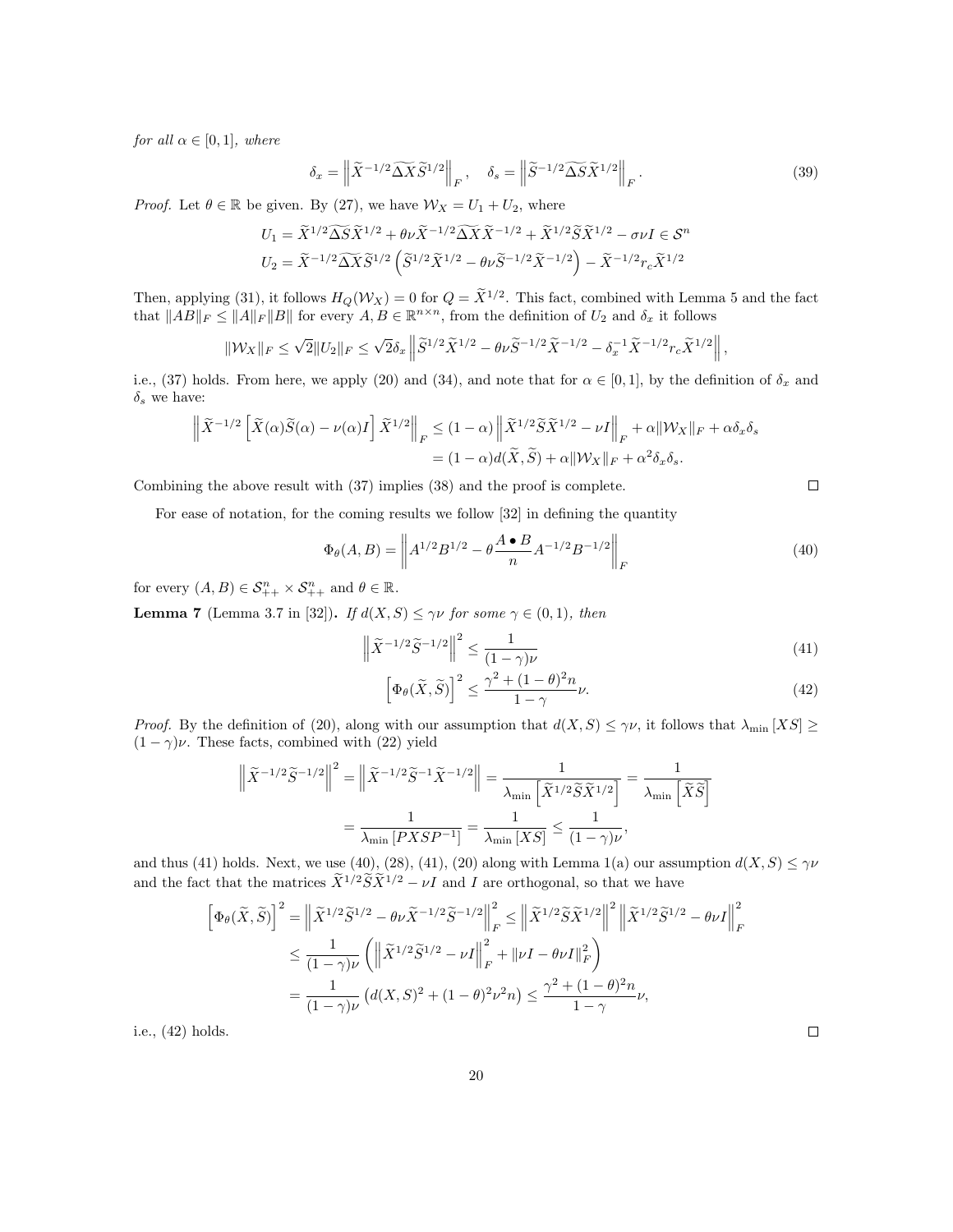**Lemma 8.** For  $\beta \in (0,1)$  we have

$$
||r_c||_F \le \beta \gamma \sigma \nu. \tag{43}
$$

$$
\left\| \widetilde{X}^{-1/2} r_c \widetilde{X}^{1/2} \right\|_F \le \beta \gamma \sigma \nu,
$$
\n(44)

$$
\left\| \tilde{X}^{-1/2} \left[ r_c - \frac{\text{tr}(r_c)}{n} I \right] \tilde{X}^{1/2} \right\|_F \le 2\beta \gamma \sigma \nu. \tag{45}
$$

*Proof.* From equation (29a),  $R_c = \sigma \nu I - H_I(\tilde{X}, \tilde{S})$ , we first note that

$$
\widetilde{X}^{-1/2} R_c \widetilde{X}^{1/2} = \widetilde{X}^{-1/2} H_I (\sigma \nu I - \widetilde{X} \widetilde{S}) \widetilde{X}^{1/2} = \widetilde{X}^{-1/2} [\sigma \nu I - \widetilde{X} \widetilde{S}] \widetilde{X}^{1/2}
$$
  
=  $\sigma \nu I - \widetilde{X}^{-1/2} \widetilde{X} \widetilde{S} \widetilde{X}^{1/2}$   
=  $\sigma \nu I - \widetilde{X}^{1/2} \widetilde{S} \widetilde{X}^{1/2}.$ 

Thus, it follows

$$
\|\widetilde{X}^{-1/2}R_c\widetilde{X}^{1/2}\|_F = \|\sigma\nu I - \widetilde{X}^{1/2}\widetilde{S}\widetilde{X}^{1/2}\|_F = \|\widetilde{X}^{1/2}\widetilde{S}\widetilde{X}^{1/2} - \sigma\nu I\|_F = d_\sigma(\widetilde{X}, \widetilde{S}).
$$

Further, applying Lemma 1(b) one can observe

$$
||H_I(\widetilde{X}, \widetilde{S}) - \sigma \nu I|| = d_{\sigma}(\widetilde{X}, \widetilde{S}) = d_{\sigma}(X, S) \leq \sigma \gamma \nu.
$$

Hence, by our assumption in equation (30), it follows

$$
\|\widetilde{X}^{-1/2}r_c\widetilde{X}^{1/2}\|_F \leq \beta\|\widetilde{X}^{-1/2}R_c\widetilde{X}^{1/2}\|_F \leq \beta\sigma\gamma\nu.
$$

Finally, noting the fact that for two matrices  $A, B \in \mathbb{R}^{n \times n}$ ,  $\text{tr}(AB) \le ||A||_F ||B||_F$ , we take  $A = r_c$  and  ${\cal B}={\cal I}$  such that  $\sqrt{$ ⊪

$$
\text{tr}(r_c) = \text{tr}(r_c I) \le ||r_c||_F ||I||_F = \sqrt{n} ||r_c||_F.
$$

Then, noting that  $||r_c||_F \leq \beta ||R_c|| \leq \beta \sigma \gamma \nu$ , it follows

$$
\left\| \tilde{X}^{-1/2} \left[ r_c - \frac{\text{tr} \left( r_c \right)}{n} I \right] \tilde{X}^{1/2} \right\|_F \leq \left\| \tilde{X}^{-1/2} r_c \tilde{X}^{1/2} \right\|_F + \left\| \frac{\text{tr} \left( r_c \right)}{n} I \right\|_F
$$

$$
= \left\| \tilde{X}^{-1/2} r_c \tilde{X}^{1/2} \right\|_F + \frac{|\text{tr} \left( r_c \right)|}{n} \| I \|_F
$$

$$
\leq \beta \sigma \gamma \nu + \frac{|\text{tr} \left( r_c \right)|}{n} \sqrt{n}
$$

$$
= \beta \sigma \gamma \nu + \frac{|\text{tr} \left( r_c \right)|}{\sqrt{n}}
$$

$$
\leq \beta \sigma \gamma \nu + \frac{\sqrt{n} \| r_c \|_F}{\sqrt{n}}
$$

$$
= \beta \sigma \gamma \nu + \| r_c \|_F \leq 2\beta \sigma \gamma \nu.
$$

 $\Box$ 

**Lemma 9.** If  $(X, y, S) \in \mathcal{N}_F(\gamma)$  for some  $\gamma > 0$  satisfying

$$
2\sqrt{2}\frac{\gamma}{1-\gamma} \le 1,\tag{46}
$$

and  $\beta \in (0,1)$  such that for  $\eta > 0$ ,

$$
\beta \le \eta \frac{1}{\sigma(1-\gamma)^{1/2}} \sqrt{\frac{\gamma^2 + (1-\sigma)^2 n}{1-\gamma}},
$$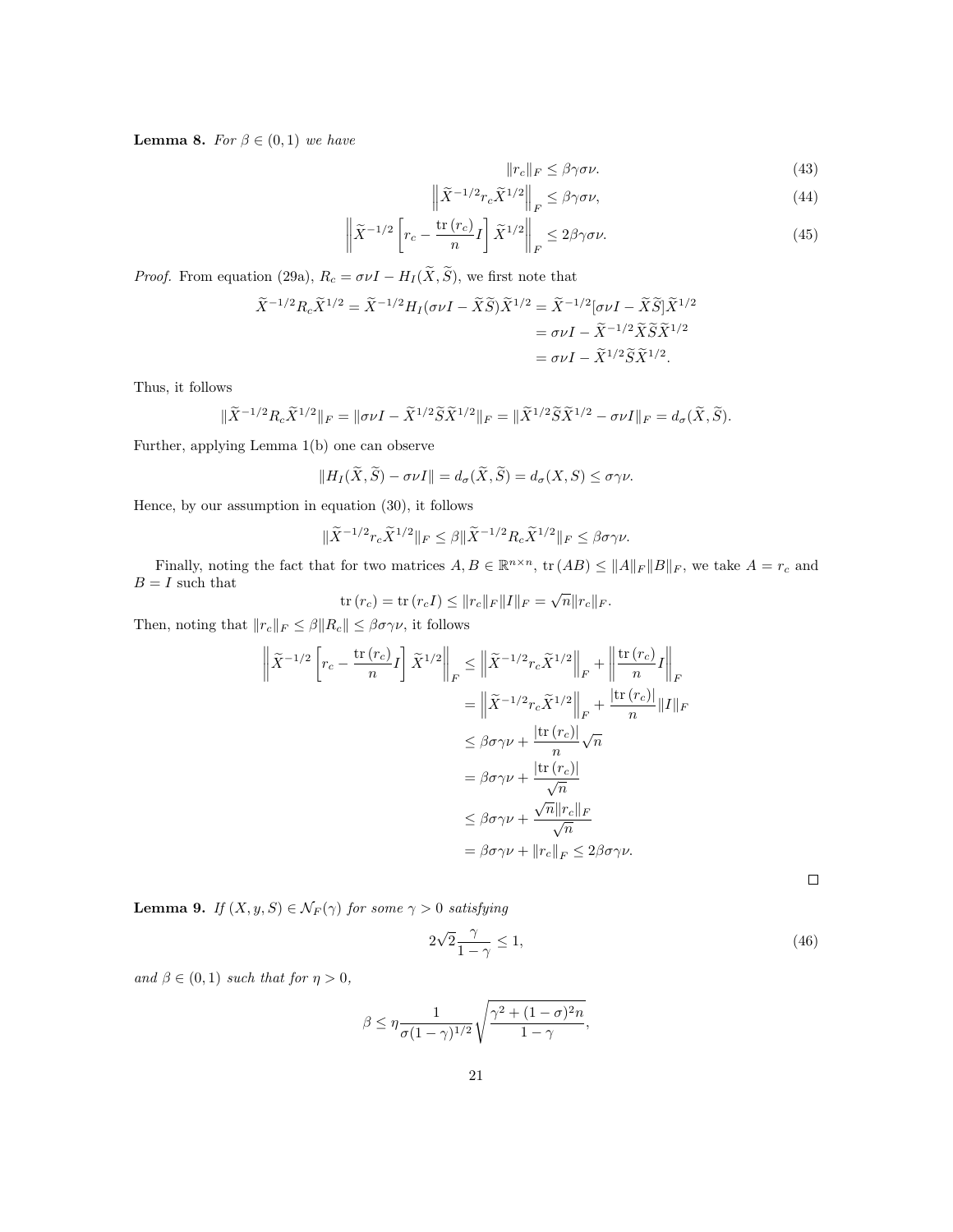then

$$
\max\{\delta_x,\delta_s\} \le 2(1+\eta)\Phi_\sigma(\tilde{X},\tilde{S}),
$$

where  $\delta_x$ ,  $\delta_s$  and  $\Phi_{\sigma}(\cdot,\cdot)$  are defined by (39) and (40).

Proof. From (27), one can see

$$
\widetilde{X}^{1/2}\widetilde{\Delta S}\widetilde{S}^{-1/2} + \widetilde{X}^{-1/2}\widetilde{\Delta X}\widetilde{S}^{1/2} = \mathcal{W}_X\widetilde{X}^{-1/2}\widetilde{S}^{-1/2} + \sigma\nu\widetilde{X}^{-1/2}\widetilde{S}^{-1/2} - \widetilde{X}^{1/2}\widetilde{S}^{1/2} + (\widetilde{X}^{-1/2}r_c\widetilde{X}^{1/2})\widetilde{X}^{-1/2}\widetilde{S}^{-1/2}.
$$
\n(47)

Now,

$$
\sqrt{\left[\Phi_{\sigma}(\widetilde{X},\widetilde{S})\right]^2} \leq \sqrt{\frac{\gamma^2+(1-\sigma)^2n}{1-\gamma}}\nu = \sqrt{\frac{\gamma^2+(1-\sigma)^2n}{1-\gamma}}\nu^{1/2}.
$$

Hence,

$$
\beta \sigma \nu^{1/2} \leq \eta \frac{1}{\sigma (1 - \gamma)^{1/2}} \sqrt{\frac{\gamma^2 + (1 - \sigma)^2 n}{1 - \gamma}} \sigma \nu^{1/2} = \frac{\eta}{(1 - \gamma)^{1/2}} \sqrt{\frac{\gamma^2 + (1 - \sigma)^2 n}{1 - \gamma}} \nu^{1/2} = \frac{\eta}{(1 - \gamma)^{1/2}} \left[ \Phi_{\sigma}(\tilde{X}, \tilde{S}) \right].
$$

Next, from (32), observe that the two terms on the left hand side of (47) are orthogonal. Combining this fact with (39), (47), (40), (28), (37) with  $\theta = 1$ , (41), (42) with  $\theta = 1$  and (46), it follows

$$
\begin{split} \max\{\delta_{x},\delta_{s}\}\leq(\delta_{x}+\delta_{s})^{1/2}&=\left(\left\|\tilde{X}^{-1/2}\widetilde{\Delta X}\tilde{S}^{1/2}\right\|_{F}^{2}+\left\|\tilde{S}^{-1/2}\widetilde{\Delta S}\tilde{X}^{1/2}\right\|_{F}^{2}\right)^{1/2}\\ &=\left\|\tilde{X}^{-1/2}\widetilde{\Delta X}\tilde{S}^{1/2}+\tilde{X}^{1/2}\widetilde{\Delta S}\tilde{S}^{-1/2}\right\|_{F}\\ &\leq\left\|Wx\right\|_{F}\left\|\tilde{X}^{-1/2}\tilde{S}^{-1/2}\right\|+\left\|\tilde{X}^{1/2}\tilde{S}^{1/2}-\sigma\nu\tilde{X}^{-1/2}\tilde{S}^{-1/2}\right\|\\ &\leq\sqrt{2}\delta_{x}\left\|\tilde{X}^{1/2}\tilde{S}^{1/2}-\nu\tilde{X}^{-1/2}\tilde{S}^{-1/2}\right\|\left\|\tilde{X}^{-1/2}\tilde{S}^{-1/2}\right\|+\Phi_{\sigma}(\tilde{X},\tilde{S})+(1+\sqrt{2})\left\|\tilde{X}^{-1/2}r_{c}\tilde{X}^{1/2}\right\|_{F}\left\|\tilde{X}^{-1/2}\tilde{S}^{-1/2}\right\|\\ &\leq\sqrt{2}\delta_{x}\frac{\gamma\nu^{1/2}}{(1-\gamma)^{1/2}}\frac{1}{(1-\gamma)^{1/2}\nu^{1/2}}+\Phi_{\sigma}(\tilde{X},\tilde{S})+(1+\sqrt{2})\beta\sigma\gamma\nu\frac{1}{(1-\gamma)^{1/2}\nu^{1/2}}\\ &=\sqrt{2}\delta_{x}\frac{\gamma\nu^{1/2}}{(1-\gamma)^{1/2}}\frac{1}{(1-\gamma)^{1/2}\nu^{1/2}}+\Phi_{\sigma}(\tilde{X},\tilde{S})+\left[(1+\sqrt{2})\frac{\gamma}{(1-\gamma)^{1/2}}\right]\beta\sigma\nu^{1/2}\\ &\leq\sqrt{2}\delta_{x}\frac{\gamma\nu^{1/2}}{(1-\gamma)^{1/2}}\frac{1}{(1-\gamma)^{1/2}\nu^{1/2}}+\Phi_{\sigma}(\tilde{X},\tilde{S})+\left[(1+\sqrt{2})\frac{\
$$

 $\Box$ 

and the proof is complete.

The final result of this section follows from the above lemmas.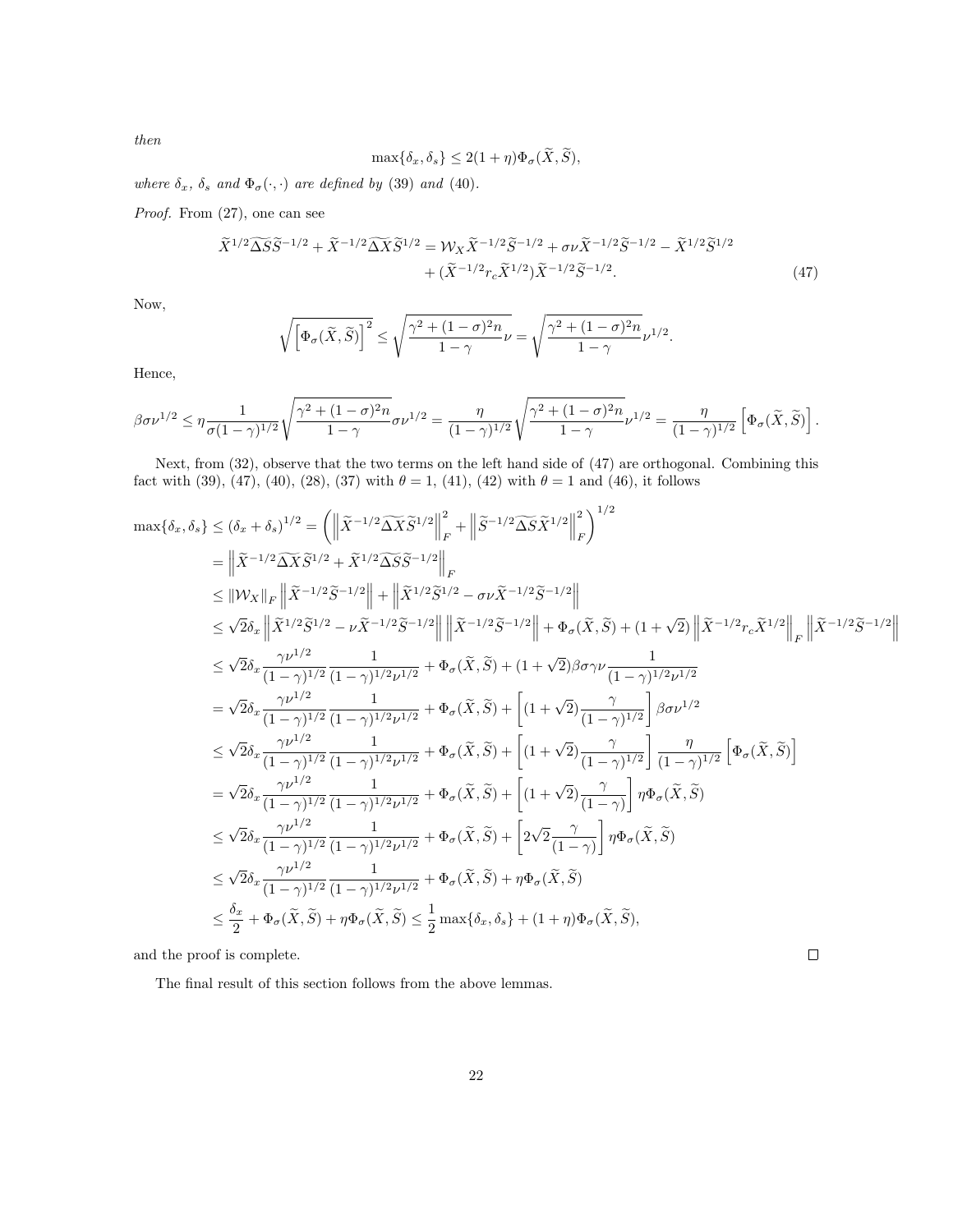**Lemma 10.** If  $(X, y, S) \in \mathcal{N}_F(\gamma)$  for some  $\gamma > 0$  satisfying (46), then, for every  $\alpha \in [0, 1]$ ,  $\beta \in (0, 1)$ , and  $\eta > 0$ , we have

$$
\begin{aligned} & \left\| \widetilde{X}^{-1/2} \left[ \widetilde{X}(\alpha) \widetilde{S}(\alpha) - \nu(\alpha) I \right] \widetilde{X}^{1/2} \right\|_F \\ & \quad \leq \left\{ (1-\alpha)\gamma + 2(1+\eta) \sqrt{2} \alpha \frac{\gamma \left[ \gamma^2 + (1-\sigma)^2 n \right]^{1/2}}{1-\gamma} + (2(1+\eta))^2 \alpha^2 \frac{\gamma^2 + (1-\sigma)^2 n}{1-\gamma} + \alpha (2+\sqrt{2}) \beta \sigma \gamma \right\} \nu \end{aligned}
$$

*Proof.* We apply (38) with  $\theta = 1$ , Lemma 1 (a), (22), the assumption  $d(X, S) \leq \gamma \nu$ , Lemma 8, Lemma 9 and (42) where we choose  $\theta = 1$  and  $\theta = \sigma$ , one has

$$
\begin{split} &\left\|\tilde{X}^{-1/2}\left[\tilde{X}(\alpha)\tilde{S}(\alpha)-\nu(\alpha)I\right]\tilde{X}^{1/2}\right\|_{F} \\ &\leq (1-\alpha)d(X,S)+\sqrt{2}\alpha\delta_{x}\Phi_{1}(\tilde{X},\tilde{S})+\alpha^{2}\delta_{x}\delta_{s}+\alpha(2+\sqrt{2})\beta d_{\sigma}(X,S) \\ &\leq (1-\alpha)\gamma\nu+2(1+\eta)\sqrt{2}\alpha\Phi_{\sigma}(\tilde{X},\tilde{S})\Phi_{1}(\tilde{X},\tilde{S})+(2(1+\eta))^{2}\alpha^{2}\left[\Phi_{\sigma}(\tilde{X},\tilde{S})\right]^{2}+\alpha(2+\sqrt{2})\beta\sigma\gamma\nu \\ &\leq \left\{(1-\alpha)\gamma+2(1+\eta)\sqrt{2}\alpha\frac{\gamma\left[\gamma^{2}+(1-\sigma)^{2}n\right]^{1/2}}{1-\gamma}+(2(1+\eta))^{2}\alpha^{2}\frac{\gamma^{2}+(1-\sigma)^{2}n}{1-\gamma}+\alpha(2+\sqrt{2})\beta\sigma\gamma\right\}\nu. \end{split}
$$

# 5 An Inexact-Feasible Quantum Interior Point Method for SDOs

We quantize a general IF-IPM and the resulting scheme is described in Algorithm 2. Their is no classical counterpart in the literature for SDO, as the nullspace representation of the Newton system destroys the sparsity of the system, and thus impractical for classical computing. The algorithm has several parameters, the most important of which is the optimality gap tolerance  $\epsilon$ . Details for all steps of Algorithm 2 are discussed subsequently in this paper.

In our initialization steps, we must calculate bases of the nullspace, and rowspace of  $A_s$ . For this step, one can either use Gauss elimination, or the QR-factorization of  $\mathcal{A}_s$ , which can be accomplished in time  $O(n^3)$ , but has been shown to exhibit a higher level of numerical stability compared to Gauss elimination. However, one should note that the calculation of these bases need only be carried out once. That is, we calculate  $A_s$  and  $Q_2$  one time, and store these matrices in QRAM before the algorithm begins, as they remain unchanged for the duration of the algorithm. In steps (1) and (2) of Algorithm 2 we require classical matrix multiplication and inversion. These steps can be carried out in time  $O(n^{\omega})$  where  $\omega = 2.37$  is the matrix multiplication exponent [9, 41]. Note that in practice, this step is typically performed with the standard Gaussian elimination and requires time  $O(n^3)$ . A detailed analysis for step (2) can be found in Proposition 15 for the NT direction. In steps (3) and (4), we employ a QLSA and the tomography routine (Algorithm 1) to reconstruct, with high probability, a classical description of the solution to the Newton linear system. Following Theorem 2, this can be accomplished in time  $O\left(\frac{n^2\kappa^2}{\epsilon^2}\right)$  $\frac{f_{\kappa}^2}{\xi_k^2}$ T<sub>LS</sub>) where, for the NT direction,  $T_{LS}$  is the time needed to prepare and solve the NT linear system, and  $\xi_k$  is the error tolerance, that is chosen according to a sequence described in Section 5.3. Then, in step 5, we use our classical estimates of  $\Delta y$  and  $\Delta\zeta$  to classically calculate  $\Delta X$  and  $\Delta S$ . Finally, we classically update the current solutions to the SDOP  $X, y$  and  $S$ , and the central path parameter  $\nu$ .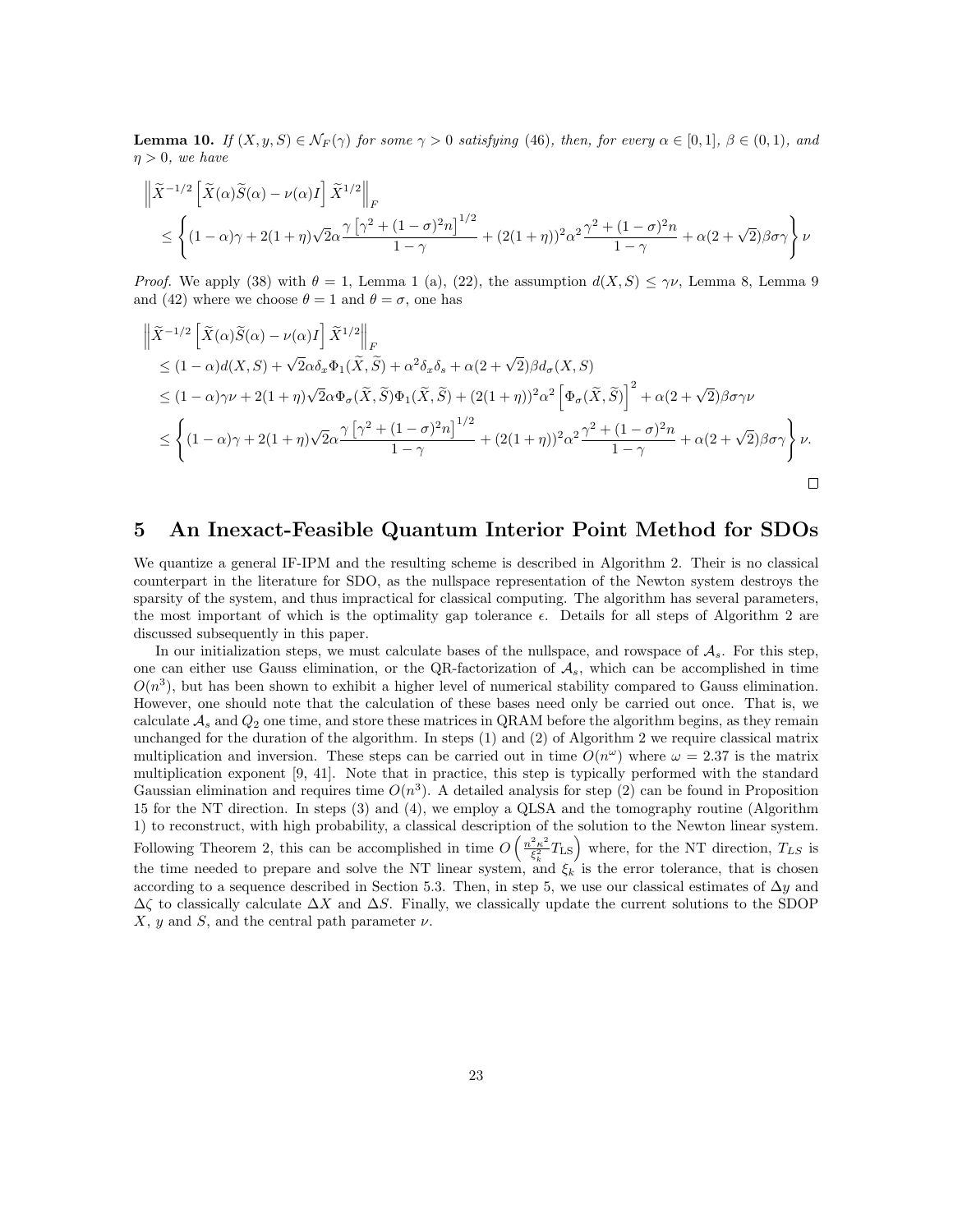Algorithm 2 Quantum inexact-feasible interior point method

**Input: Initialize**  $\nu_0, \theta_0 = 1$ ,  $\epsilon, \delta > 0,$  $\eta_1 \in (0,1)$ Pick a feasible initial point  $(X^0, y^0, S^0) \in \mathcal{N}$  and store in QRAM Choose bases for  $\mathcal{R}(\mathcal{A}_s)$  and  $\mathcal{N}(\mathcal{A}_s)$ , store  $\mathcal{A}_s$  and  $Q_2$  in QRAM while  $\nu > \epsilon$  do 1. Compute matrices  $X^{-1}$  and  $S^{-1}$  classically. Store these matrices in QRAM. 2. Compute scaling matrix P right hand side matrix and necessary matrix products for Newton system factorization and store in QRAM 3. Using block encodings, solve (18) to construct inexact search direction  $|\Delta\zeta^k \circ \Delta y^k\rangle$  and estimate  $||\Delta\zeta^k \circ \Delta y^k||.$ 4. Obtain classical estimate of  $\Delta \zeta^k \circ \Delta y^k$  using vector state tomography. 5. Use classical estimates of  $\Delta \zeta^k \circ \Delta y^k$  to obtain classical estimates of  $\Delta X^k \circ \Delta S^k$ 6.  $X^{k+1} \leftarrow X^k + \alpha_k \Delta X^k$ ,  $S^{k+1} \leftarrow S^k + \alpha_k \Delta S^k$  and  $y^{k+1} \leftarrow y^k + \alpha_k \Delta y^k$  $\nu_{k+1} \leftarrow \nu_k(\alpha_k)$ end

In the next subsections, we discuss the polynomial convergence of Algorithm 2, how to construct the Newton linear system for Nesterov-Todd direction, we show that the algorithm converges for a specific choice of the error parameters (based on the results of [52]), and provide a running time analysis for the chosen parameters.

#### 5.1 Convergence

In order to have a convergent algorithm, we need to ensure that the errors  $\xi_k$  introduced from QLSA are properly chosen. At iteration k, we then choose  $\xi_k$  satisfying:

$$
\xi_k = \frac{1}{\varrho} \|r_k\|.\tag{48}
$$

where  $\rho$  is the maximum norm of a solution to the Newton linear system. This is due to the fact that the tomography error bound is relative (it is stated in additive form, but assumes that the vector to be extracted has unit norm): to ensure that we satisfy the absolute error bound for the unscaled vector, we need to divide  $\xi_k$  by the maximum norm of a solution vector. Hence, we must ensure

$$
||r|| \leq \alpha \left(1 - \frac{c}{\sqrt{n}}\right)^k,
$$
  

$$
\xi_k = \alpha \left(\frac{\sqrt{n} - 1}{\sqrt{n}}\right)^k.
$$
 (49)

so we choose  $\xi_k$  to be

**Lemma 11.** Choosing  $\xi_k$  according to (49), the inexact search direction computed at step ?? of Algorithm ?? satisfies  $(??)$ .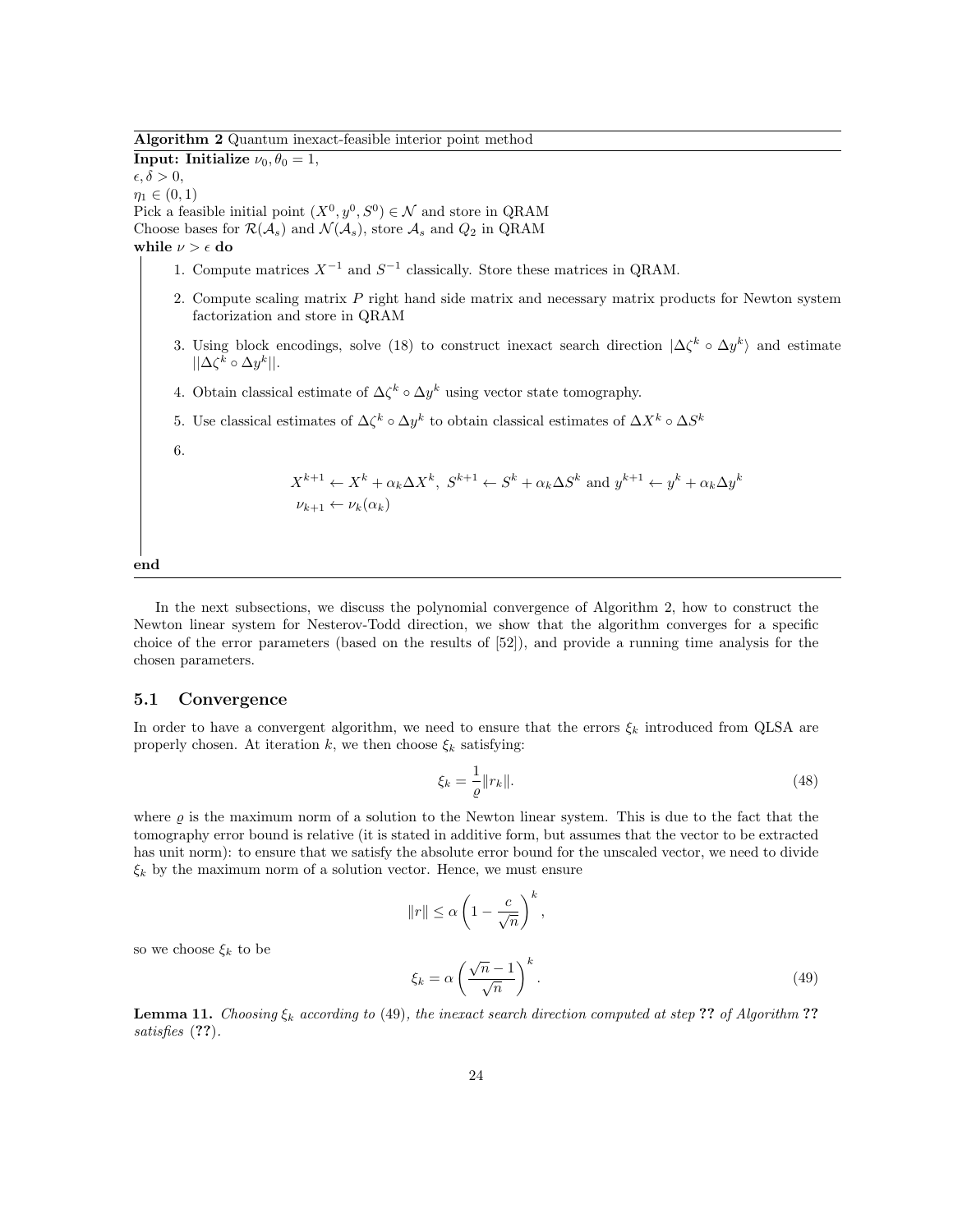In the following result, we follow [32] in setting  $\Gamma = \gamma$ , for suitable choices of  $\gamma$  and  $\delta$ , for one iteration of Algorithm 2 we have the following.

**Theorem 6.** Let  $\gamma, \Gamma \in (0,1)$ ,  $\beta \in (0,1)$  and  $\delta \in [0,n^{1/2})$  be constants satisfying

$$
\frac{2\sqrt{2}\gamma}{1-\gamma} \le 1, \quad \beta \le \frac{1}{25} \frac{1}{\sigma(1-\gamma)^{1/2}} \sqrt{\frac{\gamma^2 + (1-\sigma)^2}{1-\gamma}}, \quad \frac{7.3264(\gamma^2 + \delta^2)}{1-\gamma} + (2+\sqrt{2})\beta\sigma\gamma \le \left(1 - \frac{\delta}{\sqrt{n}}\right)\Gamma - \frac{\sigma\gamma^2}{\sqrt{n}}.\tag{50}
$$

Suppose that  $(X, y, S) \in \mathcal{N}_F(\gamma)$  and let  $(\Delta X, \Delta y, \Delta S)$  denote the solution of the system (13), where  $\sigma = 1 - \delta/\sqrt{n}$ ,  $\mu = (X \bullet S)/n$  and  $P \in \mathbb{R}^{n \times n}$ . Then,

(a)  $(\widehat{X}, \widehat{y}, \widehat{S}) = (X + \Delta X, y + \Delta y, S + \Delta S) \in \mathcal{N}_F(\Gamma);$ 

(b) 
$$
\widehat{X} \bullet \widehat{S} = \left(1 - \frac{\delta}{\sqrt{n}}\right)(X \bullet S).
$$

*Proof.* In the following proof, we seek to show that a new iterate, after a step in  $\alpha$  in this direction satisfies

$$
\left\|\widetilde{X}^{-1/2}\left[\widetilde{X}(\alpha)\widetilde{S}(\alpha)-\nu(\alpha)I\right]\widetilde{X}^{1/2}\right\|_{F}\leq\max\{\gamma,\Gamma\}\nu(\alpha)=\max\{\gamma,\Gamma\}(1-\alpha+\sigma\alpha)\nu+\alpha\max\{\gamma,\Gamma\}\frac{\mathrm{tr}\,(r_{c})}{n}.
$$

Since, we only make the assumption that  $r_c \in \mathcal{S}^n$ , we cannot make any conclusions regarding the sign of the quantity tr  $(r_c)$ . Hence, noting that tr  $(r_c) \leq \sqrt{n} ||r_c||_F = \sqrt{n} \sigma \gamma \nu$ , it suffices to show

$$
\left\|\tilde{X}^{-1/2}\left[\tilde{X}(\alpha)\tilde{S}(\alpha)-\nu(\alpha)I\right]\tilde{X}^{1/2}\right\|_{F}\leq \max\{\gamma,\Gamma\}(1-\alpha+\max\{\gamma,\Gamma\}\sigma\alpha)\nu-\alpha\frac{\sigma\gamma\nu}{\sqrt{n}}.
$$

Thus, applying Lemma 10 with  $\eta = \frac{1}{25}$ , along with the definition of  $\sigma$  an (50), for all  $\alpha \in [0, 1]$  we have

$$
\begin{split} &\left\|\tilde{X}^{-1/2}\left[\tilde{X}(\alpha)\tilde{S}(\alpha)-\nu(\alpha)I\right]\tilde{X}^{1/2}\right\|_{F}\\ &\leq \left\{(1-\alpha)\gamma+2(1+\eta)\sqrt{2}\alpha\frac{\gamma\left[\gamma^2+(1-\sigma)^2n\right]^{1/2}}{1-\gamma}+[2(1+\eta)]^2\alpha^2\frac{\gamma^2+(1-\sigma)^2n}{1-\gamma}+\alpha(2+\sqrt{2})\beta\sigma\gamma\right\}\nu\\ &=\left\{(1-\alpha)\gamma+2.08\sqrt{2}\alpha\frac{\gamma\left[\gamma^2+(1-\sigma)^2n\right]^{1/2}}{1-\gamma}+4.3264\alpha^2\frac{\gamma^2+(1-\sigma)^2n}{1-\gamma}+\alpha(2+\sqrt{2})\beta\sigma\gamma\right\}\nu\\ &\leq \left\{(1-\alpha)\gamma+7.3264\alpha\frac{\gamma^2+(1-\sigma)^2n}{1-\gamma}+\alpha(2+\sqrt{2})\beta\sigma\gamma\right\}\nu\\ &=\left\{(1-\alpha)\gamma+\alpha\frac{7.3264(\gamma^2+(1-\sigma)^2n)}{1-\gamma}+\alpha(2+\sqrt{2})\beta\sigma\gamma\right\}\nu\\ &=\left\{(1-\alpha)\gamma+\alpha\frac{7.3264(\gamma^2+\delta^2)}{1-\gamma}+\alpha(2+\sqrt{2})\beta\sigma\gamma\right\}\nu. \end{split}
$$

Hence, it must be that

$$
\left\{\alpha\frac{7.3264(\gamma^2+\delta^2)}{1-\gamma}+\alpha(2+\sqrt{2})\beta\sigma\gamma\right\}\nu\leq\alpha\left(1-\frac{\delta}{\sqrt{n}}\right)\Gamma\nu-\alpha\max\{\gamma,\Gamma\}\frac{\sigma\gamma\nu}{\sqrt{n}}.
$$

Dropping like terms on both sides of the inequality, this implies

$$
\frac{7.3264(\gamma^2 + \delta^2)}{1 - \gamma} + (2 + \sqrt{2})\beta\sigma\gamma \le \left(1 - \frac{\delta}{\sqrt{n}}\right)\Gamma - \frac{\sigma\gamma^2}{\sqrt{n}} \le \left(1 - \frac{\delta}{\sqrt{n}}\right)\Gamma - \max\{\gamma, \Gamma\}\frac{\sigma\gamma}{\sqrt{n}}.
$$

Therefore, one can choose  $\beta \in (0,1)$  such that

$$
\beta \le \frac{1}{\sigma \gamma} \cdot \frac{1}{\left[ (2+\sqrt{2}) \right]} \cdot \left[ \left( 1 - \frac{\delta}{\sqrt{n}} \right) \Gamma - \frac{\sigma \gamma}{\sqrt{n}} - \frac{7.3264(\gamma^2 + \delta^2)}{1-\gamma} \right]
$$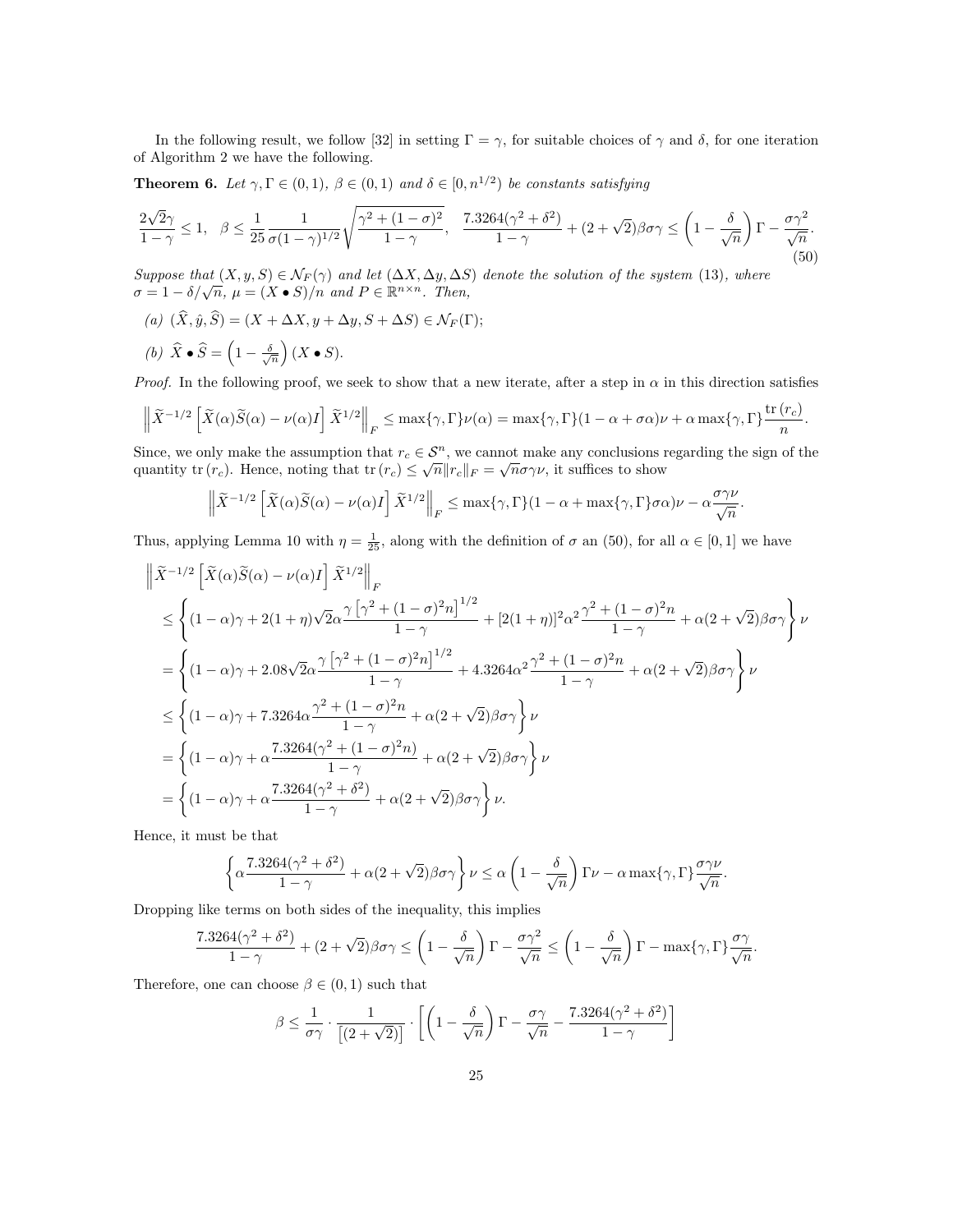and then it follows

$$
\left\| \widetilde{X}^{-1/2} \left[ \widetilde{X}(\alpha) \widetilde{S}(\alpha) - \nu(\alpha) I \right] \widetilde{X}^{1/2} \right\|_F \le \left\{ (1 - \alpha)\gamma + \alpha \left( 1 - \frac{\delta}{\sqrt{n}} \right) \Gamma \right\} \nu + \alpha \max\{\gamma, \Gamma\} \frac{\text{tr}(r_c)}{n}
$$

$$
= \left\{ (1 - \alpha)\gamma + \alpha \Gamma \sigma \right\} \nu + \alpha \max\{\gamma, \Gamma\} \frac{\text{tr}(r_c)}{n} \tag{51}
$$

By equation (33)

$$
\nu(\alpha) = (1 - \alpha + \sigma \alpha)\nu + \alpha \frac{\text{tr}(r_c)}{n}
$$

and thus

$$
\left\|\tilde{X}^{-1/2}\left[\tilde{X}(\alpha)\tilde{S}(\alpha)-\nu(\alpha)I\right]\tilde{X}^{1/2}\right\|_{F}\leq \max\{\gamma,\Gamma\}(1-\alpha+\alpha\sigma)\nu+\max\{\gamma,\Gamma\}\frac{\mathrm{tr}\,(r_{c})}{n}=\max\{\gamma,\Gamma\}\nu(\alpha).
$$

Therefore, defining

$$
G(\alpha) = \left(\widetilde{X}^{-1/2}\widetilde{X}(\alpha)\widetilde{S}(\alpha)\widetilde{X}^{1/2}\right)/\nu(\alpha),
$$

it follows  $G(\alpha)$  is nonsingular for all  $\alpha \in [0,1]$  as  $||G(\alpha) - I|| \leq \max\{\gamma, \Gamma\} < 1$ . As a consequence,  $\widetilde{X}(\alpha)$  and  $\widetilde{S}(\alpha)$  are also nonsingular for  $\alpha \in [0,1]$ .

Then, following [32] combining (25) and (26) with a simple continuity argument demonstrates that for each  $\alpha \in [0,1]$  we have  $(\widetilde{X}(\alpha), \widetilde{S}(\alpha))$  and  $(X(\alpha), S(\alpha))$  are elements of  $\mathcal{S}_{++}^n \times \mathcal{S}_{++}^n$ . Then, noting our assumption  $(X, y, S) \in \mathcal{F}^0(\mathcal{P}) \times \mathcal{F}^0(\mathcal{D})$ , along with equations (21b) and (21c), one can observe that  $(X(\alpha), y(\alpha), S(\alpha))$  satisfies

$$
\sum_{i \in [m]} y_i A^{(i)} + S - C = 0,
$$
  

$$
A^{(i)} \bullet X - b_i = 0, \quad i = 1, ..., m,
$$

and thus  $(X(\alpha), y(\alpha), S(\alpha)) \in \mathcal{F}^0(\mathcal{P}) \times \mathcal{F}^0(\mathcal{D})$  for every  $\alpha \in [0,1]$ . Finally, we apply Lemma 1(a) with  $(X, S) = (X(1), S(1))$  and  $Q = P$ , along with Lemma 1(b) with  $(X, S) = (\tilde{X}(1), \tilde{S}(1))$  and  $Q = \tilde{X}^{-1/2}$ , and equations (25), (26), (33) with  $\alpha = 1$ , and (51) with  $\alpha = 1$ , which yields

$$
\begin{split} d\left(X(1),S(1)\right) &= d\left(\widetilde{X}(1),\widetilde{S}(1)\right) \leq \left\|H_{\widetilde{X}^{-1/2}}\widetilde{X}(1)\widetilde{S}(1)-\nu(1)I\right\|_{F} \\ &\leq \left\|\widetilde{X}^{-1/2}(\widetilde{X}(1)\widetilde{S}(1)-\nu(1)I)\widetilde{X}^{1/2}\right\|_{F} \leq \Gamma\nu(1). \end{split}
$$

Therefore,  $(\hat{X}, \hat{y}, \hat{S}) = (X + \Delta X, y + \Delta y, S + \Delta S) \in \mathcal{N}_F(\Gamma)$ , and hence (a) holds. Further, (b) follows immediately from the definition of  $\sigma$  and equation (33) with  $\alpha = 1$ . immediately from the definition of  $\sigma$  and equation (33) with  $\alpha = 1$ .

Following from Theorem 6, we obtain the convergence result for Algorithm 2.

Corollary 1. Let  $\gamma$ ,  $\delta$  and  $\beta$  be constants in (0, 1) and satisfying

$$
\frac{2\sqrt{2}\gamma}{1-\gamma}\leq 1,\quad \beta\leq \frac{1}{25}\frac{1}{\sigma(1-\gamma)^{1/2}}\sqrt{\frac{\gamma^2+(1-\sigma)^2}{1-\gamma}},\quad \frac{7.3264(\gamma^2+\delta^2)}{1-\gamma}+(2+\sqrt{2})\beta\sigma\gamma\leq \left(1-\frac{\delta}{\sqrt{n}}\right)\Gamma-\frac{\sigma\gamma^2}{\sqrt{n}}.
$$

Then, every iterate  $(X^k, y^k, S^k)$  generated by the IF-QIPM in Algorithm 2 is an element of the neighborhood  $\mathcal{N}_F(\gamma)$ , and satisfies the relation  $X^k \bullet S^k = (1 - \delta/\sqrt{n})^k (X^0 \bullet S^0)$ . Further, the IF-QIPM terminates in at  $\lim_{M \to \infty} O(\sqrt{n}L)$  iterations.

Examples of constants  $\gamma$ ,  $\delta$  and  $\beta$  satisfying the conditions of Corollary 1 for  $\eta = 1/25$  are  $\gamma = \delta = \beta =$ 1/20.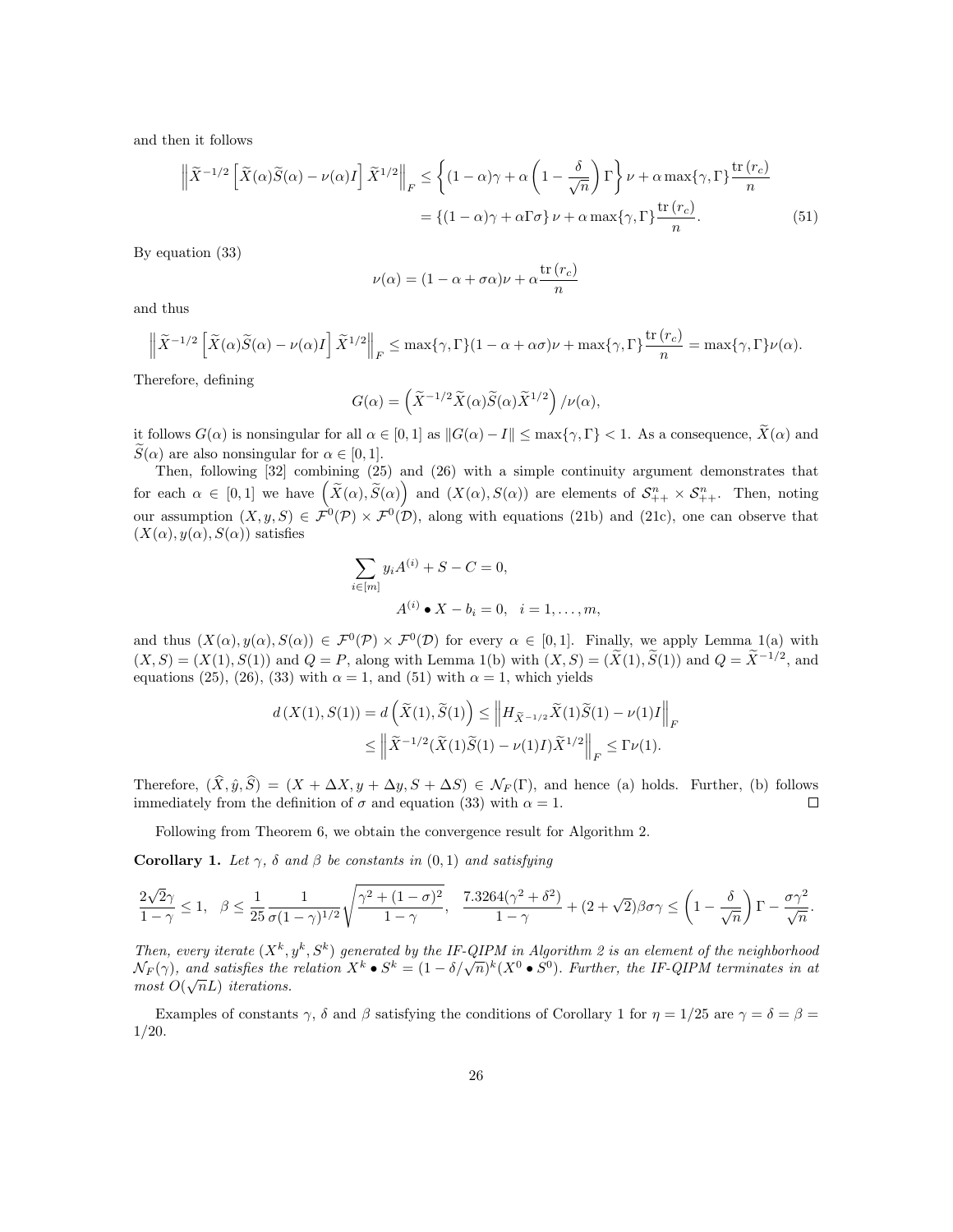#### 5.2 Implementing the Nesterov-Todd linear system

As in [22] and [4], we factorize the NT Newton linear system given by (18), and construct block encodings for its factors. Further, as shown in [4], one can compute the Nesterov-Todd scaling matrix in a purely quantum manner by repeatedly apply Prop.s 4, 5 and 6 to construct a block encoding of

$$
W = S^{-1/2} (S^{1/2} X S^{1/2})^{1/2} S^{-1/2}
$$

in time  $\tilde{O}(\|S\|_F^4 \kappa_S^5 \kappa_X)$ . As such, the most efficient way to use block encodings and QSLA in an iterative algorithm like an IPM is to pre-compute any matrix inverses and products classically and store the results in QRAM such that the block encodings of the factors of the Newton linear system can be constructed in time  $\tilde{O}(1)$ . Note that the larger matrices appearing in the Newton system, namely  $Q_2 \in \mathbb{R}^{\frac{n(n+1)}{2} \times (\frac{n(n+1)}{2} - m)}$ and  $\mathcal{A}_{s}^{\top} \in \mathbb{R}^{\frac{n(n+1)}{2} \times m}$ , are only calculated once before the algorithm begins so their size is not prohibitive. Hence, compared to solving the Newton linear system, classical computation of matrix powers and products has an insignificant cost, and we circumvent increased dependence on the condition number.

#### Proposition 13. Let

$$
M_1 = \begin{bmatrix} (P \otimes_s P^{-\top} S) Q_2 & 0 \end{bmatrix}.
$$

If S, P,  $P^{-\top}$ ,  $Q_2$ , and  $P^{-\top}S$  are stored in QRAM. Then a  $(\|M_1\|_F, O(\log n), \xi/(\|M_1\|_f \kappa^2 \log^2 \frac{\kappa}{\xi}))$ -block encoding of  $M_1$  can be constructed in time  $\tilde{O}(1)$ .

#### Proposition 14. Let

$$
M_2 = \begin{bmatrix} 0 & (PX \otimes_s P^{-\top})(-\mathcal{A}_s^{\top}) \end{bmatrix}
$$

If X, P,  $P^{-\top}$ ,  $\mathcal{A}_s$ , PX and  $P^{-\top}S$  are stored in QRAM. Then a  $(\|M_2\|_F, O(\log n), \xi/(\|M_2\|_F \kappa^2 \log^2 \frac{\kappa}{\xi}))$ block encoding of  $M_2$  can be constructed in time  $\tilde{O}(1)$ .

**Proposition 15.** The Nesterov-Todd linear system matrix (18) can be written compactly as:

$$
M_{NT} = \left[ (P \otimes_s P^{-\top} S) Q_2 \quad (PX \otimes_s P^{-\top}) (-\mathcal{A}_s^{\top}) \right]. \tag{52}
$$

.

If X, S, P,  $P^{-\top}$ ,  $-\mathcal{A}_s^{\top}$ ,  $Q_2$ , PX and  $P^{-\top}S$  are stored in QRAM. Then a  $(\|M_{NT}\|_F, O(\log n), \xi/(\|M_{NT}\|_f \kappa^2 \log^2 \frac{\kappa}{\xi}))$ block encoding of  $M_{NT}$  can be constructed in time  $\tilde{O}(1)$ .

Proof. Carrying out the calculations shows that (15) corresponds to the Nesterov-Todd linear system. We construct the two following block encodings:

$$
M_1 = \begin{bmatrix} (P \otimes_s P^{-\top} S) Q_2 & 0 \end{bmatrix}
$$
  

$$
M_2 = \begin{bmatrix} 0 & (PX \otimes_s P^{-\top})(-\mathcal{A}_s^{\top}), \end{bmatrix}
$$

using Prop.s 13-14. We choose the precision of this step so that we obtain  $(\|M_1\|_F, O(\log n), \xi/(\|M_1\|_F \kappa^2 \log^2 \frac{\kappa}{\xi}))$ and  $(\|M_2\|_F, O(\log n), \xi/(\|M_2\|_F \kappa^2 \log^2 \frac{\kappa}{\xi}))$ -block encodings, respectively, where  $\kappa$  refers to the condition number of (52), here and below. We add these two block encodings together using Proposition 2, obtaining a  $(\max\{\|M_1\|_F, \|M_2\|_F\}, O(\log n), \xi/(\kappa^2 \log^2 \frac{\kappa}{\xi}))$ -block encoding of (52), in time  $\tilde{O}(1)$ . Since  $\max\{\|M_1\|_F, \|M_2\|_F\} =$  $O(||M_{\rm NT}||_F)$ , we obtain the claimed result.

One should note that the construction of the Newton linear system provided in Prop. 15 is only one of the many possible ways to obtain a block encoding of our Newton linear system while utilizing the Nesterov-Todd direction. Further, though the Nesterov-Todd direction is the search direction we study in this manuscript, note that our construction is written in general terms of  $P$ , thus this construction can be used for any suitable choice of P, such as the AHO ( $P = I$ ) and HKM ( $P = S^{1/2}$ ) directions. Next, we use our factorization to solve the Newton system.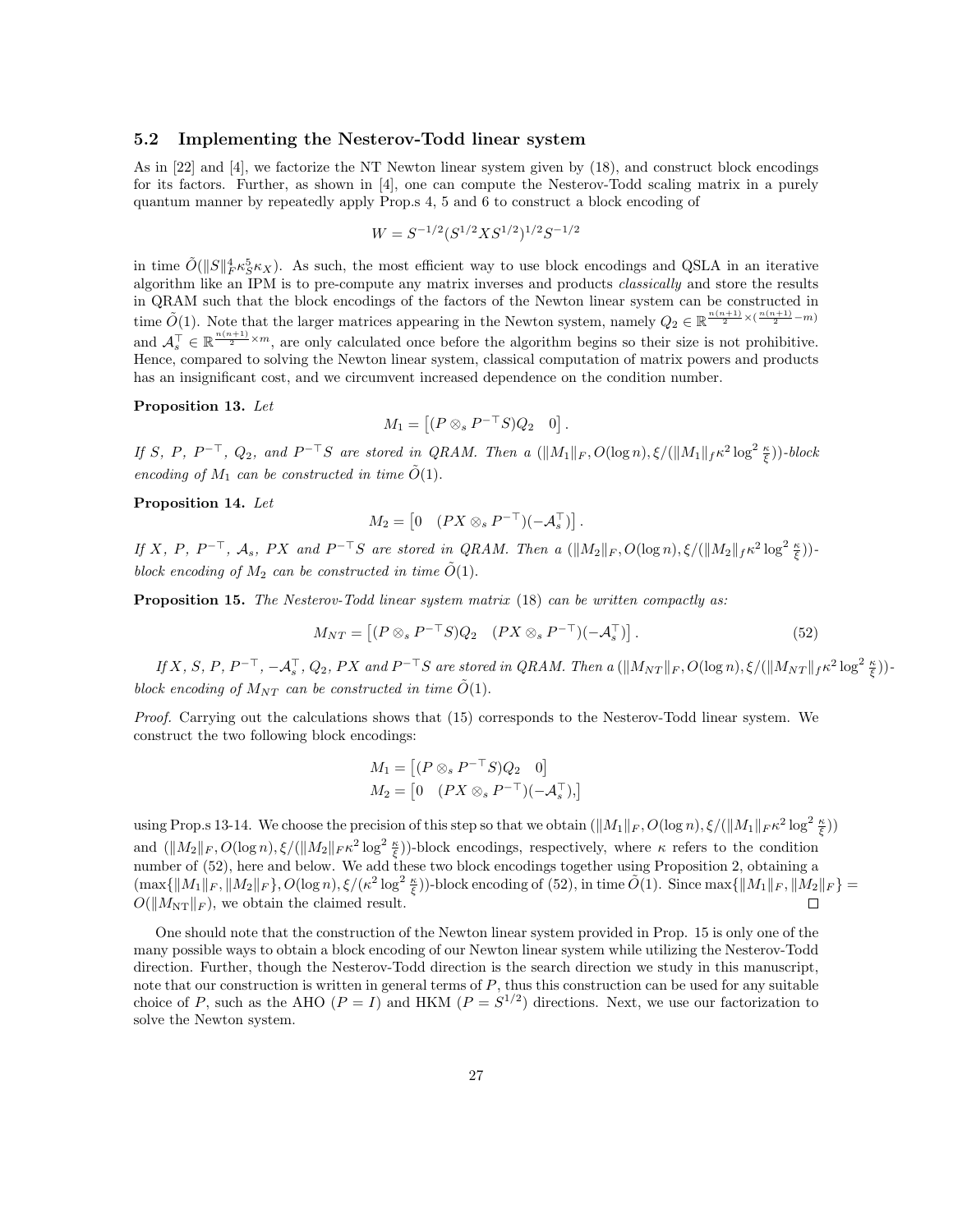**Theorem 7.** There is a quantum algorithm, which given  $|{\bf spec}(R_c + r_c)\rangle$  and access to QRAM data structures encoding  $P, P^{-\perp}, -A_s^+, Q_2, PX$  and  $P^{-\perp}S$  , outputs a state  $\xi$ -close to  $|\Delta\zeta \circ \Delta y\rangle$  in time

$$
\tilde{O}(\kappa \max{\{\Vert M_1 \Vert_F, \Vert M_2 \Vert_2\}},\
$$

using the Nesterov-Todd direction. We can also output an estimate of  $\|\Delta\zeta \circ \Delta y\|$  with relative error  $\delta$  by increasing the running time by a factor of  $\frac{1}{\delta}$ .

Proof. This is a direct consequence of Prop. 15 and Thm. 1.

#### 5.3 Overall Running Time

The IF-QIPM requires  $O(n^{1/2} \ln 1/\epsilon)$  iterations. In each iteration, we must prepare and solve the quantum NT Newton linear system; we denote the running time to do so by  $T_{LS}$ . Note that we do not indicate the dependency on the precision of the solution, as it is polylogarithmic and would be neglected in  $\tilde{O}$  notation. Furthermore, we must apply the state tomography algorithm to obtain a classical description of the solution of the Newton linear system; we denote the corresponding running time by  $T_{TO}(\xi)$  for precision  $\xi$ . The total running time of the algorithm is therefore  $O(\sum_{k=1}^{\beta n^{1/2} \log(1/\epsilon)} T_{TO}(\xi_k) T_{LS})$ , where  $\xi_k$  is the precision at iteration k. For the moment, we are neglecting the complexity of the classical computations necessary for the scaling matrices; this complexity is discussed at the end of this section, where it is shown to be negligible compared to the running time of the remaining subroutines.

Let us know expand this expression using the running times for the state tomography algorithm described in Section 2.3, and  $\xi_k \leq ||r_c^k||$ . We define for ease of notation. The expression of the total running time of the algorithm,  $O(\sum_{k=1}^{\beta\sqrt{n}\log(1/\epsilon)}T_{TO}(\xi_k)T_{LS})$ , can be rewritten as:

$$
\sum_{k=1}^{\beta\sqrt{n}\log(1/\epsilon)} \frac{n^2 \varrho^2}{\xi_k^2} T_{LS} = \alpha T_{LS} n^2 \varrho^2 \sum_{k=1}^{\beta\sqrt{n}\log(1/\epsilon)} \left(\frac{\sqrt{n}}{\sqrt{n}-1}\right)^{2k} \le \alpha T_{LS} n^2 \varrho^2 \sum_{k=1}^{\beta\sqrt{n}\log(1/\epsilon)} \left(\frac{\sqrt{n}}{\sqrt{n}-1}\right)^k.
$$

Computing the geometric series yields:

$$
\sum_{k=1}^{2\beta\sqrt{n}\log(1/\epsilon)}\left(\frac{\sqrt{n}}{\sqrt{n}-1}\right)^k=\frac{1-\left(\frac{\sqrt{n}}{\sqrt{n}-1}\right)^{2\beta\sqrt{n}\log(1/\epsilon)}}{1-\frac{\sqrt{n}}{\sqrt{n}-1}}-1=(\sqrt{n}-1)\left(\left(\frac{\sqrt{n}}{\sqrt{n}-1}\right)^{2\beta\sqrt{n}\log(1/\epsilon)}-1\right)-1.
$$

We now use the fact that  $\lim_{x\to\infty} \left(\frac{x+1}{x}\right)^x = e$ . Thus, the last term in the above expression goes to  $e^{\log(1/\epsilon)} =$  $O(\frac{1}{\epsilon})$  for large *n*. We hence get a total running time of:

$$
\tilde{O}\left(\frac{n^{2.5}}{\epsilon}\varrho^2\kappa\right).
$$

So far we have neglected the time of the classical computations for the scaling matrices, as well as to estimate the norm of the solution of the Newton linear system. For the first component, note that all the matrices involved in the computation of P have size  $n \times n$ , hence this time is  $n^{\omega}$ ; for the second component, as discussed in Sect. 5, it is negligible compared to tomography. Hence, the total running time is not affected.

### 6 Conclusion

In this work we present a provably convergent quantum interior point method for semidefinite optimization problems, building on recent advances in quantum linear system solvers. The quantization of classical

 $\Box$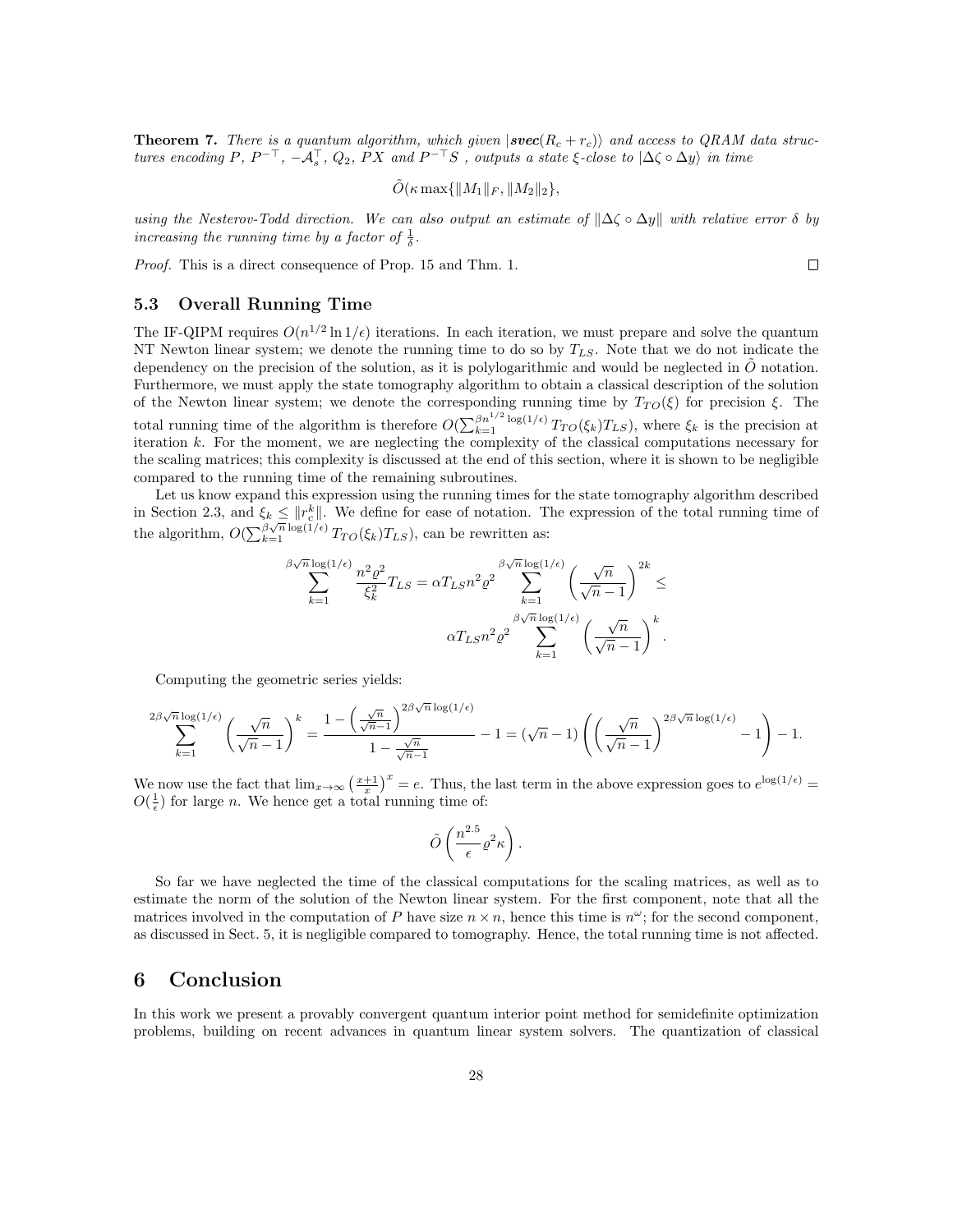interior point methods is the subject of several recent papers in the literature. We compare the theoretical performance of classical and quantum interior point methods with respect to various input parameters, concluding that based on the current state of the art, our algorithm is the first convergent QIPM that provides a speedup in terms of the size of the problem.

# A Proofs taken from other papers

# References

- [1] Farid Alizadeh, Jean-Pierre A Haeberly, and Michael L Overton. Primal-dual interior-point methods for semidefinite programming: convergence rates, stability and numerical results. SIAM Journal on Optimization, 8(3):746–768, 1998.
- [2] Erling D Andersen and Knud D Andersen. The MOSEK interior point optimizer for linear programming: an implementation of the homogeneous algorithm. In High Performance Optimization, pages 197–232. Springer, 2000.
- [3] Sanjeev Arora, Elad Hazan, and Satyen Kale. The multiplicative weights method: a meta-algorithm and its applications. Theory of Computing,  $8(6)$  121-164, 2012.
- [4] Brandon R. Augustino, Giacomo Nannicini, Tam´as Terlaky, and Luis Zuluaga. Quantum interior point methods for sdo: Challenges and advances. 2021.
- [5] Aharon Ben-Tal and Arkadi Nemirovski. Lectures on modern convex optimization: analysis, algorithms, and engineering applications. SIAM, 2001.
- [6] Stephen Boyd, Laurent El Ghaoui, Eric Feron, and Venkataramanan Balakrishnan. Linear Matrix Inequalities in System and Control Theory, volume 15. SIAM, 1994.
- [7] Fernando GS L Brandao, Richard Kueng, and Daniel Stilck França. Faster quantum and classical sdp approximations for quadratic binary optimization. arXiv preprint arXiv:1909.04613, 2019.
- [8] Fernando GSL Brandao and Krysta M Svore. Quantum speed-ups for solving semidefinite programs. In 2017 IEEE 58th Annual Symposium on Foundations of Computer Science (FOCS), pages 415–426. IEEE, 2017.
- [9] Peter Bürgisser, Michael Clausen, and Mohammad A Shokrollahi. Algebraic complexity theory, volume 315. Springer Science & Business Media, 2013.
- [10] PAM Casares and MA Martin-Delgado. A quantum interior-point predictor–corrector algorithm for linear programming. Journal of physics A: Mathematical and theoretical, 53(44):445305, 2020.
- [11] Shantanav Chakraborty, András Gilyén, and Stacey Jeffery. The power of block-encoded matrix powers: improved regression techniques via faster Hamiltonian simulation. arXiv preprint arXiv:1804.01973, 2018.
- [12] Alexandre d'Aspremont, Laurent El Ghaoui, Michael I Jordan, and Gert RG Lanckriet. A direct formulation for sparse pca using semidefinite programming. SIAM review, 49(3):434–448, 2007.
- [13] Etienne de Klerk, Cornelis Roos, and Tamás Terlaky. Initialization in semidefinite programming via a self-dual skew-symmetric embedding. Operations Research Letters, 20(5):213–221, 1997.
- [14] Yonina C Eldar. A semidefinite programming approach to optimal unambiguous discrimination of quantum states. IEEE Transactions on Information Theory, 49(2):446–456, 2003.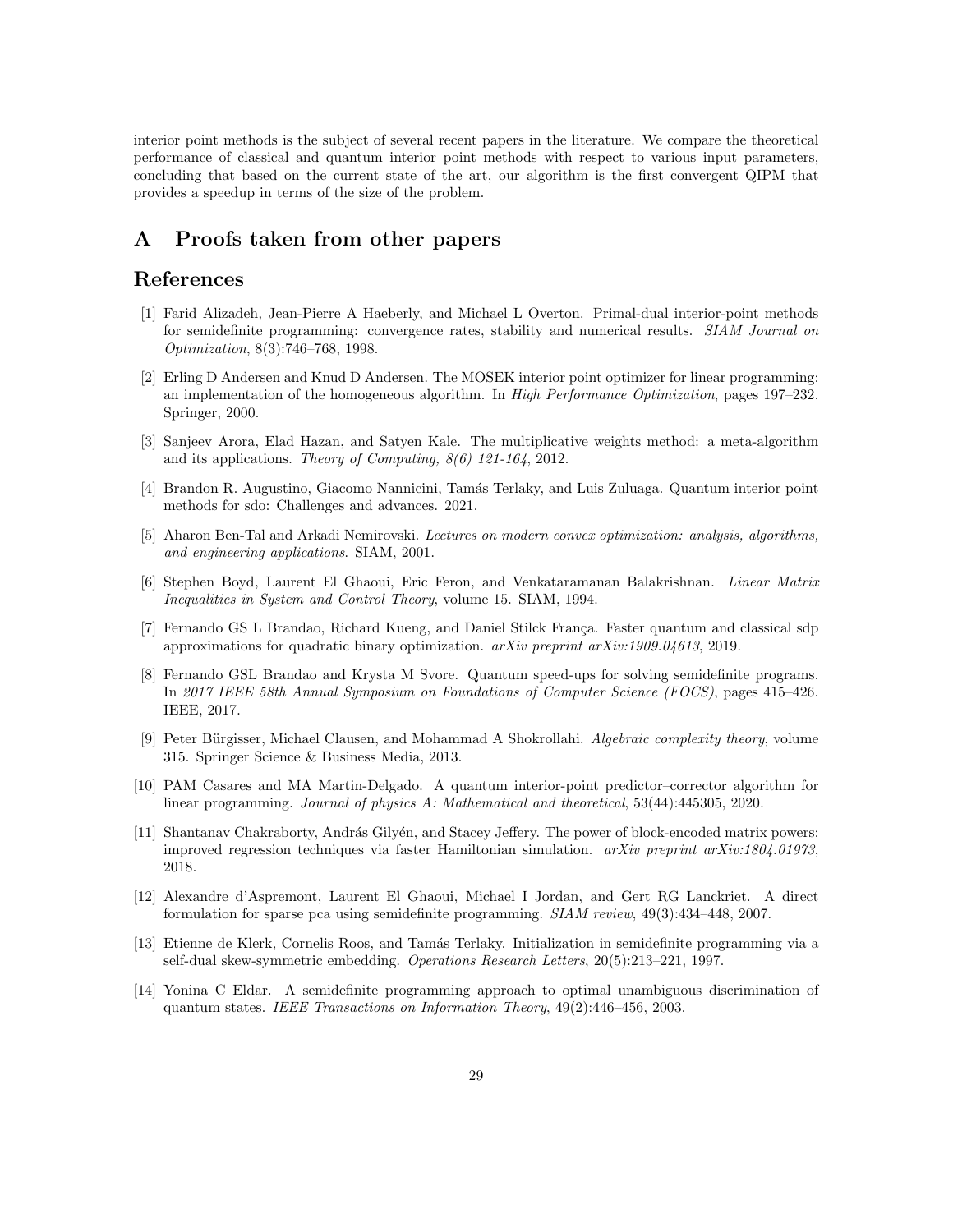- [15] András Gilyén, Yuan Su, Guang Hao Low, and Nathan Wiebe. Quantum singular value transformation and beyond: exponential improvements for quantum matrix arithmetics. In Proceedings of the 51st Annual ACM SIGACT Symposium on Theory of Computing, pages 193–204, 2019.
- [16] Michel X Goemans and David P Williamson. Improved approximation algorithms for maximum cut and satisfiability problems using semidefinite programming. Journal of the ACM (JACM), 42(6):1115–1145, 1995.
- [17] Sander Gribling. Applications of Optimization to Factorization Ranks and Quantum Information Theory. PhD. Thesis, CentER, Tilburg University, 2019.
- [18] Lov Grover and Terry Rudolph. Creating superpositions that correspond to efficiently integrable probability distributions. arXiv preprint quant-ph/0208112, 2002.
- [19] Christoph Helmberg, Franz Rendl, Robert J Vanderbei, and Henry Wolkowicz. An interior-point method for semidefinite programming. SIAM Journal on Optimization, 6(2):342–361, 1996.
- [20] Narendra Karmarkar. A new polynomial-time algorithm for linear programming. Combinatorica, (4):373–395, 1984.
- [21] Iordanis Kerenidis and Anupam Prakash. Quantum recommendation systems. arXiv preprint arXiv:1603.08675, 2016.
- [22] Iordanis Kerenidis and Anupam Prakash. A quantum interior point method for LPs and SDPs.  $arXiv$ preprint arXiv:1808.09266, 2018.
- [23] Iordanis Kerenidis and Anupam Prakash. A quantum interior point method for LPs and SDPs. ACM Transactions on Quantum Computing, 1(1):1–32, 2020.
- [24] Iordanis Kerenidis, Anupam Prakash, and Dániel Szilágyi. Quantum algorithms for second-order cone programming and support vector machines. arXiv preprint arXiv:1908.06720, 2019.
- [25] Michael Keyl. Quantum state estimation and large deviations. Reviews in Mathematical Physics, 18(01):19–60, 2006.
- [26] Leonid G Khachiyan. Polynomial algorithms in linear programming. USSR Computational Mathematics and Mathematical Physics, 20(1):53–72, 1980.
- [27] Masakazu Kojima, Susumu Shindoh, and Shinji Hara. Interior-point methods for the monotone semidefinite linear complementarity problem in symmetric matrices. *SIAM Journal on Optimization*, 7(1):86– 125, 1997.
- [28] Gert RG Lanckriet, Nello Cristianini, Peter Bartlett, Laurent El Ghaoui, and Michael I Jordan. Learning the kernel matrix with semidefinite programming. Journal of Machine learning research, 5(Jan):27–72, 2004.
- [29] Todd Michael J. A study of search directions in primal-dual interior-point methods for semidefinite programming. Optimization Methods and Software, 11(1-4):1–46, 1999.
- [30] RDC Monteiro. A unified analysis for a class of path-following primal-dual interior-point algorithms for semidefinite programming. Mathematical Programming, 1996.
- [31] Renato DC Monteiro. Primal–dual path-following algorithms for semidefinite programming. SIAM Journal on Optimization, 7(3):663–678, 1997.
- [32] Renato DC Monteiro. Polynomial convergence of primal-dual algorithms for semidefinite programming based on the Monteiro and Zhang family of directions. SIAM Journal on Optimization, 8(3):797–812, 1998.